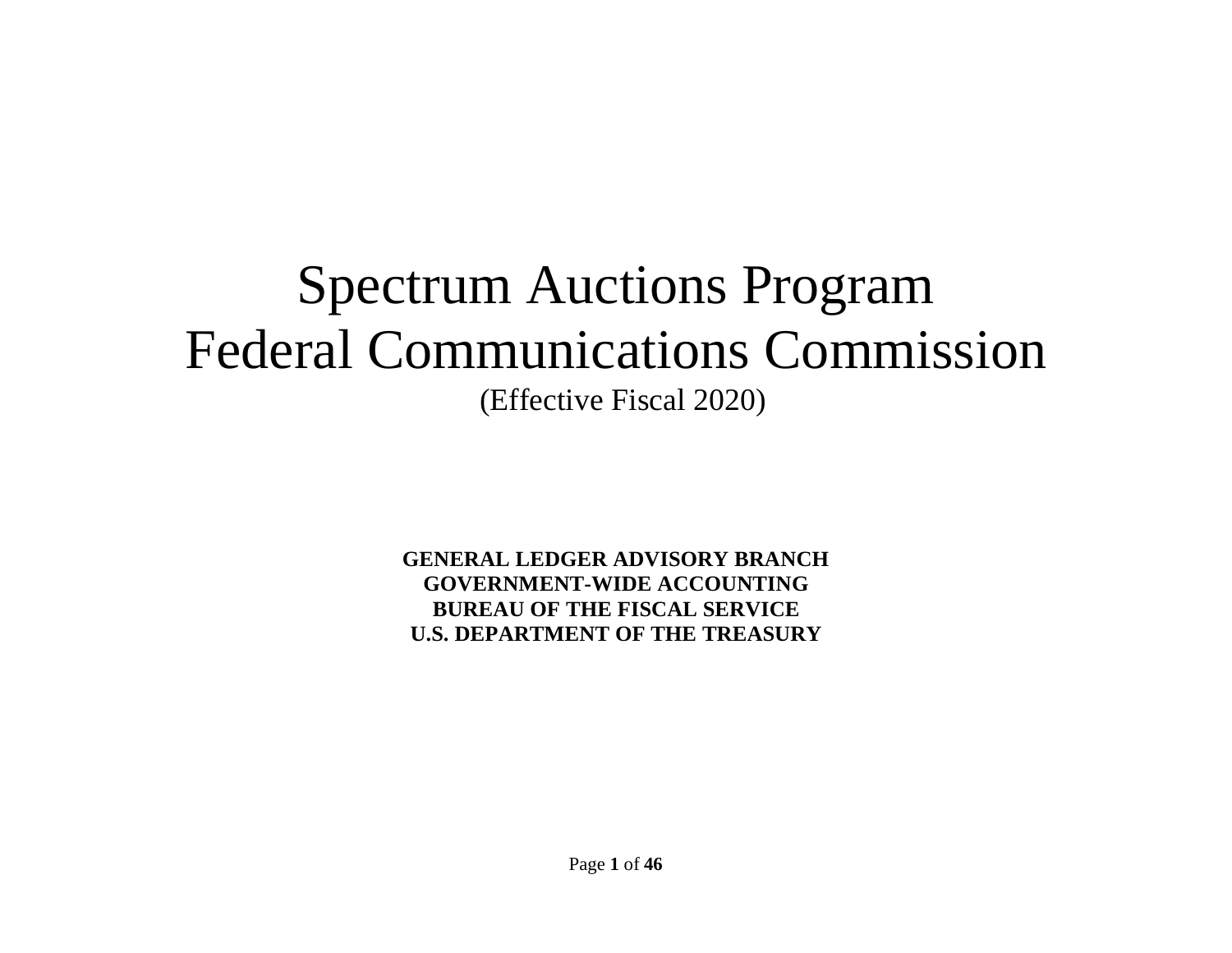| <b>Version</b><br><b>Number</b> | <b>Date</b>      | <b>Description of Change</b>                                                                                                                                                                                                                                                                                                                                                                 | <b>Effective</b><br><b>USSGL TFM</b> |
|---------------------------------|------------------|----------------------------------------------------------------------------------------------------------------------------------------------------------------------------------------------------------------------------------------------------------------------------------------------------------------------------------------------------------------------------------------------|--------------------------------------|
| 1.0                             | May 2017         | Original version of the document.                                                                                                                                                                                                                                                                                                                                                            | <b>Bulletin No. 2017-06</b>          |
| 2.0                             | December<br>2019 | Update original document to include footnotes to Transactions 4<br>and 10b to document the practice of netting the proceeds for a<br>bidder participating in both the Forward and Reverse Auction<br>process. Also, updated original document to remove SGL 113500<br>since all Upfront Payments are now recorded in Treasury using<br>SGL 101000 as required by the RAY BAUM'S Act of 2018. | <b>Bulletin No. 2019-14</b>          |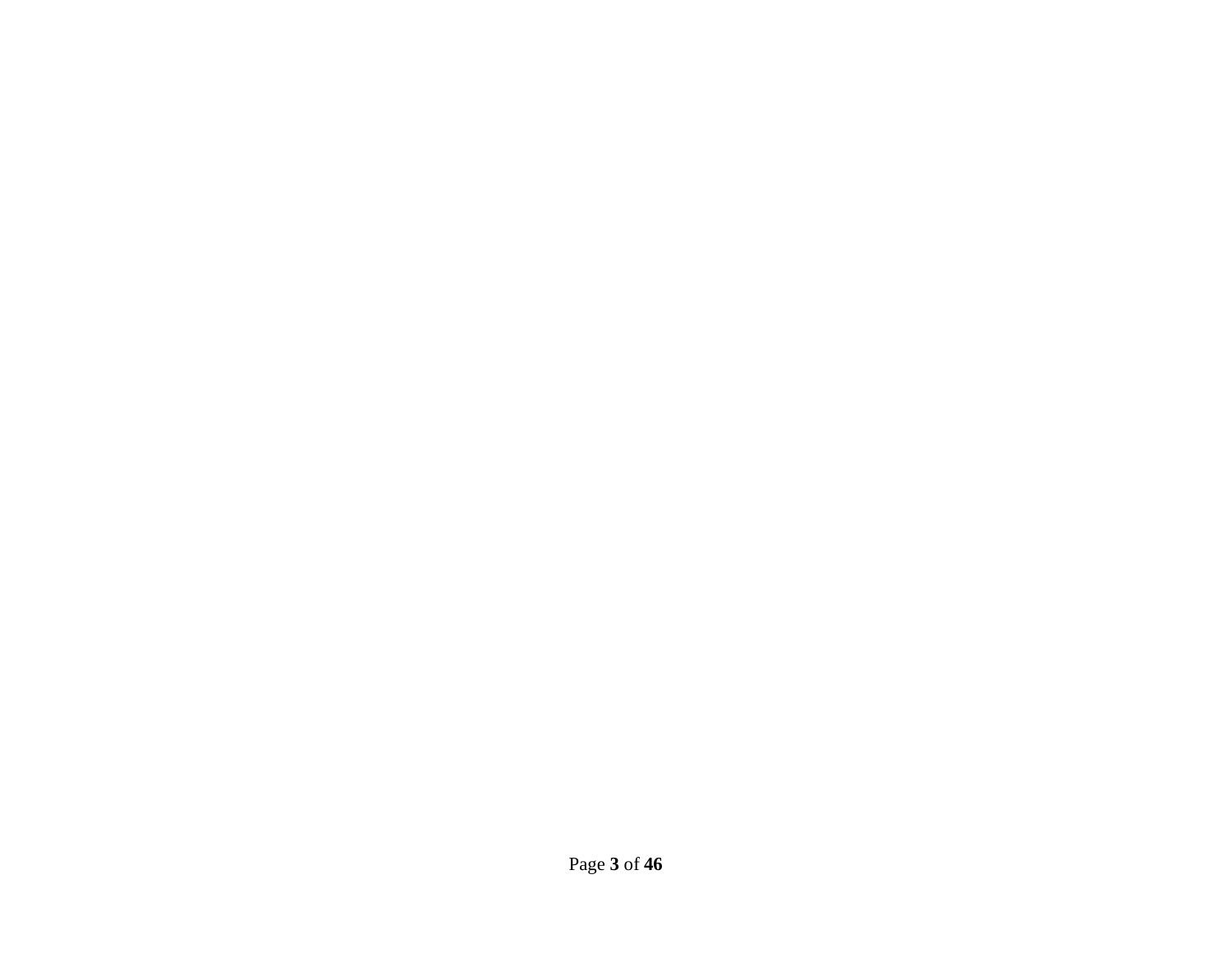#### **Background**

Congress appointed the Federal Communications Commission (FCC or Commission) as the designated federal agency to conduct auctions of spectrum rights for commercial use. This auctions process is commonly known as the Standard Auction. The financial portion of the Standard Auction begins with qualified bidders depositing Upfront Payments into an FCC Treasury account. A deposit liability is recognized for the Upfront Payment maintained in a Deposit Fund with the Treasury Account Symbol (TAS) 027X6725 with internal fund code TDA. All upfront deposits made by bidders with FCC for auctions of spectrum rights shall be deposited with Treasury as required by the Amendment to the Communications Act of 1934 by the Repack Airwaves Yielding Better Access for Users of Modern Services Act of 2018 (RAY BAUM'S Act of 2018). After the auction close, a Public Notice (PN) listing the winning bidders is issued and non-winning bidders are refunded their Upfront Payments. Next, within 45 days of the close of the auctions, the winning bidders' Upfront Payments are moved within TAS 027X6725 from internal fund codes TDA to AUC. The winning bidders will have a specific number of days after auction close (10 to 20 days) to pay any additional downs (difference between the winning bid amount and the Upfront Payment amount) to cover their winning bids. These additional downs made by the winning bidders are deposited directly into the Deposit Fund TAS 027X6725 (internal fund code AUC). In Standard Auctions, earned revenue is not recognized until certain conditions are met by the winning bidders and a "Prepared to Grant" or "Grant" PN is issued by the Commission. Although the majority of the licenses auctioned are granted within one to two years after the auction close, this process may take longer. The FCC transfers a portion of the auction's revenue as approved by Congress to the Salary and Expense (S&E) General Fund TAS 027X0100 (internal fund code X54) from the Deposit Fund TAS 027X6725 (internal fund code AUC) to cover the administrative costs for developing and implementing the competitive auctions program (47 U.S.C. § 309). Depending on the auction or the Public Law mandating the auction, the remaining earned revenue will be transferred to various federal entities as required by the Public Law for specific or general government use. In addition, with approval from the Office of Management and Budget (OMB), FCC retains the approved portion of earned revenue to fund the auctions program in subsequent years when there are no auctions and/or no auctions revenue. This amount is retained in the Deposit Fund TAS 027X6725 (internal fund code AUC) until Congress approves its use through the Commission's budget process.

The Middle Class Tax Relief and Job Creation Act of 2012 (Public Law 112-96) created a new process for redistributing spectrum usage rights by creating the "Incentive Auctions." This new auction process is made up of two types of interdependent auctions: the Forward Auction and the Reverse Auction.

The Forward Auction functions similar to the Standard Auction where qualified parties bid on the spectrum usage rights offered in the Reverse Auction. In order to participate in the Forward Auction, qualified bidders are required to deposit Upfront Payments into a Treasury account Deposit Fund TAS 027X6725 (internal fund code TDA) maintained by the FCC. When the Forward Auction concludes, a PN listing the winning bidders is issued and non-winning bidders are refunded their Upfront Payments. Next, within 45 days of the close of the auction, the winning bidders' Upfront Payments are transferred within TAS 027X6725 from internal fund codes TDA to AUC and categorized as deferred revenue. The winning bidders have a specific number of days after the close of the auction (10 to 20 days) to pay any additional downs (difference between the winning bid amount and the Upfront Payment amount) to cover their winning bids. These additional downs are deposited directly into the TAS 027X6725 (internal fund code AUC). As with the Standard Auction, the earned revenue from the Forward Auction is not recognized until a "Prepared to Grant" or "Grant" PN is issued. **The earned revenue from the Forward Auction is used to pay the following parties: (1) the winning TV Broadcasters from the Reverse Auction;**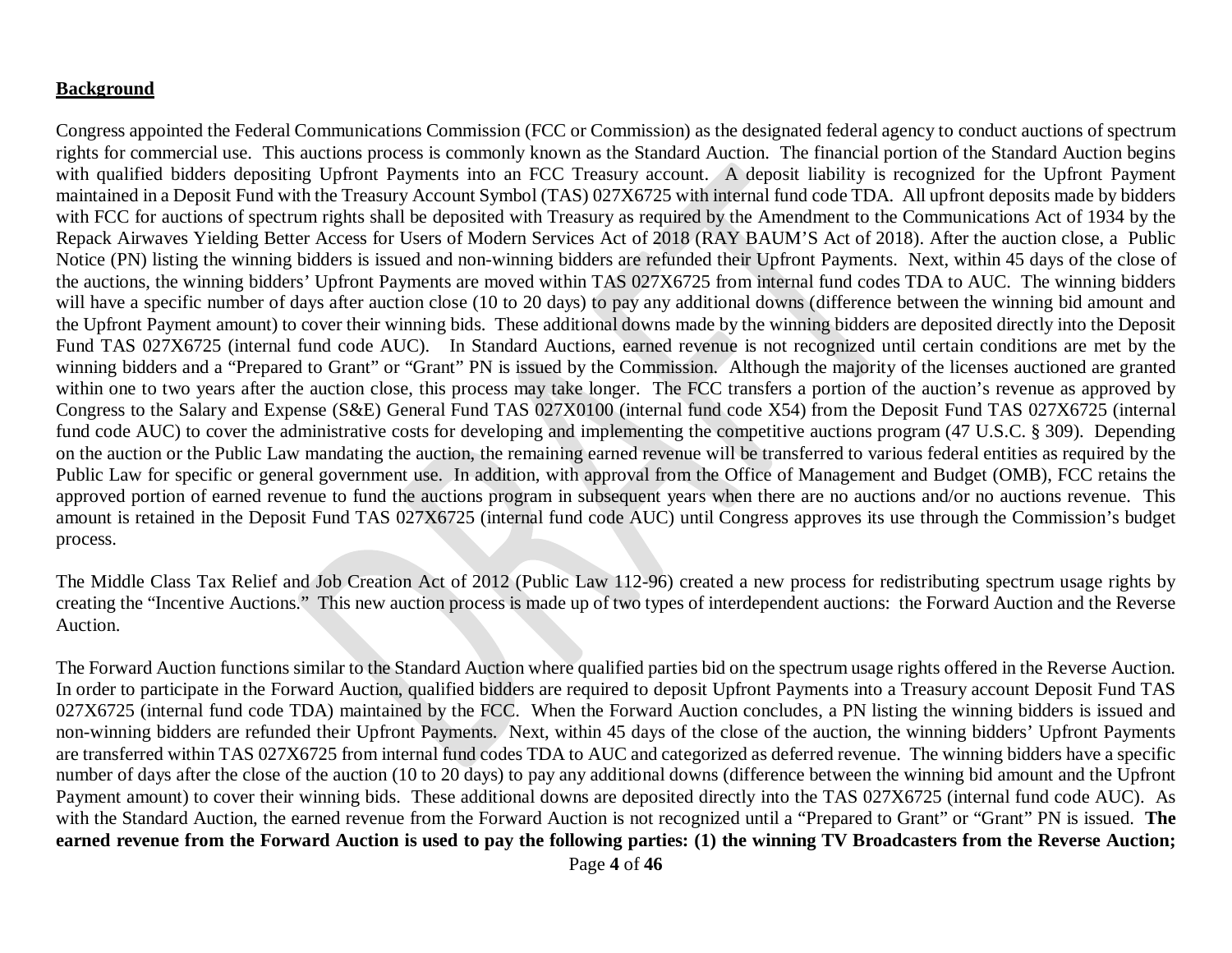## **(2) the FCC for the administrative costs of conducting the auctions; (3) to reimburse eligible TV Broadcasters for their costs incurred as a result of their spectrum being relocated and repacked; and (4) the Public Safety Trust Fund, the General Fund of the U.S. Government, or other party directed by the Act or Law.**

The Reverse Auction is the mechanism by which existing television Broadcasters are able to bid on the lowest price that they are willing to accept to relinquish some or all of their spectrum usage rights. The spectrum from the Reverse Auction is what is being repackaged and auctioned off in the Forward Auction. When the Reverse Auction closes it does not trigger any financial transactions. The Reverse Auction winning bidders are paid from the proceeds earned from the Forward Auction. Multiple "Prepared to Grant" or "Grant" PN's will be issued which list the licenses granted from the Forward Auction. Based on the earned revenue recorded when the licenses are granted, the FCC will issue "Ready to Pay", PN's listing the individual Broadcasters to be paid from the Reverse Auction and record a corresponding liability.

The purpose of this accounting scenario is to document the financial transactions recorded in the various FCC TAS' as FCC's auctions program process is conducted and completed as well as to illustrate their impact on the financial statements of the Federal Government.

FASAB SFFAS 7: Accounting for Revenue and Other Financing Sources and Concepts for Reconciling Budgetary and Financial Accounting states in paragraph 278 that proceeds from the auction of radio spectrum are exchange revenues. It further states in paragraph 279 that this exchange revenue shall be accounted for as custodial activity. It has been further agreed between the Office of Management and Budget, the Federal Communications Commission, and the Department of Treasury, all auction proceeds shall be held in a deposit fund. Deposit funds generally do not record custodial activity. Sometimes it can take several years for the payment of these funds. It was agreed these collections should have no budgetary effect while they are held by FCC before being paid to the rightful owners.

## **Key Items**

- 1. Reverse Auction Winning Bidders
	- When the Reverse Auction ends, the FCC will not record a financial transaction at the time the "Closing and Channel Reassignment", PN is issued. This PN lists the winning bidders from the Reverse and Forward Auctions. A liability is not recorded at this time for the Reverse Auction winning bidders, because the FCC is not requesting the Broadcasters to move off their spectrum until the respective licenses are granted in the Forward Auction. Additionally, the funds from the Forward Auctions are not earned and available until the licenses are granted via a "Prepared to Grant" or "Grant" PN.
	- The liability to the Reverse Auction Winning Bidders will be recorded in multiple tranches as licenses from the Forward Auction are granted. The "Ready to Pay", PNs for each tranche will include the amount of the liability to be recognized by the FCC.
	- Disbursements to the Reverse Auction Winning Bidders will be paid directly from Deposit Fund TAS 027X6725. There will be no budgetary transactions related to these disbursements since they will be made from the Forward Auction licenses granted.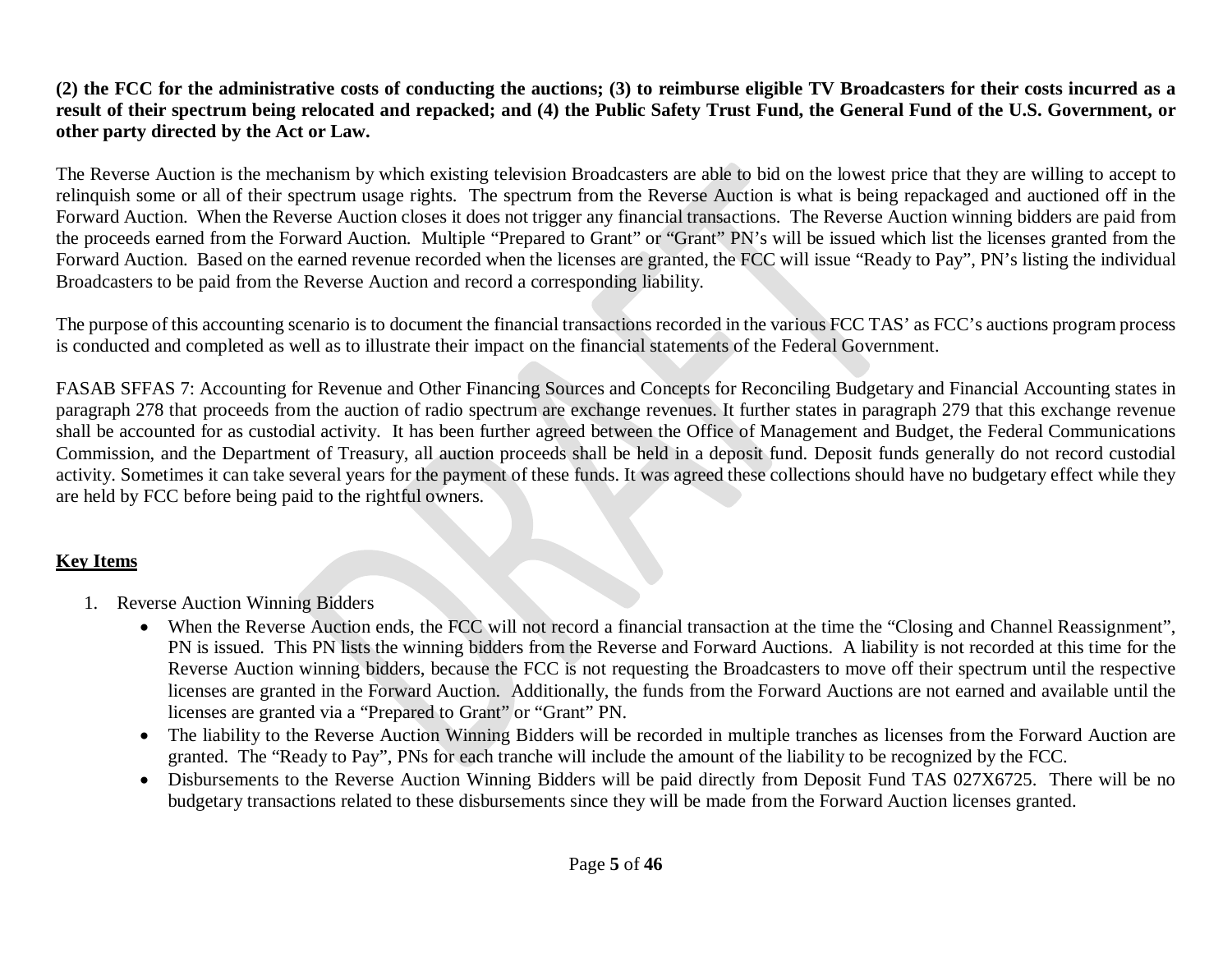- <span id="page-5-0"></span>• The disbursements will be reported on the Statement of Custodial Liability, under the section titled "Disposition of Collections, line 13. Other Payments."
- 2. TV Broadcaster Relocation Fund
	- Transactions in the TV Broadcaster Relocation Fund will be recorded as a reimbursement program and treated as a Dedicated Collection for reporting purposes on the FCC's consolidated financial statements.
	- Public Law 112-96 authorizes a maximum of \$1.75 Billion of proceeds from the Forward Auction to be transferred to the TV Broadcaster Relocation Fund to reimburse relocation/repackaging costs of eligible TV Broadcasters that are moved to another frequency. The FCC will initially use its \$1 Billion borrowing authority from the Treasury to begin reimbursing costs incurred by those Broadcasters. Earned revenue from the Forward Auction will be used to repay up to \$1 Billion that was borrowed from the Treasury. An additional \$0.75 Billion from the Forward Auction may be used to reimburse eligible Broadcasters. These amounts are subject to sequestration.
	- The initial up to \$1 Billion (less the sequestered amount) obligated will be based on approved estimates of all the relocation costs received from the eligible TV Broadcasters.
	- Up to an additional \$0.75 Billion(less any sequestered amount) may be obligated as funds become available from the licenses granted from the Forward Auction.

# **Applicable Federal Communications Commission TAS:**

 $027X6725$  "Deposit Fund" – Internal Fund Codes TDA and  $AUC<sup>1</sup>$  $AUC<sup>1</sup>$  $AUC<sup>1</sup>$ 027X0100 "No Year Auction Salaries & Expense Account" – Internal Fund Code X54 027X5610 "Special Fund Expenditure Account" – Internal Fund Code TV1 027X5610.001 "Special Fund Receipt Account" – Internal Fund Code TV5 0272474 "General Fund Receipt Account" – Internal Fund Code 012 0273220 "Miscellaneous Receipt Account" – Internal Fund Code 00

 $\frac{1}{1}$ <sup>1</sup>FASAB SFFAS 7: Accounting for Revenue and Other Financing Sources and Concepts for Reconciling Budgetary and Financial Accounting states in paragraph 278 that proceeds from the auction of radio spectrum are exchange revenues. It further states in paragraph 279 that this exchange revenue shall be accounted for as custodial activity. It has been further agreed between the Office of Management and Budget, the Federal Communications Commission, and the Department of Treasury, all auction proceeds shall be held in a deposit fund. Deposit funds generally do not record custodial activity. Sometimes it can take several years for the payment of these funds. It was agreed these collections should have no budgetary effect while they are held by FCC before being paid to the rightful owners.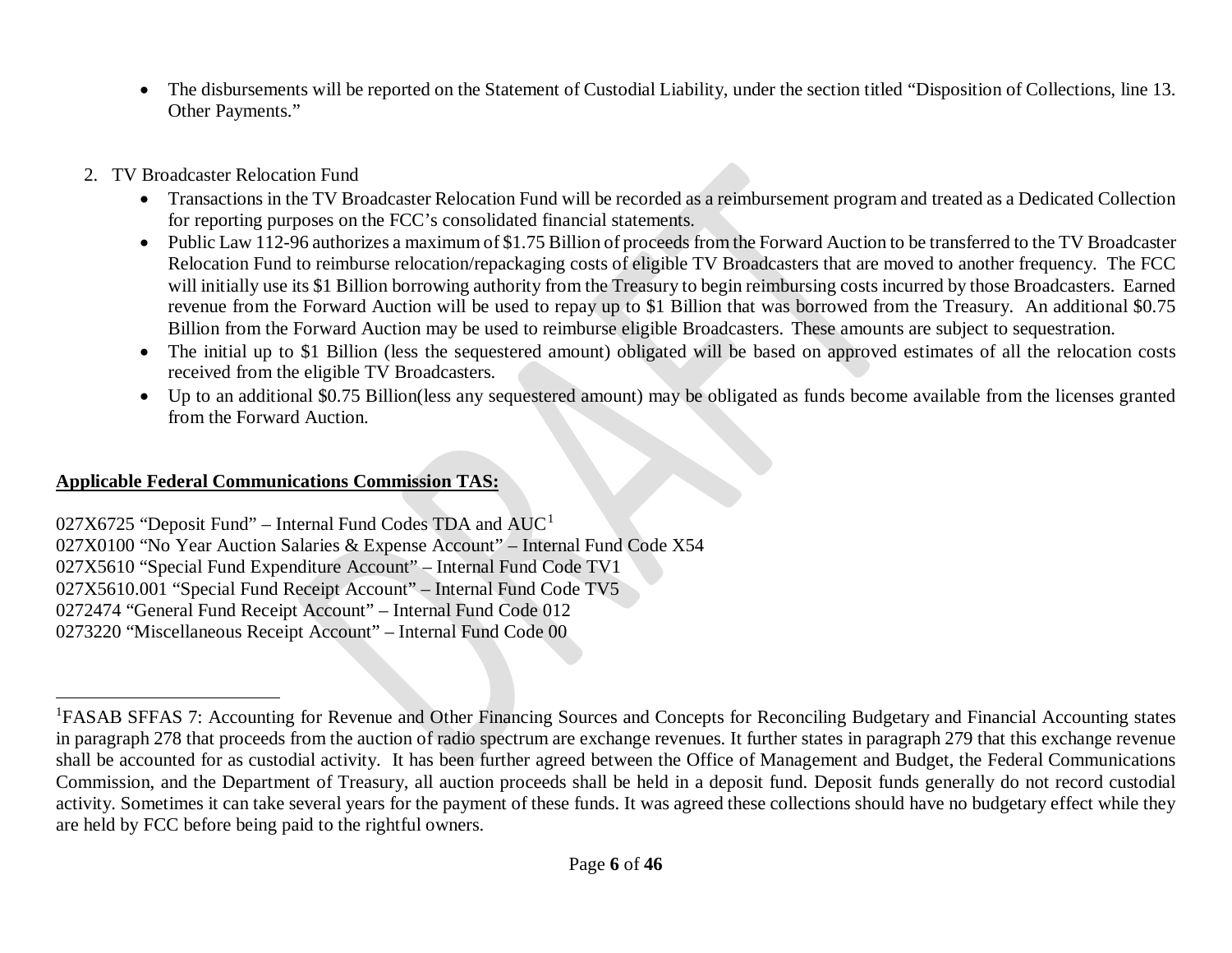|                     | Listing of USSGL Account Numbers and Titles Used in This Scenario:                                                   |  |  |
|---------------------|----------------------------------------------------------------------------------------------------------------------|--|--|
| <b>Account</b>      |                                                                                                                      |  |  |
| <b>Number</b>       | <b>Account Title</b>                                                                                                 |  |  |
|                     |                                                                                                                      |  |  |
| <b>Budgetary</b>    |                                                                                                                      |  |  |
|                     |                                                                                                                      |  |  |
| 404700              | Anticipated Transfers to the General Fund of the U.S. Government – Current – Year Authority                          |  |  |
| 411400              | Appropriated Receipts Derived from Available Trust or Special Fund Receipts                                          |  |  |
| 412000              | Anticipated Indefinite Appropriations                                                                                |  |  |
| 414100              | Current - Year Borrowing Authority Realized                                                                          |  |  |
| 414500              | Borrowing Authority Converted to Cash                                                                                |  |  |
| 414600              | Actual Repayments of Debt, Current Year - Authority                                                                  |  |  |
| 414800              | <b>Resources Realized From Borrowing Authority</b>                                                                   |  |  |
| 421000              | Anticipated Reimbursements and Other Income                                                                          |  |  |
| 425200              | Reimbursements and Other Income Earned - Collected                                                                   |  |  |
| 438200              | Temporary Reduction - New Budget Authority                                                                           |  |  |
| 445000              | <b>Unapportioned Authority</b>                                                                                       |  |  |
| 451000              | Apportionments                                                                                                       |  |  |
| 461000              | <b>Allotments - Realized Resources</b>                                                                               |  |  |
| 480100              | Undelivered Orders - Obligations, Unpaid                                                                             |  |  |
| 490100              | e e<br>Delivered Orders - Obligations, Unpaid                                                                        |  |  |
| 490200              | Delivered Orders - Obligations, Paid                                                                                 |  |  |
|                     |                                                                                                                      |  |  |
| <b>Proprietary:</b> |                                                                                                                      |  |  |
| 101000              | <b>Fund Balance With Treasury</b>                                                                                    |  |  |
| 131000              | <b>Accounts Receivable</b>                                                                                           |  |  |
| 211000              | <b>Accounts Payable</b>                                                                                              |  |  |
| 232000              | <b>Other Deferred Revenue</b>                                                                                        |  |  |
| 240000              | Liability for Nonfiduciary Deposit Funds and Undeposited Collections                                                 |  |  |
| 251000              | Principal Payable to the Bureau of the Fiscal Service                                                                |  |  |
| 298000              | <b>Custodial Liability</b>                                                                                           |  |  |
| 577600              | Nonbudgetary Financing Sources Transferred Out                                                                       |  |  |
| 590000              | Other Revenue                                                                                                        |  |  |
| 599000              | Collections for Others - Statement of Custodial Activity                                                             |  |  |
| 599100              | Accrued Collections for Others - Statement of Custodial Activity                                                     |  |  |
| 599700              | Financing Sources Transferred In From Custodial Statement Collections                                                |  |  |
| 599800              | Custodial Collection Transferred Out to a Treasury Account Symbol Other Than the General Fund of the U.S. Government |  |  |
| 610000              | <b>Operating Expenses/Program Costs</b>                                                                              |  |  |
| 679000              | Other Expenses Not Requiring Budgetary Resources                                                                     |  |  |
|                     |                                                                                                                      |  |  |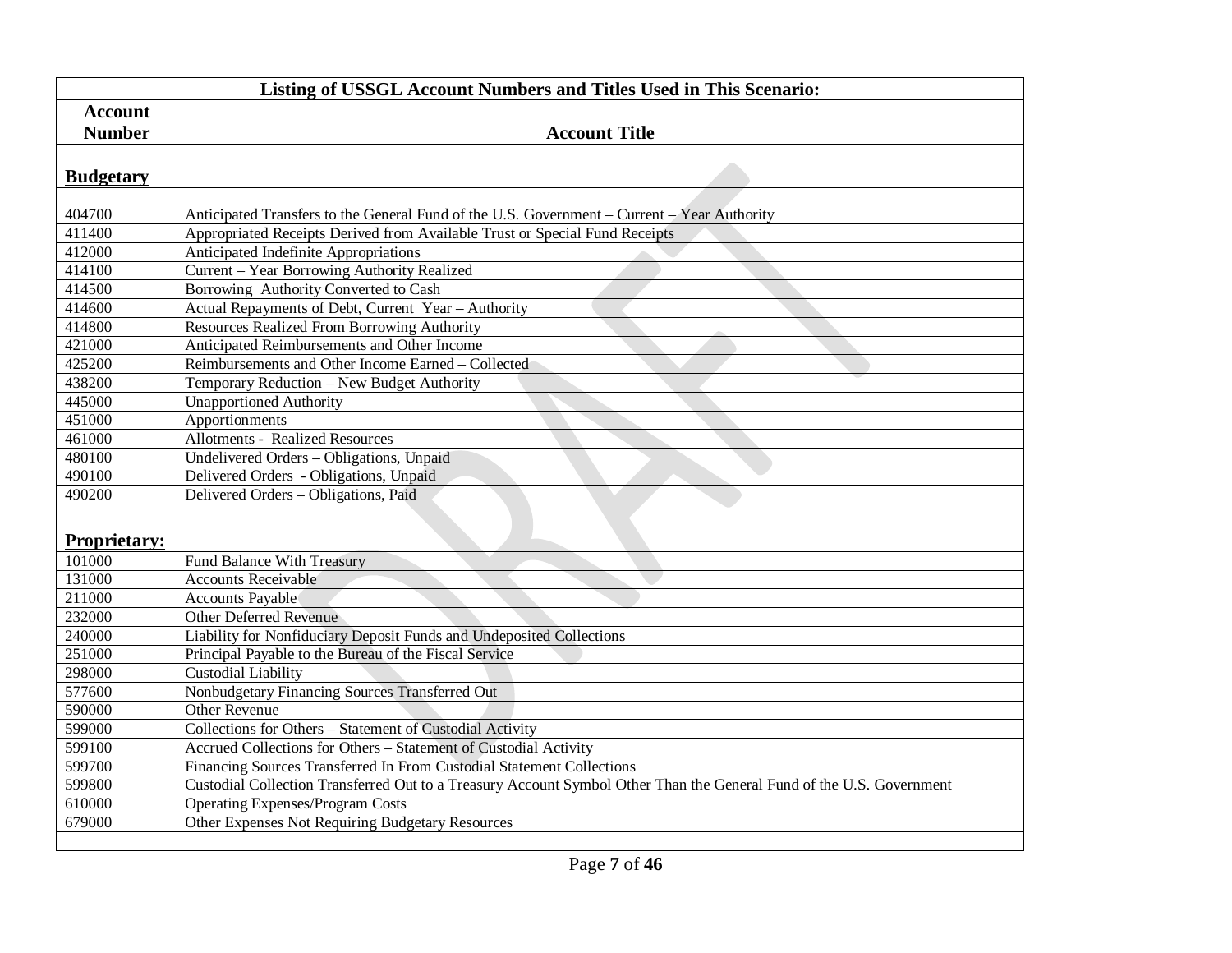#### **Illustrative Transactions:**

The following transactions include amounts that are for illustrative purposes only and are not representative of the actual amounts from any particular auction.

| <b>Forward/Standard Auction:</b>                                                                                      |       |                  |  |  |  |  |
|-----------------------------------------------------------------------------------------------------------------------|-------|------------------|--|--|--|--|
| Upfront payments (all bidders)                                                                                        | 600   | (Transaction 1)  |  |  |  |  |
| Refunds to non-winning bidders                                                                                        | (100) | (Transaction 2)  |  |  |  |  |
| Upfront payments (winning bidders)                                                                                    | 500   | (Transaction 3b) |  |  |  |  |
| Additional downs from winning bidders                                                                                 | 5,000 | (Transactions 4) |  |  |  |  |
| Total payments from winning bidders                                                                                   | 5,500 |                  |  |  |  |  |
| Earned revenue from granted licenses of forward auction                                                               | (450) | (Transaction 5)  |  |  |  |  |
| Forward Auction winning bids (to be granted)                                                                          | 5,050 |                  |  |  |  |  |
| <b>Note:</b> The funds from the forward auction will be the primary source to satisfy the Auction costs listed below. |       |                  |  |  |  |  |

# **Reverse Auction:**<br>**Poverse auction winning bids**

| <b>Reverse Auction:</b>                                                |       |                                    |
|------------------------------------------------------------------------|-------|------------------------------------|
| Reverse auction winning bids                                           | 3,000 | (Closing Public Notice – No Entry) |
|                                                                        |       |                                    |
| Reverse auction winning bids paid out                                  | 200   | (Transactions 10a/10b)             |
| Reverse auction winning bids to be paid once licenses are granted      | 2,800 |                                    |
| <b>TV Broadcaster Reimbursement:</b>                                   |       |                                    |
|                                                                        |       |                                    |
| TV Broadcaster reimbursement definite borrowing authority              | 1,000 | (Transaction 11)                   |
| Amount temporarily sequestered in CY                                   | 69    | (Transaction 12)                   |
| Amount apportioned/ obligated in CY                                    | 931   | (Transactions 13a and 13b)         |
| Amount obligated and borrowed from Treasury for immediate needs        | 300   | (Transactions 13c and 14)          |
| Amount Available to borrow                                             | 631   |                                    |
|                                                                        |       |                                    |
| Amount borrowed and paid to eligible TV Broadcasters                   | 300   | (Transactions 14 and 15)           |
| Amount transferred from deposit fund for repayment of debt             | (125) | (Transaction 17a)                  |
| Amount sequestered on Budg. Auth. associated with approp. receipts     | 9     | (Transaction 17b)                  |
| Debt outstanding with Treasury                                         | 184   |                                    |
|                                                                        |       |                                    |
| <b>Status of Earned Revenue - Forward/ Standard Auction:</b>           |       |                                    |
| Licenses granted from forward auction in CY                            | 450   | (Transaction 5)                    |
| Other revenue from defaults and bid withdrawals                        | 50    | (Transactions 6 & 7)               |
| Reverse auction winning bids paid out in CY                            | (200) | (Transaction 10a/10b)              |
| Transfer to TV Broadcaster Reimbursement Fund for debt repayment in CY | (125) | (Transaction 18,16,17a, & 19)      |
| Transfer to FCC for administrative costs in CY                         | (100) | (Transaction 8 & 9a)               |
| Transfer to other Federal agencies in CY                               | (50)  | (Transaction 20a)                  |
| Transfer to the General fund in CY                                     | (15)  | (Transaction 20b)                  |

Refunds from internal fund code AUC in CY (10) (Transaction 21)

Earned Revenue yet to be transferred out of Deposit Account in CY 0

Page **8** of **46**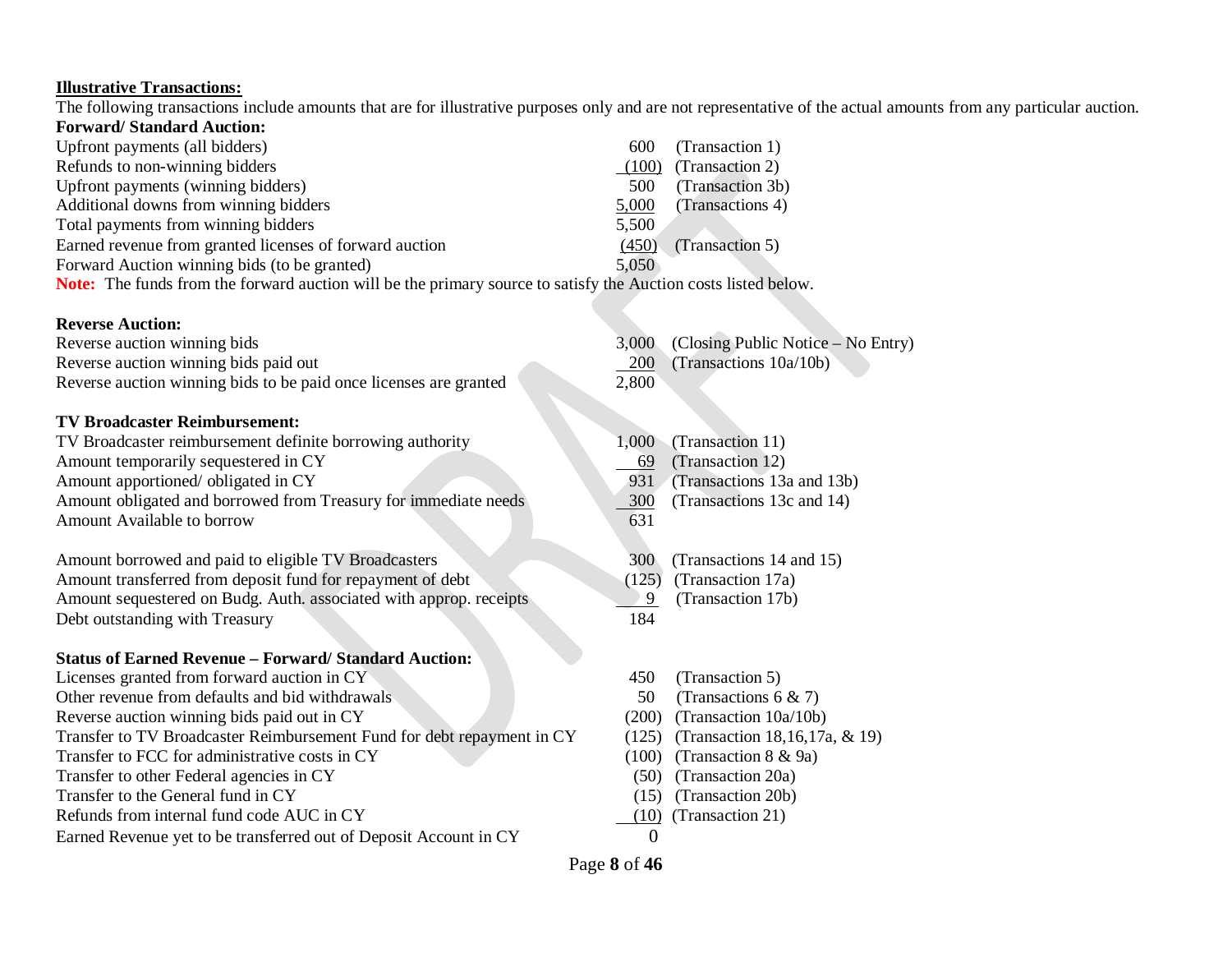# **Illustrative Transactions**

**1. Forward/Standard Auctions –** To record the Upfront Payments from the qualified bidders participating in the Forward/Standard Auction. In order to participate in the Forward/Standard Auctions, qualified bidders are required to deposit cash, which is known as Upfront Payments, with the FCC. The amount of Upfront Payments is an amount that may not necessarily be equal to the total winning bid amount.  $\overline{\phantom{a}}$ 

| TAS 027X6725 (internal fund code TDA)                                                                                    | <b>DR</b> | CR  | TC               |
|--------------------------------------------------------------------------------------------------------------------------|-----------|-----|------------------|
| <b>Budgetary Entry</b>                                                                                                   |           |     |                  |
| N/A                                                                                                                      |           |     |                  |
| <b>Proprietary Entry</b>                                                                                                 |           |     |                  |
| 101000 (G) Fund Balance With Treasury<br>240000 (N) Liability for Nonfiduciary Deposit Funds and Undeposited Collections | 600       | 600 | C <sub>108</sub> |
|                                                                                                                          |           |     |                  |

| 2. Forward/Standard Auctions (Non-Winning Bidders) – To record refunds of Upfront Payments to the non-winning bidders of the Forward/Standard Auctions after the |           |     |           |
|------------------------------------------------------------------------------------------------------------------------------------------------------------------|-----------|-----|-----------|
| auction closes.                                                                                                                                                  |           |     |           |
| TAS 027X6725 (internal fund code TDA)                                                                                                                            | <b>DR</b> | CR  | <b>TC</b> |
| <b>Budgetary Entry</b>                                                                                                                                           |           |     |           |
| N/A                                                                                                                                                              |           |     |           |
| <b>Proprietary Entry</b>                                                                                                                                         |           |     |           |
| 240000 (N) Liability for Nonfiduciary Deposit Funds and Undeposited Collections                                                                                  | 100       |     | C108R     |
| 101000 (G) Fund Balance With Treasury                                                                                                                            |           | 100 |           |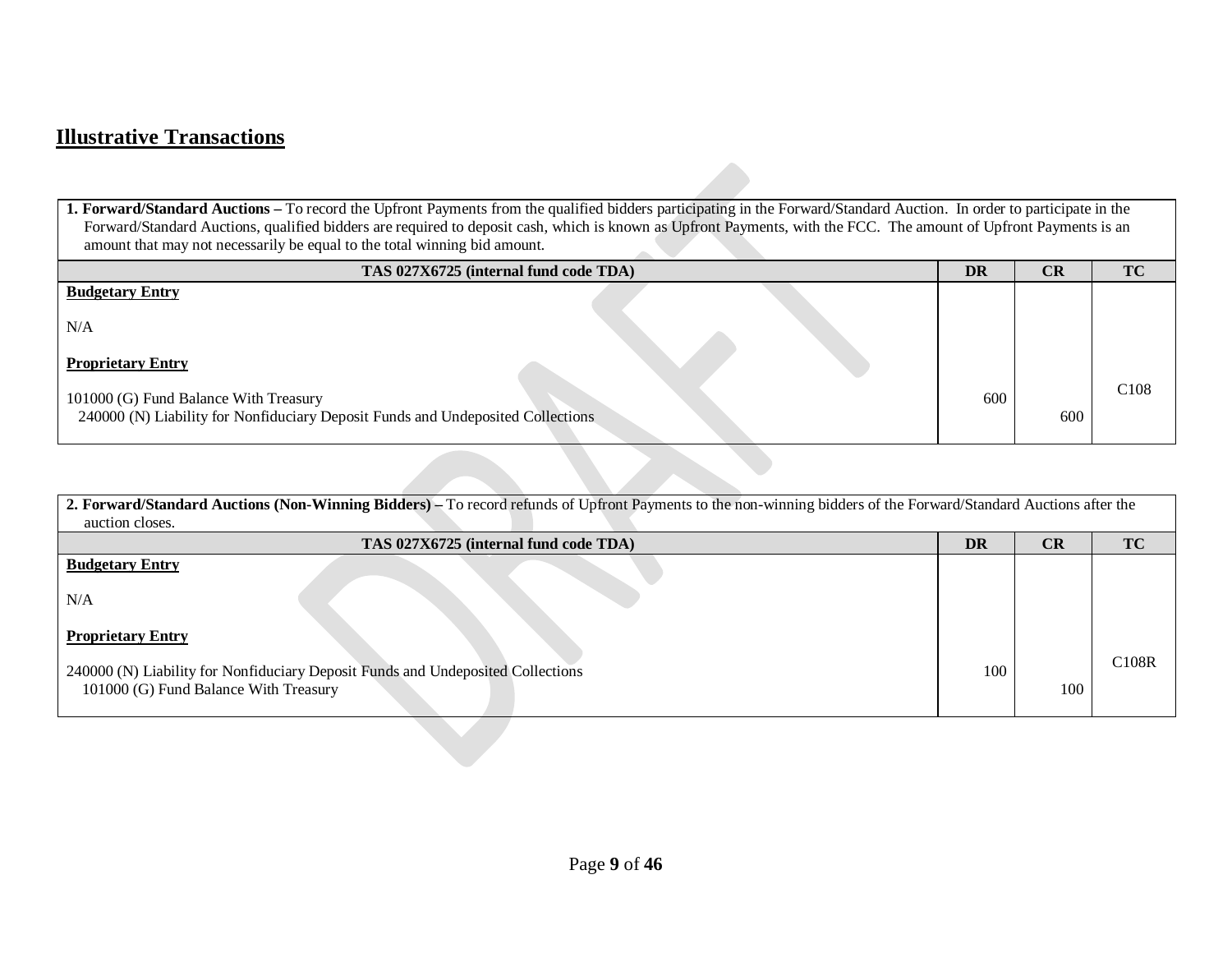| 3a. Forward/Standard Auctions (Winning Bidders) – To record the reclassification of the Upfront Payments from Deposit Liability to Deferred Revenue in TAS 027X6725<br>when the winning bidder public notice is released for the Forward/Standard Auction. |     |     |                    |
|------------------------------------------------------------------------------------------------------------------------------------------------------------------------------------------------------------------------------------------------------------|-----|-----|--------------------|
| TAS 027X6725 (internal fund code TDA)                                                                                                                                                                                                                      | DR  | CR  | TC                 |
| <b>Budgetary Entry</b>                                                                                                                                                                                                                                     |     |     |                    |
| N/A                                                                                                                                                                                                                                                        |     |     |                    |
| <b>Proprietary Entry</b>                                                                                                                                                                                                                                   |     |     |                    |
|                                                                                                                                                                                                                                                            | 500 |     | C <sub>108</sub> R |
| 240000 (N) Liability for Nonfiduciary Deposit Funds and Undeposited Collections<br>101000 (G) Fund Balance With Treasury                                                                                                                                   |     | 500 |                    |
| 101000 (G) Fund Balance With Treasury<br>232000 (N) Other Deferred Revenue                                                                                                                                                                                 | 500 | 500 | <b>B602</b>        |
|                                                                                                                                                                                                                                                            |     |     |                    |

**3b. Forward/Standard Auctions (Winning Bidders) –** To record the first part of the transfer of the Upfront Payments from the Forward/Standard Auction winning bidders TAS 027X6725 (internal fund code TDA) to Treasury TAS 027X6725 (internal fund code AUC). This transfer must be completed within 45 days of the close of the auction. These are payments collected but not earned since the auctioned licenses have not yet been granted. **TAS 027X6725 (internal fund code TDA) DR CR TC Budgetary Entry** N/A **Proprietary Entry** 232000 (N) Liability for Nonfiduciary Deposit Funds and Undeposited Collections 101000 (G) Fund Balance With Treasury 500 <sup>500</sup> B602R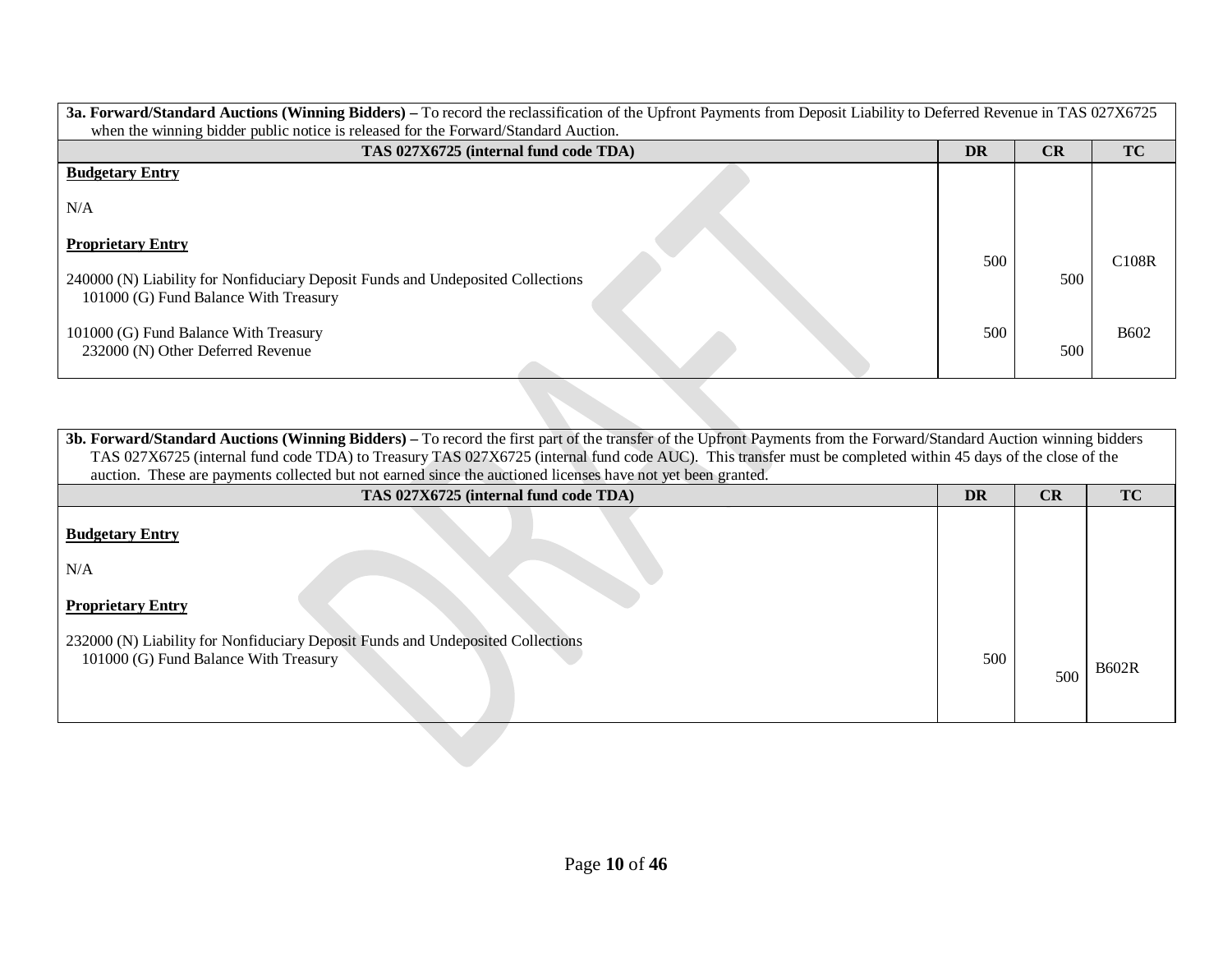| 3c. Forward/Standard Auctions (Winning Bidders) – To record second part of the transfer of the Upfront Payments from the Forward/Standard Auction winning bidders |                                                                                                                                                              |     |     |             |
|-------------------------------------------------------------------------------------------------------------------------------------------------------------------|--------------------------------------------------------------------------------------------------------------------------------------------------------------|-----|-----|-------------|
|                                                                                                                                                                   | from Treasury TAS 027X6725 (internal fund code TDA) to Treasury TAS 027X6725 (internal fund code AUC). This transfer must be completed within 45 days of the |     |     |             |
|                                                                                                                                                                   | close of the auction. These are payments collected but not earned since the auctioned licenses have not yet been granted.                                    |     |     |             |
|                                                                                                                                                                   | <b>TC</b><br>CR<br><b>DR</b><br>TAS 027X6725 (internal fund code AUC)                                                                                        |     |     |             |
| <b>Budgetary Entry</b>                                                                                                                                            |                                                                                                                                                              |     |     |             |
| N/A                                                                                                                                                               |                                                                                                                                                              |     |     |             |
| <b>Proprietary Entry</b>                                                                                                                                          |                                                                                                                                                              |     |     |             |
| 101000 (G) Fund Balance With Treasury<br>232000 (N) Other Deferred Revenue                                                                                        |                                                                                                                                                              | 500 | 500 | <b>B602</b> |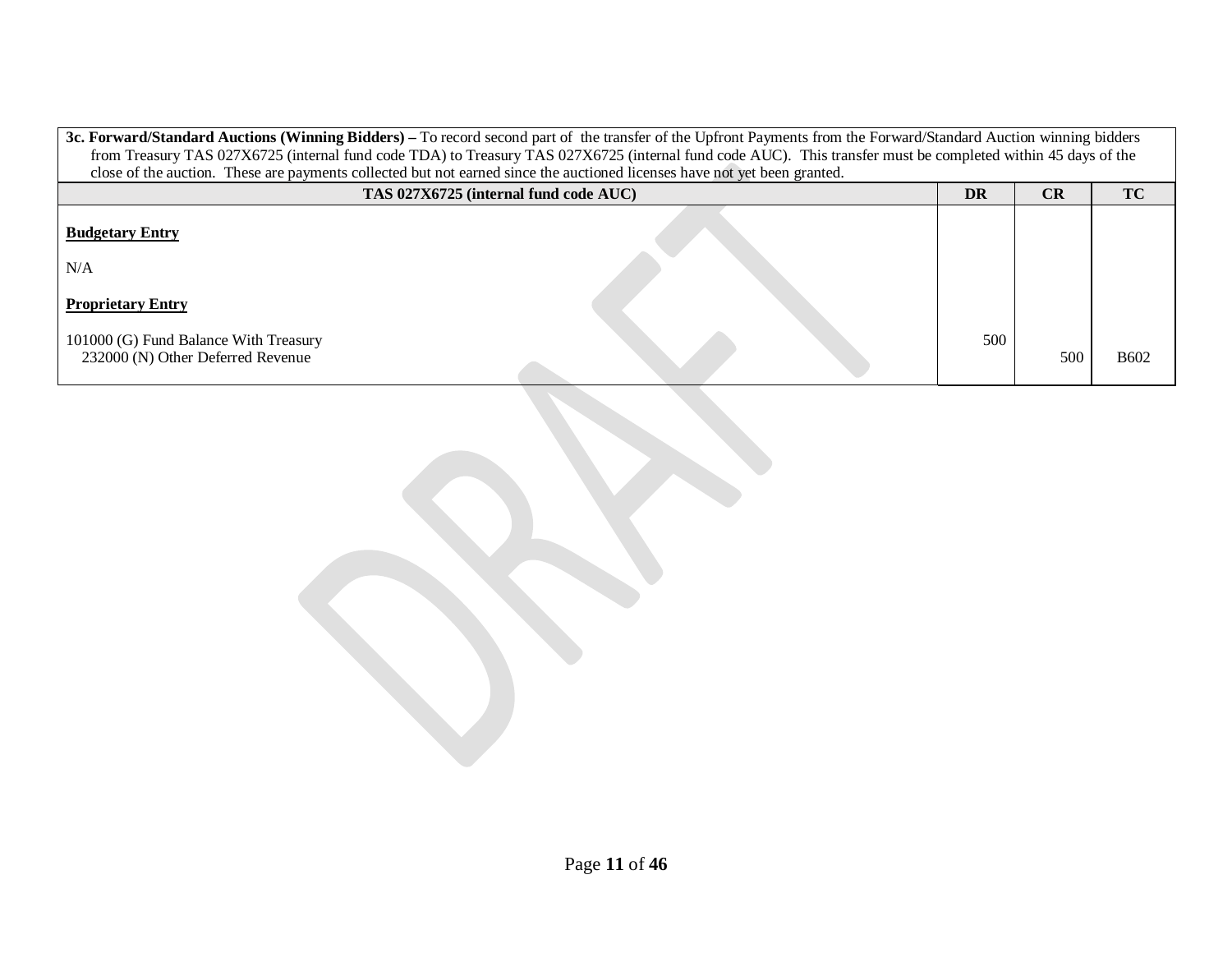**4. Forward/Standard Auctions (Winning Bidders) –** To record the Additional Downs by the Forward/Standard Auction winners up to their winning bid amount. The Forward/Standard winning bidders have a fixed period (typically 10 to 20 business days) to remit additional funds up to their winning bid amounts. These funds are deposited directly into Deposit Fund TAS 027X6725.

Note: In the event that a Forward Auction winning bidder is also a winning bidder of the Reverse Auction, the FCC may net their winning bids together. In the example below the Forward Auction winning bids totaled \$5,000 and the Reverse Auction winning bids totaled \$25. The netting transaction will reduce the Forward Auction winning bid remittance to the FCC resulting in an accounts receivable equal to the Reverse Auction winning bid. In this scenario, when the FCC has funds available to pay the Reverse Auction winning bids (entry #10b), the accounts receivable established in the "netting transaction" below would be satisfied.

| TAS 027X6725 (internal fund code AUC)                                                                                   | <b>DR</b> | CR    | <b>TC</b>   |
|-------------------------------------------------------------------------------------------------------------------------|-----------|-------|-------------|
| <b>Budgetary Entry</b>                                                                                                  |           |       |             |
| N/A                                                                                                                     |           |       |             |
| <b>Proprietary Entry</b>                                                                                                |           |       |             |
| 101000 (G) Fund Balance with Treasury<br>232000 (N) Other Deferred Revenue                                              | 5,000     | 5,000 |             |
| Netting Transaction: See entry 4 Note above.<br>101000 (G) Fund Balance with Treasury<br>131000 (N) Accounts Receivable | 4,975     |       | <b>B602</b> |
| 232000 (N) Other Deferred Revenue                                                                                       | 25        | 5,000 |             |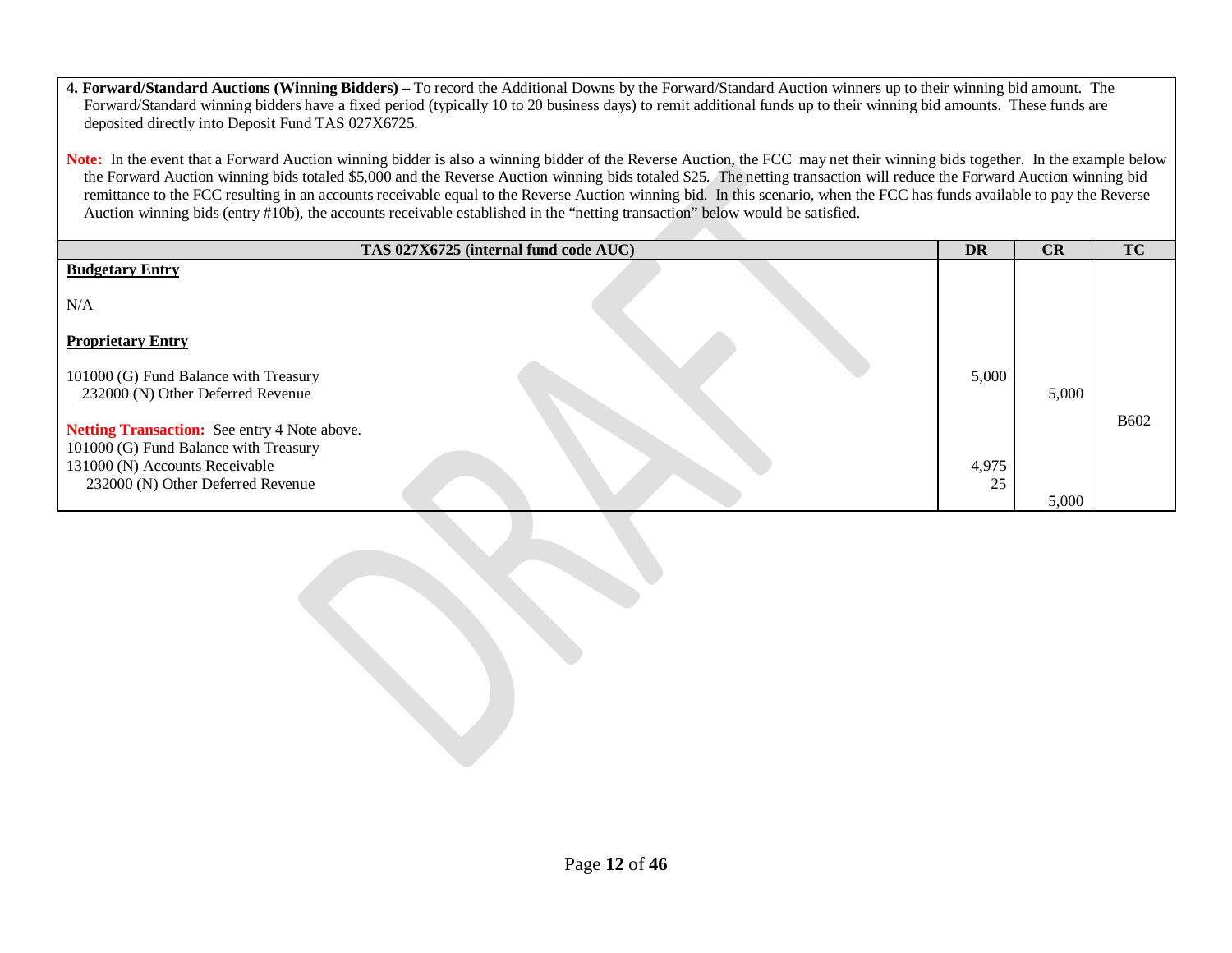| 5. Forward/Standard Auctions (Winning Bidders) – To record revenue earned after some of the auctioned licenses are granted. A "Prepared to Grant" or "Grant" Public        |  |     |     |                  |
|----------------------------------------------------------------------------------------------------------------------------------------------------------------------------|--|-----|-----|------------------|
| Notice lists the licenses and amounts granted. Based on SFFAS #7, the FCC records this exchange revenue as custodial activity and reports it on the Statement of Custodial |  |     |     |                  |
| Activity.                                                                                                                                                                  |  |     |     |                  |
| TAS 027X6725 (internal fund code AUC)                                                                                                                                      |  | DR  | CR  | <b>TC</b>        |
| <b>Budgetary Entry</b>                                                                                                                                                     |  |     |     |                  |
|                                                                                                                                                                            |  |     |     |                  |
| N/A                                                                                                                                                                        |  |     |     |                  |
|                                                                                                                                                                            |  |     |     |                  |
| <b>Proprietary Entry</b>                                                                                                                                                   |  |     |     |                  |
|                                                                                                                                                                            |  |     |     | C <sub>424</sub> |
| 232000 (N) Other Deferred Revenue                                                                                                                                          |  | 450 |     |                  |
| 590000 (N) Other Revenue                                                                                                                                                   |  |     | 450 |                  |
|                                                                                                                                                                            |  |     |     |                  |
| 599000 (G) Collections for Others – Statement of Custodial Activity                                                                                                        |  | 450 |     | C <sub>142</sub> |
| 298000 (G) Custodial Liability                                                                                                                                             |  |     | 450 |                  |
|                                                                                                                                                                            |  |     |     |                  |

**6. Forward/Standard Auctions** – To record receivable related to interim default on winning bid(s) or bid withdrawal. This receivable is recorded when the winning bidders default on their winning bid(s) or if they withdrawal as a winning bidder before the auction is over. The Upfront Payments are used to satisfy the amounts owed; however, if the Upfront Payments are not sufficient, then the defaulting or withdrawing bidder(s) are billed for the difference. **TAS 027X6725 (internal fund code AUC) DR CR TC Budgetary Entry** N/A **Proprietary Entry** 131000 (N) Accounts Receivable 590000 (N) Other Revenue 599100 (G) Accrued Collections for Others - Statement of Custodial Activity 298000 (G) Custodial Liability 50 50 50 50 C420 C404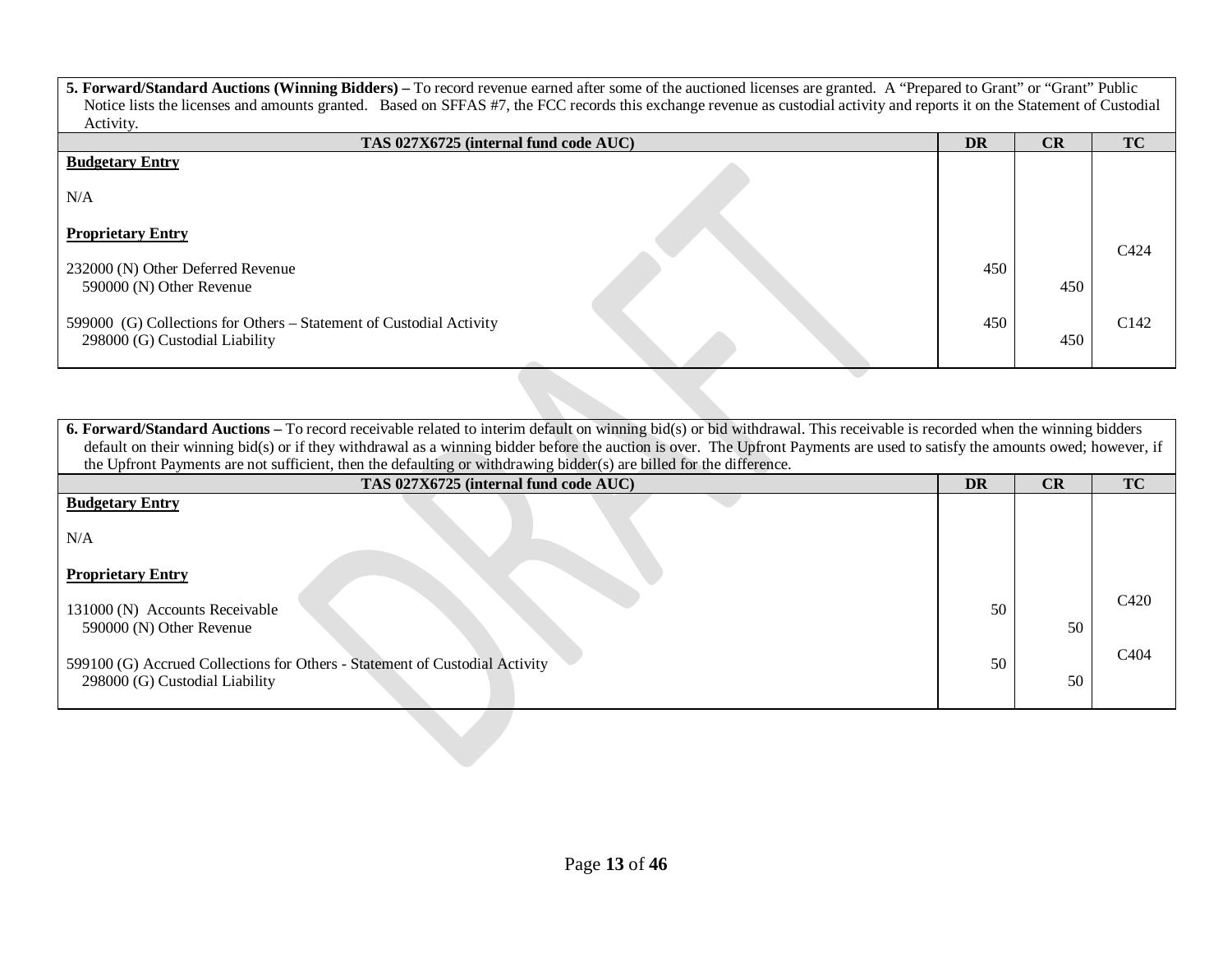| <b>7. Forward/Standard Auctions -</b> To record collection of receivable for interim default on winning bid(s) or bid withdrawal.                  |           |    |                  |
|----------------------------------------------------------------------------------------------------------------------------------------------------|-----------|----|------------------|
| TAS 027X6725 (internal fund code AUC)                                                                                                              | <b>DR</b> | CR | <b>TC</b>        |
| <b>Budgetary Entry</b>                                                                                                                             |           |    |                  |
| N/A                                                                                                                                                |           |    |                  |
| <b>Proprietary Entry</b>                                                                                                                           |           |    |                  |
| 101000 (G) Fund Balance With Treasury<br>131000 (N) Accounts Receivable                                                                            | 50        | 50 | C <sub>143</sub> |
| 599000 (G) Collections for Others – Statement of Custodial Activity<br>599100 (G) Accrued Collections for Others – Statement of Custodial Activity | 50        | 50 | D584             |

| 8. FCC Administrative Costs – To record, at the beginning of each year, the anticipated reimbursements from deposit fund to No-Year Salary and Expenses general fund. |     |           |      |  |
|-----------------------------------------------------------------------------------------------------------------------------------------------------------------------|-----|-----------|------|--|
| Congress limits the annual amount of auction proceeds that may be used to cover the cost of developing and implementing the competitive auctions program.             |     |           |      |  |
| TAS 027X0100 (internal fund code X54)<br>DR<br>CR                                                                                                                     |     | <b>TC</b> |      |  |
| <b>Budgetary Entry</b>                                                                                                                                                |     |           | A702 |  |
| 421000 Anticipated Reimbursements and Other Income<br>445000 Unapportioned Authority                                                                                  | 100 | 100       |      |  |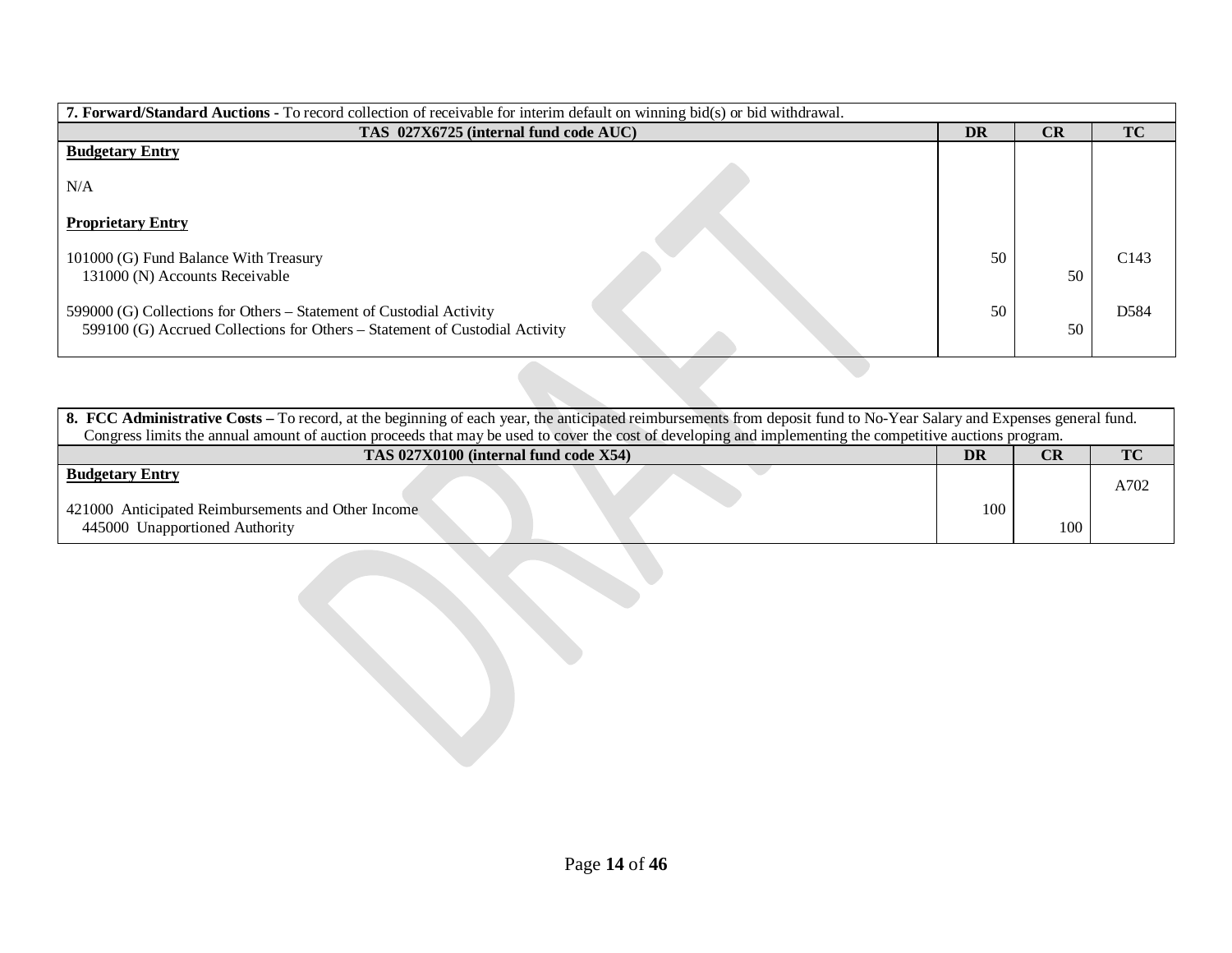9a. Establish the liability for the Administrative Fee to be paid from Deposit Fund TAS 027X6725 to the No-Year Salary and Expenses Fund TAS 027X0100 for allowable administrative costs.

| TAS 027X6725 (internal fund code AUC)                                                                | <b>DR</b> | CR  | TC          | TAS 027X0100 (internal fund code X54)                                                                 | DR  | CR  | TC                            |
|------------------------------------------------------------------------------------------------------|-----------|-----|-------------|-------------------------------------------------------------------------------------------------------|-----|-----|-------------------------------|
| <b>Budgetary Entry</b>                                                                               |           |     |             | <b>Budgetary Entry</b>                                                                                |     |     |                               |
| N/A<br><b>Proprietary Entry</b>                                                                      |           |     |             | 425200 Reimbursements and Other Income<br>Earned – Collected<br>421000 Anticipated Reimbursements and | 100 |     |                               |
| 298000 (G) Custodial Liability                                                                       | 100       |     |             | Other Income                                                                                          |     | 100 | A708                          |
| 599000 (G) Collections from Others Statement<br>of Custodial Activity                                |           | 100 | C142R       | <b>Proprietary Entry</b>                                                                              |     |     | C <sub>4</sub> 0 <sub>2</sub> |
|                                                                                                      |           |     |             | 131000 (F) Accounts Receivable<br>590000 (F) Other Revenue                                            | 100 | 100 |                               |
| 679000 (F) Other Expenses Not Requiring<br><b>Budgetary Resources</b><br>211000 (F) Accounts Payable | 100       | 100 | <b>B405</b> |                                                                                                       |     |     |                               |
|                                                                                                      |           |     |             |                                                                                                       |     |     |                               |

| 9b. Payment of the Administrative Fee from the Deposit Fund TAS 027X6725 to the No-Year Salary and Expense Fund TAS 027X0100. |           |     |      |                                                                         |           |     |      |  |  |
|-------------------------------------------------------------------------------------------------------------------------------|-----------|-----|------|-------------------------------------------------------------------------|-----------|-----|------|--|--|
| TAS 027X6725 (internal fund code AUC)                                                                                         | <b>DR</b> | CR  | TC   | TAS 027X0100 (internal fund code X54)                                   | <b>DR</b> | CR  | TC   |  |  |
| <b>Budgetary Entry</b><br>N/A                                                                                                 |           |     |      | <b>Budgetary Entry</b><br>N/A                                           |           |     |      |  |  |
| <b>Proprietary Entry</b>                                                                                                      |           |     |      | <b>Proprietary Entry</b>                                                |           |     |      |  |  |
| 211000 (F) Accounts Payable<br>101000 (G) Fund Balance With Treasury                                                          | 100       | 100 | D506 | 101000 (G) Fund Balance With Treasury<br>131000 (F) Accounts Receivable | 100       | 100 | C143 |  |  |
|                                                                                                                               |           |     |      |                                                                         |           |     |      |  |  |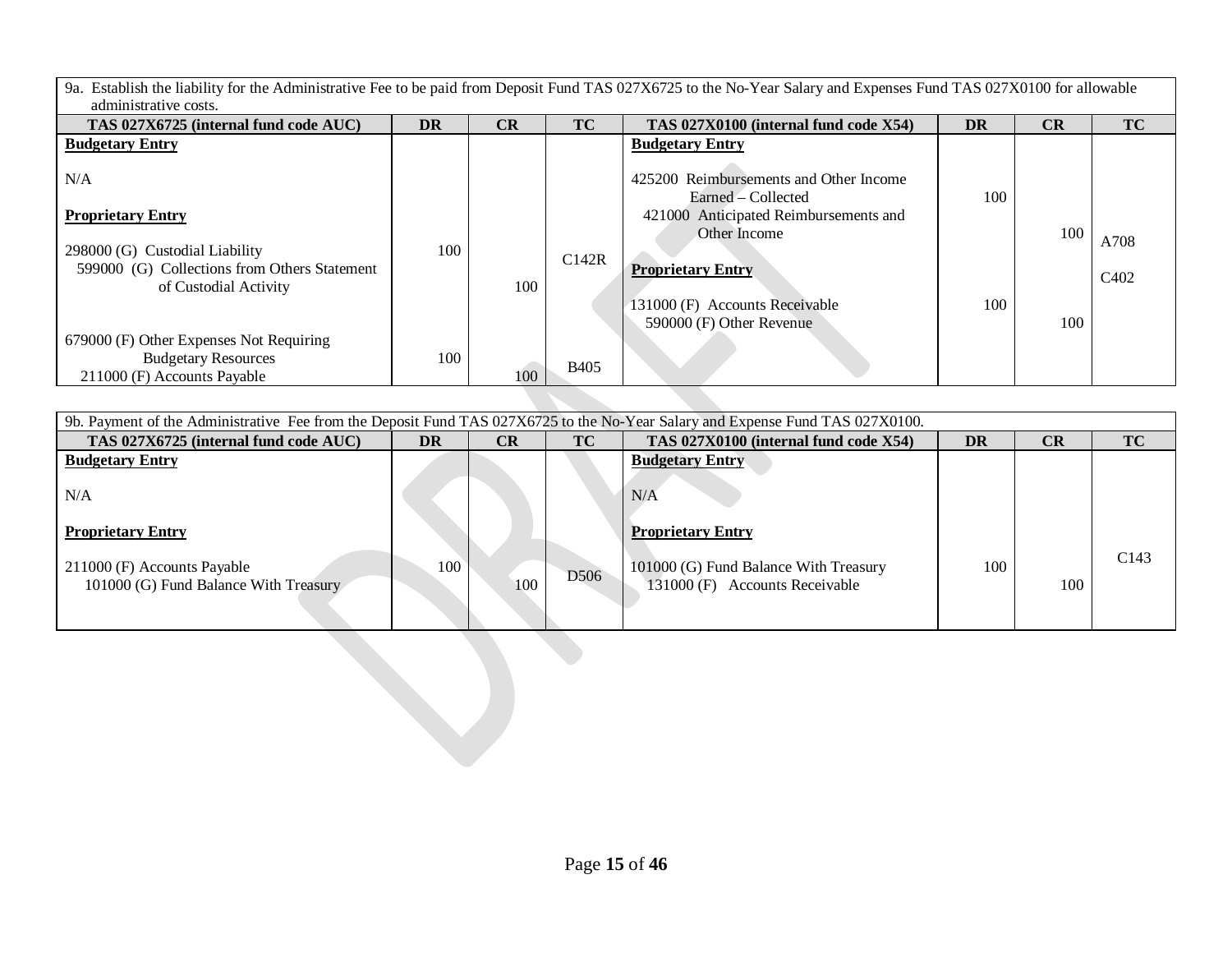**10a. Reverse Auction (Winning Bidders)** – To record a liability for the full amount owed to a segment of the Reverse Auction winning bidders who voluntarily relinquish some or all of their spectrum usage rights. The liability to the Reverse Auction winning bidders is not recorded in TAS 027X6725 until the FCC grants licenses from the Forward Auction and releases a "Ready to Pay" Public Notice stating which licenses from the Reverse Auction are to be paid from the earned revenue from the Forward Auction. No liability is recorded at the time of the Closing Public Notice since payment cannot be made until licenses are granted from the Forward Auction and earned revenue is recorded.

| TAS 027X6725 (internal fund code AUC)                                                                 | <b>DR</b> | CR  | <b>TC</b>   |
|-------------------------------------------------------------------------------------------------------|-----------|-----|-------------|
| <b>Budgetary Entry</b>                                                                                |           |     |             |
| N/A                                                                                                   |           |     |             |
| <b>Proprietary Entry</b>                                                                              |           |     |             |
| 679000 (N) Other Expenses Not Requiring Budgetary Resources<br>211000 (N) Accounts Payable            | 200       | 200 | <b>B405</b> |
| 298000 (G) Custodial Liability<br>599000 (G) Collections for Others – Statement of Custodial Activity | 200       | 200 | C142R       |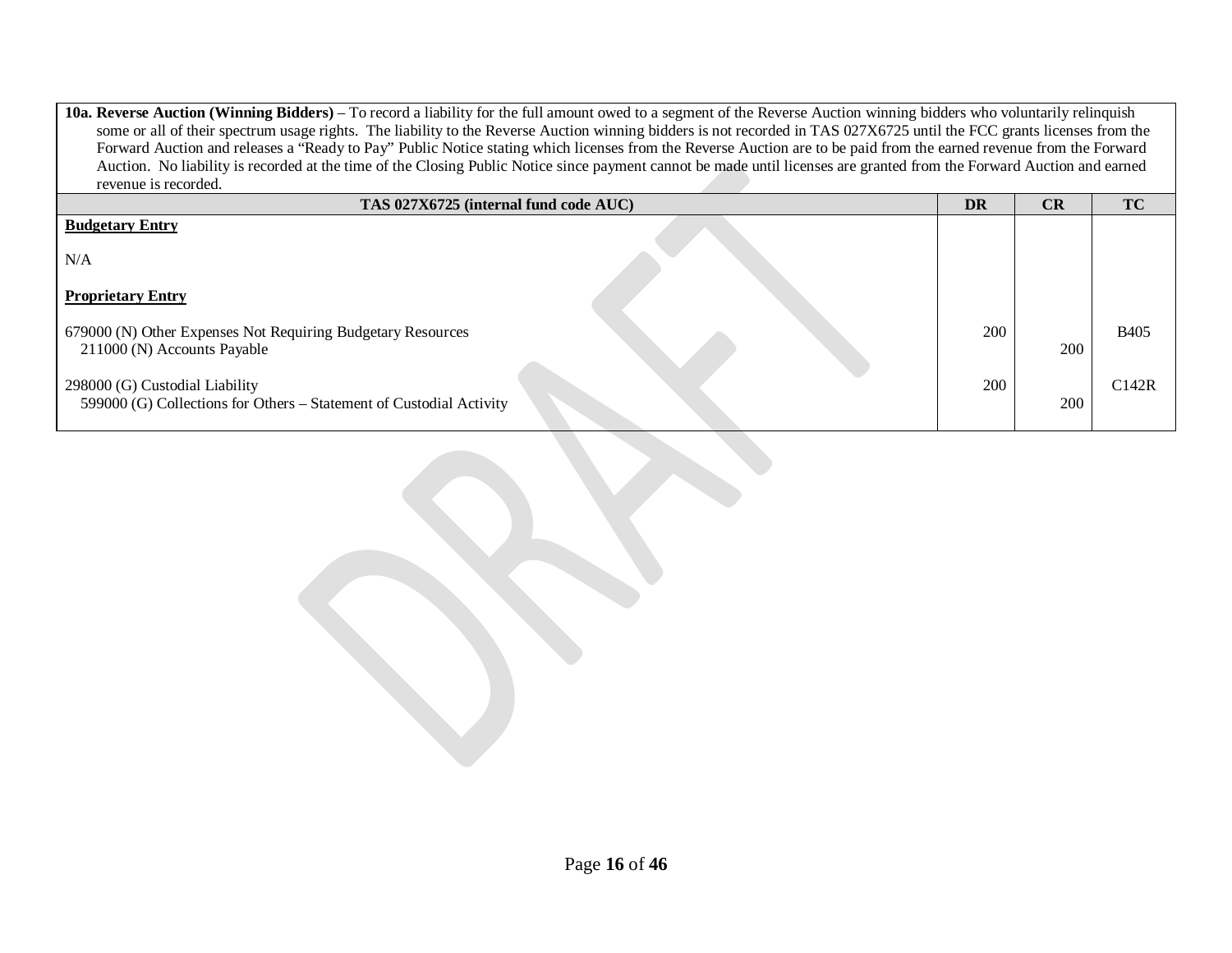**10b. Reverse Auction (Winning Bidders)** – To record payments/disbursements from the Deposit Fund to the reverse auction winning bidders who voluntarily relinquish some or all of their spectrum usage rights. Payment/Disbursements cannot be made until licenses are granted from the Forward Auction and earned revenue is recorded. The FCC may "Hold Back" a portion of the payment to the Broadcaster for various reasons such as other outstanding debt with the FCC. Initially only a net payment will be made to the Broadcaster (200-50=150). In the example below, the Broadcaster owes 50 in outstanding Miscellaneous Receipts to the FCC. Only 150 will be paid to the Broadcaster and the remaining 50 outstanding will be held back by FCC. Note: In the case that a Forward Auction winning bidder is also a winning bidder of a Reverse Auction, the FCC may net their winning bids together reducing their Forward Auction winning bid remittance. In this scenario, when funds are available to pay the Reverse Auction winning bidders, the accounts receivable established in entry #4 "netting transaction" would be satisfied with the Reverse Auction winning bid of \$25 and the transaction illustrated under "netting transaction" below would be recorded. **TAS 027X6725 (internal fund code AUC) DR CR TC** Budgetary Entry N/A Proprietary Entry 211000 (N) Accounts Payable 101000 (G) Fund Balance With Treasury Netting Transaction: See Entry 10b Note above. 211000 (N) Accounts Payable 101000 (G) Fund Balance With Treasury 131000 (N) Accounts Receivable 150 150 150 125 25 D506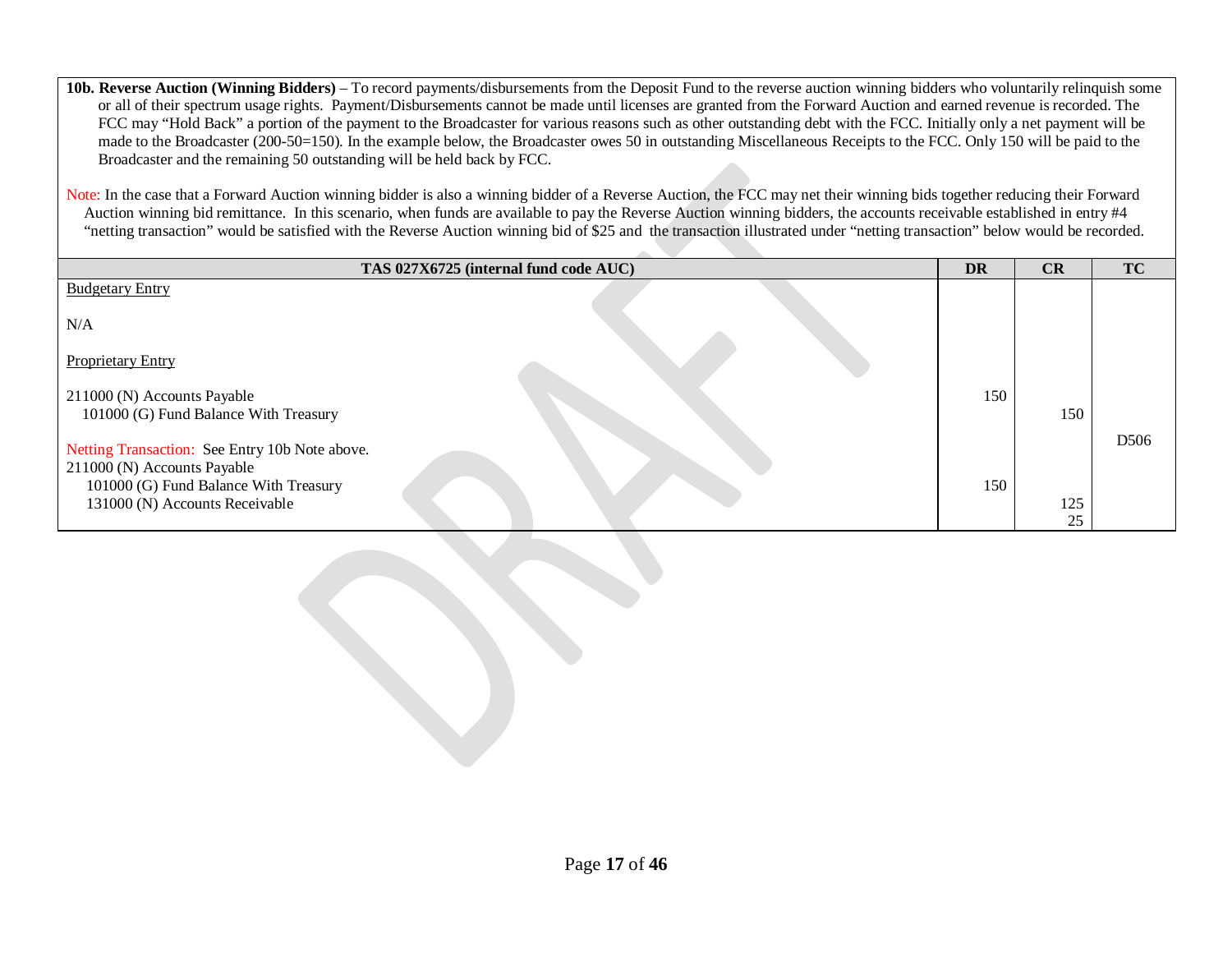**10c. Reverse Auction (Winning Bidders) –** If the "Hold Back" is resolved and the Broadcaster no longer has an outstanding debt owed to FCC, then FCC will disburse the remaining 50 to the Broadcaster using Transaction 10b above. However, if the "Hold Back" is not resolved by other means, FCC will then utilize the "Hold Back" of 50 to satisfy outstanding debts owed to FCC by the Broadcaster by posting the following entries. A "no-check" will be processed to reduce the accounts payable in TAS 027X6725 and the funds will be transferred to FCC's Miscellaneous Receipt Account TAS 0273220 to satisfy the outstanding debt with the FCC. The "no-check" will be completed using an Expenditure Transfer Authorization/Classification Transaction and Accountability (CTA) formerly known as the SF224. Note the "Hold Back" funds could be used to satisfy other debt at the FCC such as Penalties and Regulatory Fees.

Note: For purposes of this scenario, TAS 0273220 will only show the receipt of cash from TAS 027X6725 for illustrative purposes only and the effect on the various reporting statements for TAS 0273220 will not be demonstrated.

| TAS 027X6725 (internal fund code AUC)                                | <b>DR</b> | CR | <b>TC</b>        | TAS 0273220 (internal fund code 008)                                               | <b>DR</b> | CR | TC                                   |
|----------------------------------------------------------------------|-----------|----|------------------|------------------------------------------------------------------------------------|-----------|----|--------------------------------------|
| <b>Budgetary Entry</b>                                               |           |    |                  | <b>Budgetary Entry</b>                                                             |           |    |                                      |
| N/A                                                                  |           |    |                  | N/A                                                                                |           |    |                                      |
| <b>Proprietary Entry</b>                                             |           |    |                  | <b>Proprietary Entry</b>                                                           |           |    |                                      |
| 211000 (N) Accounts Payable<br>101000 (G) Fund Balance With Treasury | 50        | 50 | D <sub>506</sub> | 101000 (G) Fund Balance With Treasury<br>136000 (N) Penalties and Fines Receivable | 50        | 50 | C <sub>143</sub><br>C <sub>142</sub> |
|                                                                      |           |    |                  | 599000 (G) Collection for Others<br>298000 (G) Custodial Liability                 | 50        | 50 |                                      |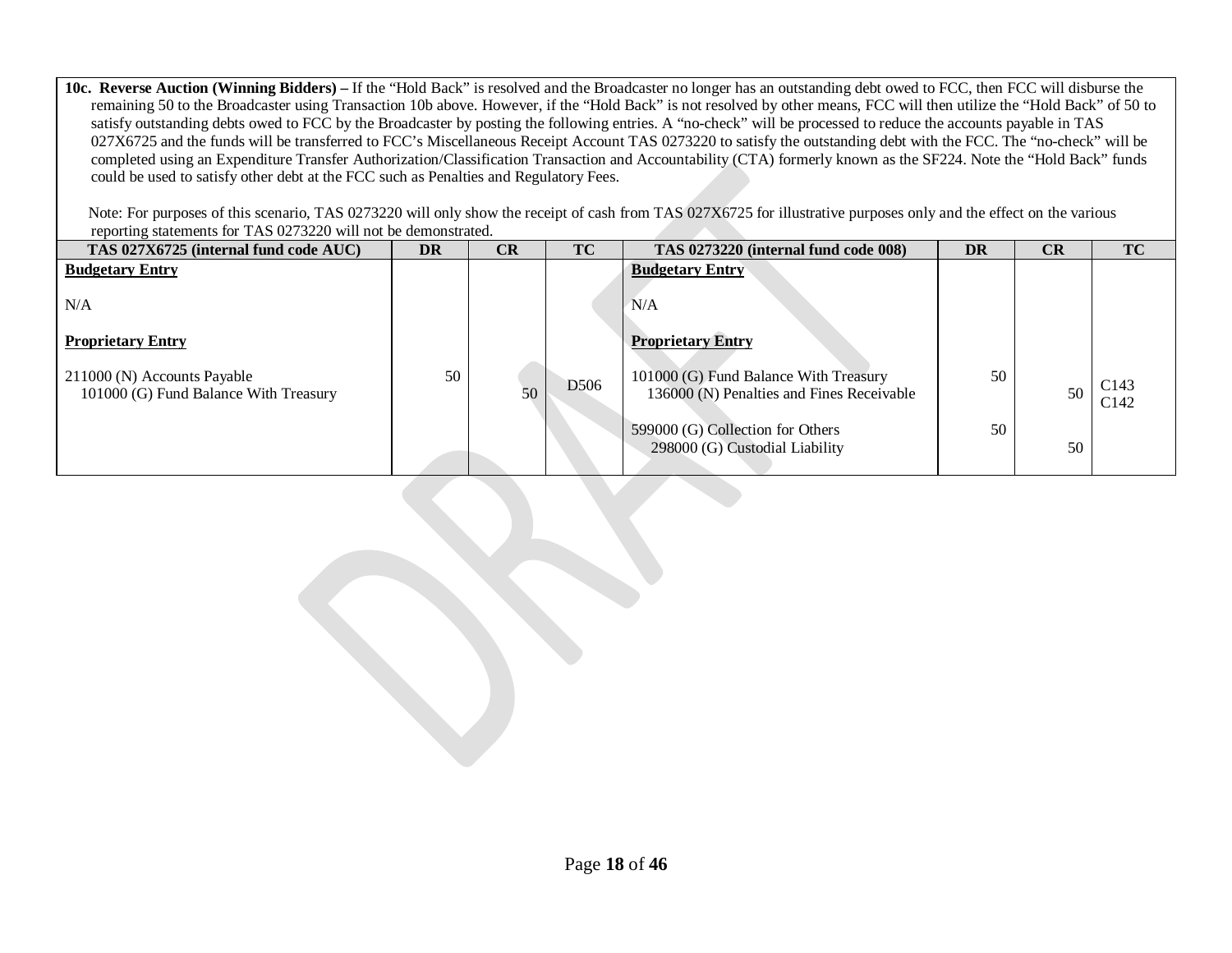| 11. TV Broadcaster Relocation Fund - To record definite borrowing authority with Treasury for reimbursement of relocation costs incurred by the eligible TV Broadcasters<br>prior to granting licenses. These funds are mandatory. Note: Only record definite borrowing authority up to the amount necessary to cover expected obligations. If<br>sufficient licenses are granted from the Forward Auction before new obligations are reported by the TV Broadcaster Relocation Fund, Entries 11 and 12 will not be<br>necessary, in this is the case, instead, refer to Entry 18. |           |       |           |  |  |
|------------------------------------------------------------------------------------------------------------------------------------------------------------------------------------------------------------------------------------------------------------------------------------------------------------------------------------------------------------------------------------------------------------------------------------------------------------------------------------------------------------------------------------------------------------------------------------|-----------|-------|-----------|--|--|
| TAS 027X5610 (internal fund code TV1)                                                                                                                                                                                                                                                                                                                                                                                                                                                                                                                                              | <b>DR</b> | CR    | <b>TC</b> |  |  |
| <b>Budgetary Entry</b><br>414100 Current-Year Borrowing Authority Realized<br>445000 Unapportioned Authority<br><b>Proprietary Entry</b><br>N/A                                                                                                                                                                                                                                                                                                                                                                                                                                    | 1,000     | 1.000 | A152      |  |  |

**12. TV Broadcaster Relocation Fund -** To record the budget authority (i.e. borrowing authority) in the current year that has been temporarily sequestered. The sequestration of BA is mandatory. The sequestered amount is based on the Sequestration Order issued by the President and prepared by OMB. In this exhibit 6.9% of BA is used - the 2017 rate for on-exempt nondefense mandatory programs per the OMB Report to the Congress on the Joint Committee Reductions for Fiscal Year 2017. It has been determined this sequestered borrowing authority is not available in subsequent years.

| TAS 027X5610 (internal fund code TV1)                                               | DR | CR | <b>TC</b> |
|-------------------------------------------------------------------------------------|----|----|-----------|
| <b>Budgetary Entry</b>                                                              |    |    |           |
| 445000 Unapportioned Authority<br>438200 Temporary Reduction - New Budget Authority | 69 | 69 | A135      |
| <b>Proprietary Entry</b>                                                            |    |    |           |
| N/A                                                                                 |    |    |           |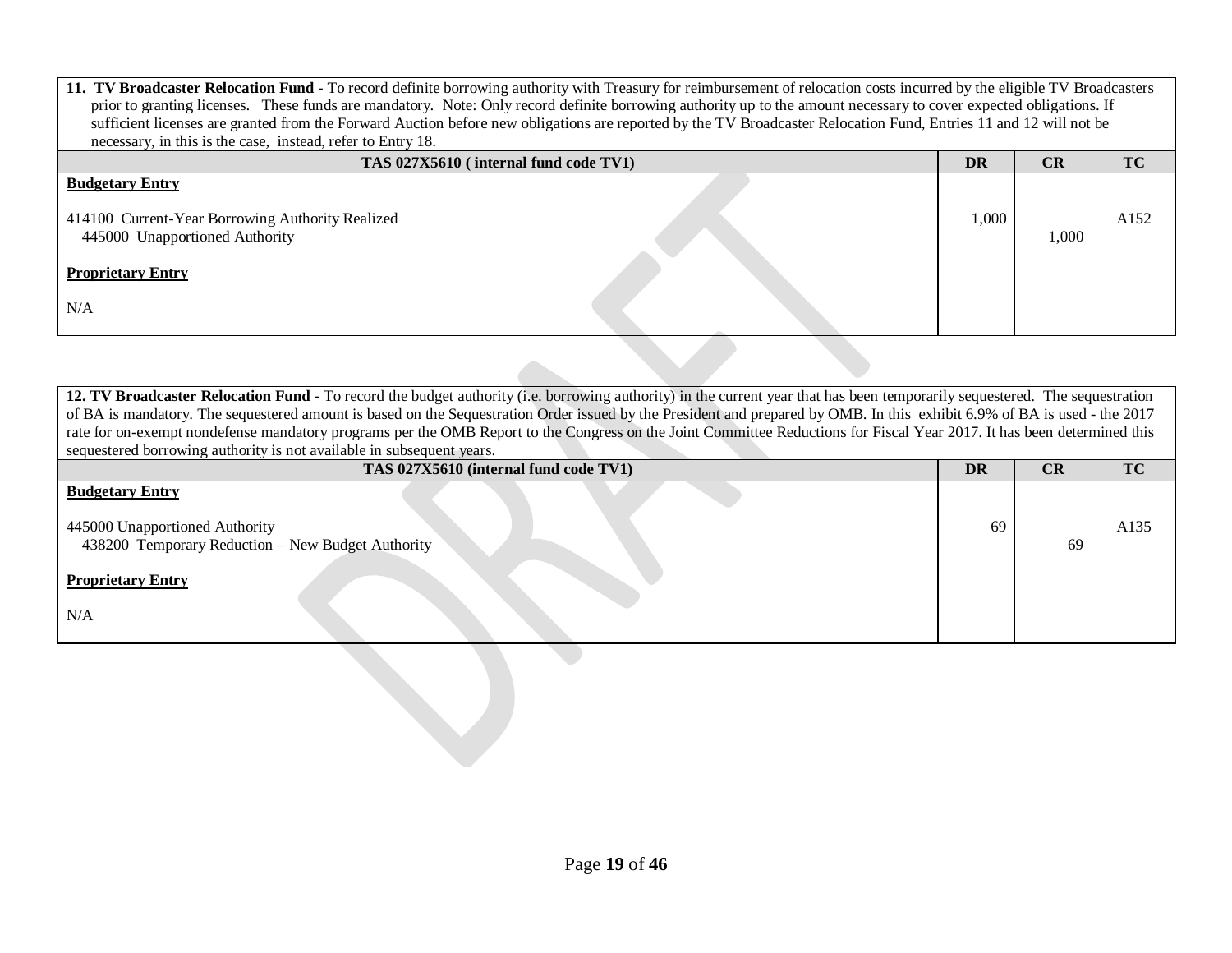**13a. TV Broadcaster Relocation Fund -** To record apportionment for the TV Broadcasters relocation costs to be reimbursed. The total relocation costs to be reimbursed are capped.

| $\mathbf{r}$<br>TAS 027X5610 (internal fund code TV1)                             | <b>DR</b> | CR  | <b>TC</b> |
|-----------------------------------------------------------------------------------|-----------|-----|-----------|
| <b>Budgetary Entry</b><br>445000 Unapportioned Authority<br>451000 Apportionments | 931       | 931 | A116      |
| <b>Proprietary Entry</b>                                                          |           |     |           |
| N/A                                                                               |           |     |           |

| 13b. TV Broadcaster Relocation Fund - To record the Allotments and Obligations for estimated TV Broadcasters' relocation costs to be reimbursed. A Public Notice will be |           |     |              |
|--------------------------------------------------------------------------------------------------------------------------------------------------------------------------|-----------|-----|--------------|
| issued with the amount to be initially obligated after all the estimated costs have been reviewed by the FCC.                                                            |           |     |              |
| TAS 027X5610 (internal fund code TV1)                                                                                                                                    | <b>DR</b> | CR  | <b>TC</b>    |
| <b>Budgetary Entry</b><br>451000 Apportionments<br>461000 Allotments – Realized Resources                                                                                | 931       | 931 | A120         |
| 461000 Allotments – Realized Resources<br>480100 Undelivered Orders - Obligations, Unpaid<br><b>Proprietary Entry</b><br>N/A                                             | 931       | 931 | <b>B</b> 306 |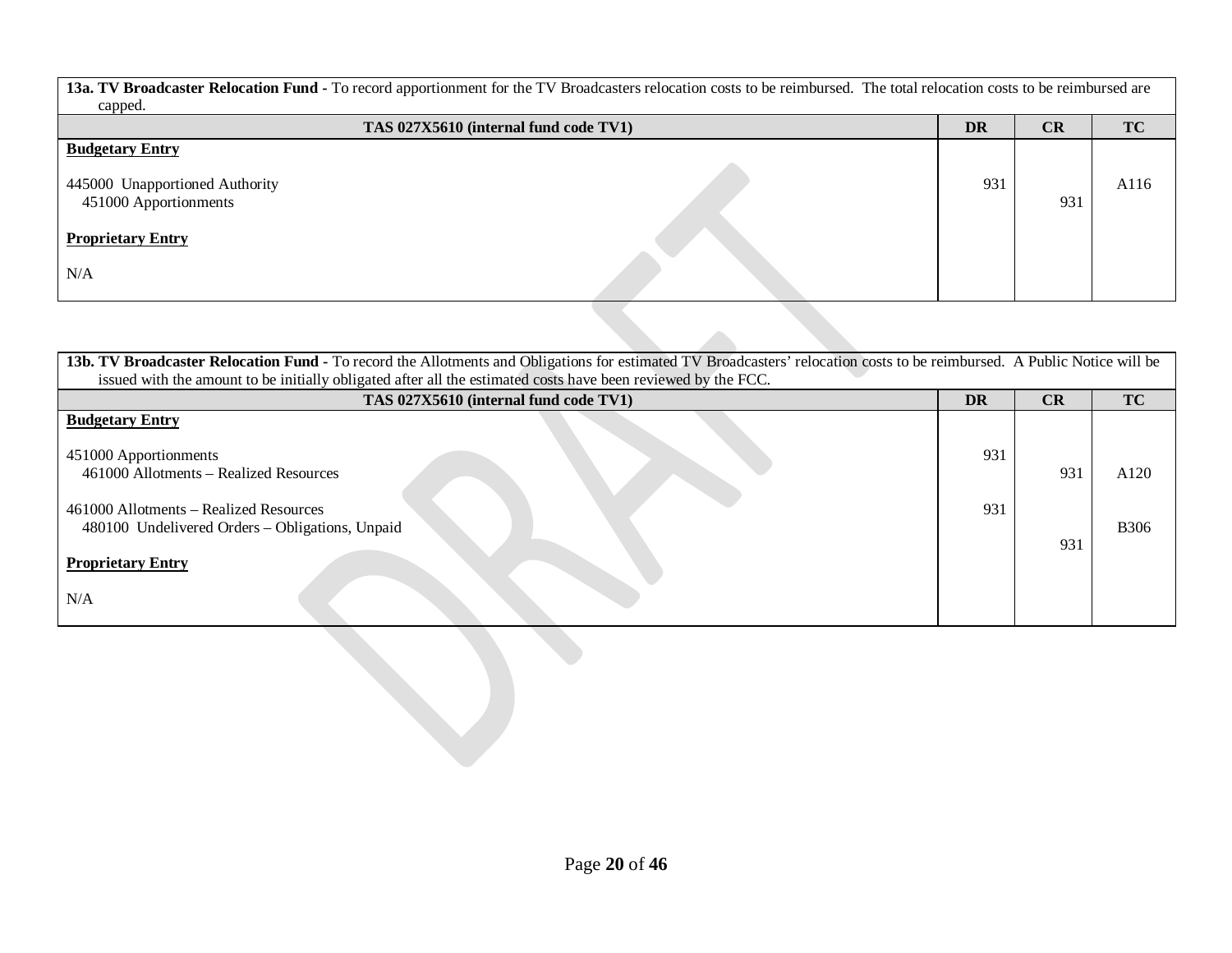| <b>13c. TV Broadcaster Relocation Fund</b> – To record a liability to the eligible TV Broadcasters for approved relocation costs to be reimbursed upon receipt of valid invoices |     |           |              |  |  |  |  |
|----------------------------------------------------------------------------------------------------------------------------------------------------------------------------------|-----|-----------|--------------|--|--|--|--|
| from the TV Broadcasters.                                                                                                                                                        |     |           |              |  |  |  |  |
| TAS 027X5610 (internal fund code TV1)                                                                                                                                            | DR  | <b>CR</b> | <b>TC</b>    |  |  |  |  |
| <b>Budgetary Entry</b>                                                                                                                                                           |     |           |              |  |  |  |  |
| 480100 Undelivered Orders – Obligations, Unpaid<br>490100 Delivered Orders – Obligations, Unpaid                                                                                 | 300 | 300       | <b>B436</b>  |  |  |  |  |
| <b>Proprietary Entry</b>                                                                                                                                                         | 300 |           | <b>B</b> 436 |  |  |  |  |
| 610000 (N) Operating Expenses/Program Costs                                                                                                                                      |     | 300       |              |  |  |  |  |
| 211000 (N) Accounts Payable                                                                                                                                                      |     |           |              |  |  |  |  |

| 14. TV Broadcaster Relocation Fund - To convert partial definite borrowing authority to cash for immediate needs. Non-expenditure transfer using an SF1151. |     |           |           |  |  |  |
|-------------------------------------------------------------------------------------------------------------------------------------------------------------|-----|-----------|-----------|--|--|--|
| TAS 027X5610 (internal fund code TV1)                                                                                                                       | DR  | <b>CR</b> | <b>TC</b> |  |  |  |
| <b>Budgetary Entry</b><br>414800 Resources Realized From Borrowing Authority<br>414500 Borrowing Authority Converted to Cash                                | 300 | 300       | A156      |  |  |  |
| <b>Proprietary Entry</b><br>101000 (G) Fund Balance With Treasury<br>251000 (N) Principal Payable to the Bureau of the Fiscal Service                       | 300 | 300       | A156      |  |  |  |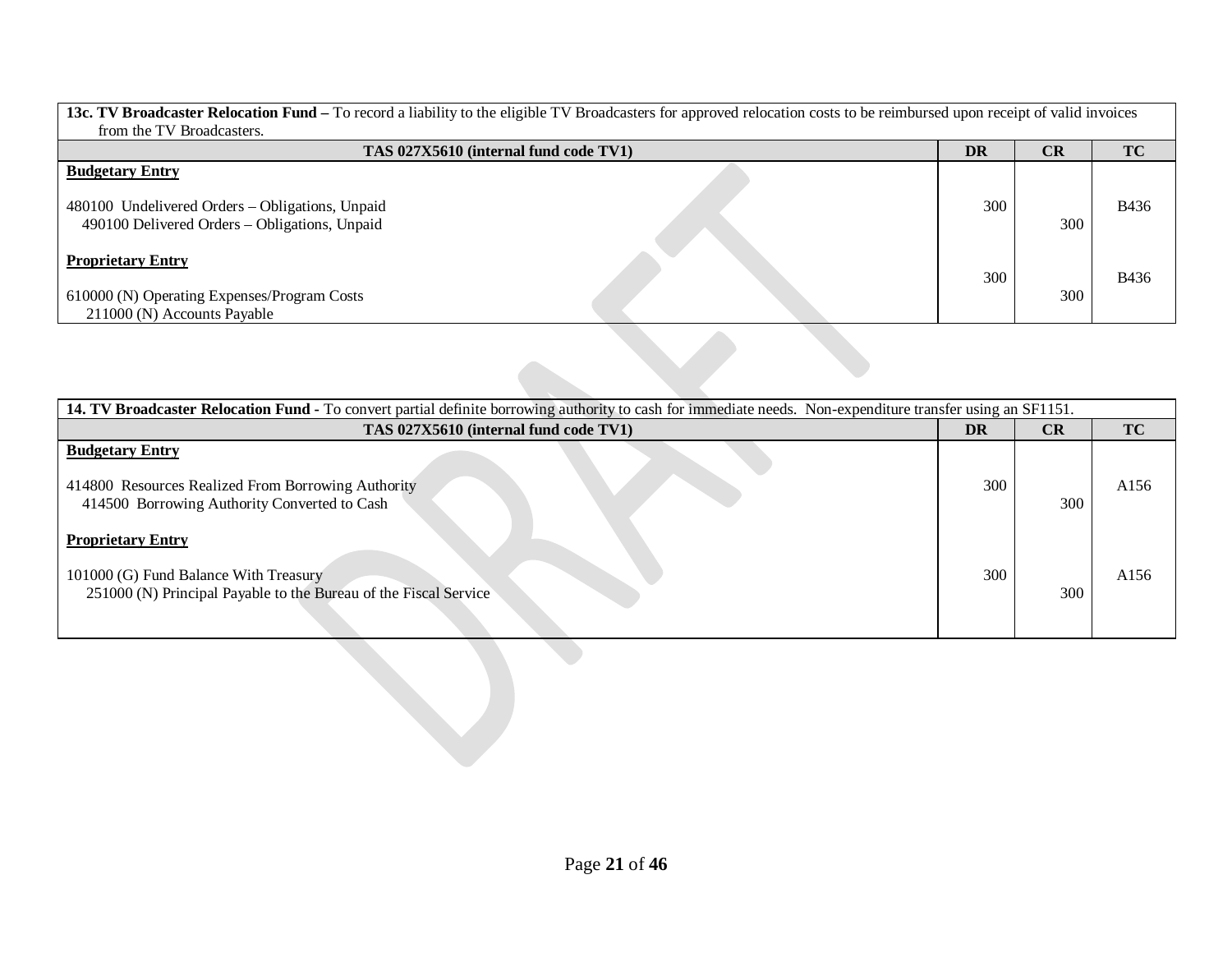**15a. TV Broadcaster Relocation Fund –** To record reimbursements to the eligible TV Broadcasters for their relocation costs. Payments will be made to multiple Broadcasters. The FCC may "Hold Back" a portion of the payment to the Broadcaster for various reasons such as other outstanding debt with the FCC. Initially only a net payment will be made to the Broadcaster (300-75=225). In the example below, the Broadcaster owes 75 in outstanding Miscellaneous Receipts to the FCC. Only 225 will be paid to the Broadcaster and the remaining 75 outstanding will be held back by FCC. 

| TAS 027X5610 (internal fund code TV1)                                                                                  | <b>DR</b> | CR  | <b>TC</b>   |
|------------------------------------------------------------------------------------------------------------------------|-----------|-----|-------------|
| <b>Budgetary Entry</b><br>490100 Delivered Orders - Obligations, Unpaid<br>490200 Delivered Orders - Obligations, Paid | 225       | 225 | <b>B110</b> |
| <b>Proprietary Entry</b><br>211000 (N) Accounts Payable<br>101000 (G) Fund Balance With Treasury                       | 225       | 225 | <b>B110</b> |

**15b. TV Broadcaster Relocation Fund** – If the "Hold Back" is resolved and the Broadcaster no longer has an outstanding debt owed to FCC, then FCC will disburse the remaining 75 to the Broadcaster using Transaction 15a above. However, if the "Hold Back" is not resolved by other means, FCC will then utilize the "Hold Back" of 75 to satisfy outstanding debts owed to FCC by the Broadcaster by posting the following entries. A "no-check" will be processed to reduce the accounts payable in TAS 027X5610 and the funds will be transferred to FCC's Miscellaneous Receipt Account TAS 0273220 to satisfy the outstanding debt with the FCC. The "no-check" will be completed using an Expenditure Transfer Authorization/Classification Transaction and Accountability (CTA) formerly known as the SF224. Note the "Hold Back" funds could be used to satisfy other debt at the FCC such as Penalties and Regulatory Fees.

Note: For purposes of this scenario, the transactions posted by TAS 0273220 will be shown for illustrative purposes only and their effect on the various reporting statements for TAS 0273220 will not be demonstrated.

| TAS 027X5610 (internal fund code TV1)                                                        | DR | CR | TC           | TAS 0273220 (internal fund code 008)                                               | <b>DR</b> | CR | TC                                   |
|----------------------------------------------------------------------------------------------|----|----|--------------|------------------------------------------------------------------------------------|-----------|----|--------------------------------------|
| <b>Budgetary Entry</b>                                                                       |    |    |              | <b>Budgetary Entry</b>                                                             |           |    |                                      |
| 490100 Delivered Orders - Obligations, Unpaid<br>490200 Delivered Orders - Obligations, Paid | 75 | 75 | <b>B</b> 110 | N/A                                                                                |           |    |                                      |
| <b>Proprietary Entry</b>                                                                     |    |    |              | <b>Proprietary Entry</b>                                                           |           |    |                                      |
| 211000 (N) Accounts Payable<br>101000 (G) Fund Balance With Treasury                         | 75 | 75 | <b>B110</b>  | 101000 (G) Fund Balance With Treasury<br>136000 (N) Penalties and Fines Receivable | 75        | 75 | C <sub>143</sub><br>C <sub>142</sub> |
|                                                                                              |    |    |              | 599000 (G) Collection for Others<br>298000 (G) Custodial Liability                 | 75        | 75 |                                      |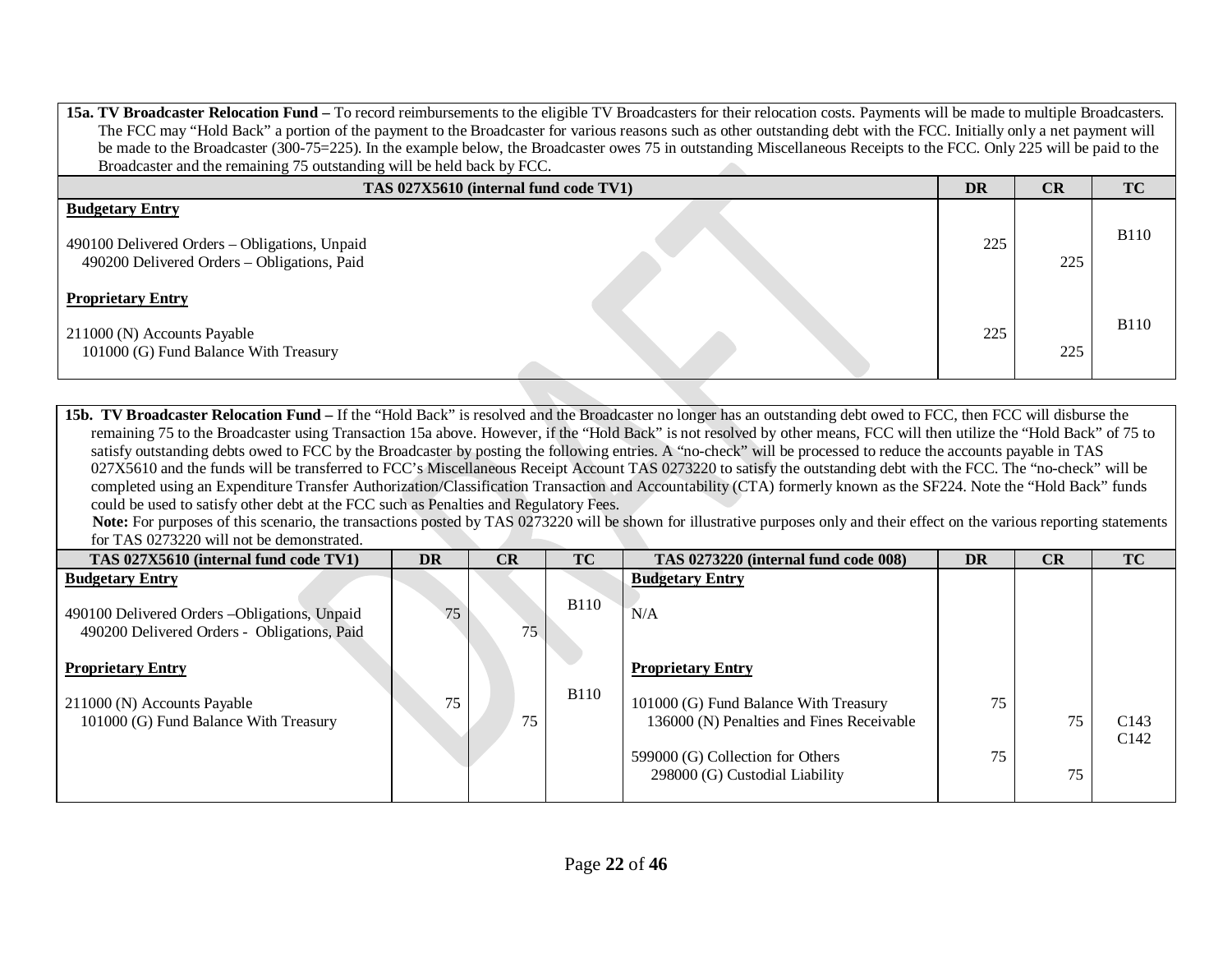| 16. TV Broadcaster Relocation Fund - To record anticipated transfers into the TV Broadcaster Relocation Special Fund Account from the Deposit Fund. |    |           |           |      |  |  |  |  |  |
|-----------------------------------------------------------------------------------------------------------------------------------------------------|----|-----------|-----------|------|--|--|--|--|--|
| TAS 027X5610 (internal fund code TV1)                                                                                                               | DR | <b>CR</b> | <b>TC</b> |      |  |  |  |  |  |
| <b>Budgetary Entry</b><br>412000 Anticipated Indefinite Appropriations<br>445000 Unapportioned Authority<br><b>Proprietary Entry</b><br>N/A         |    | 125       | 125       | A102 |  |  |  |  |  |
|                                                                                                                                                     |    |           |           |      |  |  |  |  |  |

**17a. TV Broadcaster Relocation Fund** - To record a transfer from the Deposit Account to the TV Broadcaster Relocation Special Fund Expenditure Account to reimburse TV Broadcasters for repacking costs. Licenses must be granted from the Forward Auction before funds are available for transfer to the Special Fund Account. The transfer is accomplished using an Expenditure Transfer Authorization/ Classification Transactions and Accountability (CTA) – formerly known as the SF224. Note – The collections transferred into the Special Fund Account should be reported in TAS 027X5610.001.

| TAS 027X6725 (internal fund code AUC)                                                                                       | <b>DR</b> | CR  | <b>TC</b> | TAS 027X5610 (internal fund code TV1)                                                                            | DR  | CR  | <b>TC</b> |
|-----------------------------------------------------------------------------------------------------------------------------|-----------|-----|-----------|------------------------------------------------------------------------------------------------------------------|-----|-----|-----------|
| <b>Budgetary Entry</b><br>N/A                                                                                               |           |     |           | <b>Budgetary Entry</b><br>411400 Appropriated Receipts Derived from                                              | 125 |     |           |
| <b>Proprietary Entry</b>                                                                                                    |           |     |           | Available Trust or Special Fund<br>receipts<br>412000 Anticipated Indef Appropriations                           |     | 125 | A212      |
| 599800 (F) Custodial Collections Transferred Out<br>to a Treasury Account Symbol Other<br>Than the General Fund of the U.S. | 125       |     | A210      | <b>Proprietary Entry</b>                                                                                         |     |     |           |
| Government<br>101000 (G) Fund Balance With Treasury                                                                         |           | 125 |           | 101000 (G) Fund Balance With Treasury<br>599700 (F) Financing Sources Transferred<br>in from Custodial Statement | 125 | 125 | A212      |
| 298000 (G) Custodial Liability<br>599000 (G) Collections for Others – Statement<br>Of Custodial Activity                    | 125       | 125 | C142R     | <b>Collections</b>                                                                                               |     |     |           |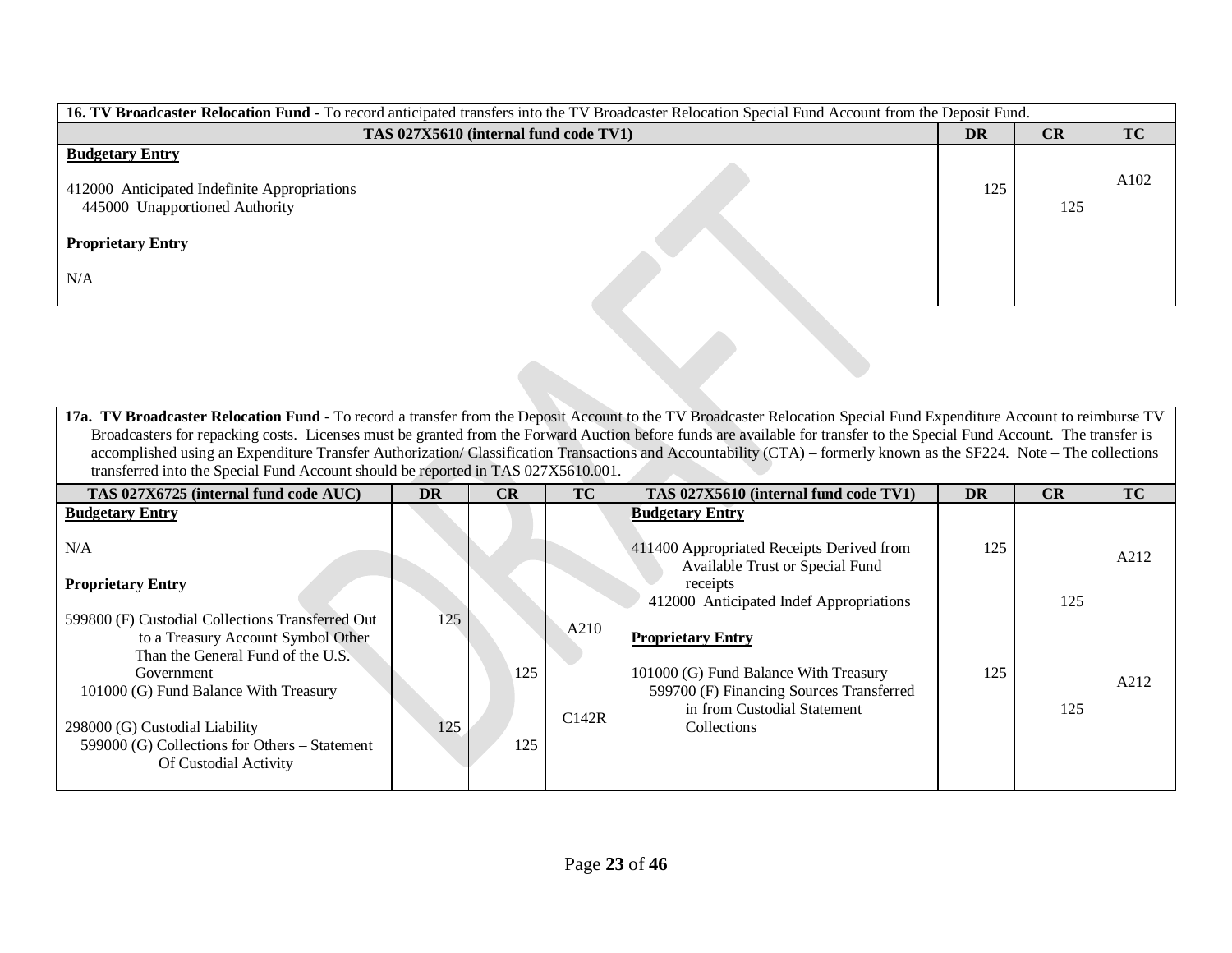| 17b. TV Broadcaster Relocation Fund - To record the sequestration amount on Budget Authority associated with Appropriated Receipts. The sequestered amount is based<br>upon the Sequestration Order issued by the President and prepared by OMB. In this exhibit 6.9% of BA is used - the 2017 rate for on-exempt nondefense mandatory programs |           |           |           |  |  |  |  |  |  |
|-------------------------------------------------------------------------------------------------------------------------------------------------------------------------------------------------------------------------------------------------------------------------------------------------------------------------------------------------|-----------|-----------|-----------|--|--|--|--|--|--|
| per the OMB Report to the Congress on the Joint Committee Reductions for Fiscal Year 2017.                                                                                                                                                                                                                                                      |           |           |           |  |  |  |  |  |  |
| TAS 027X5610 (internal fund code TV1)                                                                                                                                                                                                                                                                                                           | <b>DR</b> | <b>CR</b> | <b>TC</b> |  |  |  |  |  |  |
| <b>Budgetary Entry</b>                                                                                                                                                                                                                                                                                                                          |           |           |           |  |  |  |  |  |  |
| 445000 Unapportioned Authority<br>438200 Temporary Reduction – New Budget Authority                                                                                                                                                                                                                                                             |           |           | A135      |  |  |  |  |  |  |
| <b>Proprietary Entry</b>                                                                                                                                                                                                                                                                                                                        |           |           |           |  |  |  |  |  |  |
| N/A                                                                                                                                                                                                                                                                                                                                             |           |           |           |  |  |  |  |  |  |

**17c. TV Broadcaster Relocation Fund -** To record the "pop-up BA" of budgetary resources sequestered in the prior year. The "pop-up BA" will only become available in the subsequent year based upon the appropriation or authorizing language. Record only if the Office of Management and Budget in conjunction with the agencies has determined the "pop-up BA" becomes available for obligation in the subsequent fiscal year.

Note: This transaction is only being presented to illustrate the presentation of the sequestered amount that may become available in the subsequent fiscal year. This transaction will not be reflected in statement presentations that follow because we are only demonstrating activity in Year 1, this transaction would occur in Year 2.

| TAS 027X5610 (internal fund code TV1)                                                                                                                            | DR | <b>CR</b> | TC   |
|------------------------------------------------------------------------------------------------------------------------------------------------------------------|----|-----------|------|
| <b>Budgetary Entry</b><br>438400 Temporary Reduction/Cancellation Returned by Appropriation<br>445000 Unapportioned Authority<br><b>Proprietary Entry</b><br>N/A | Q  |           | A108 |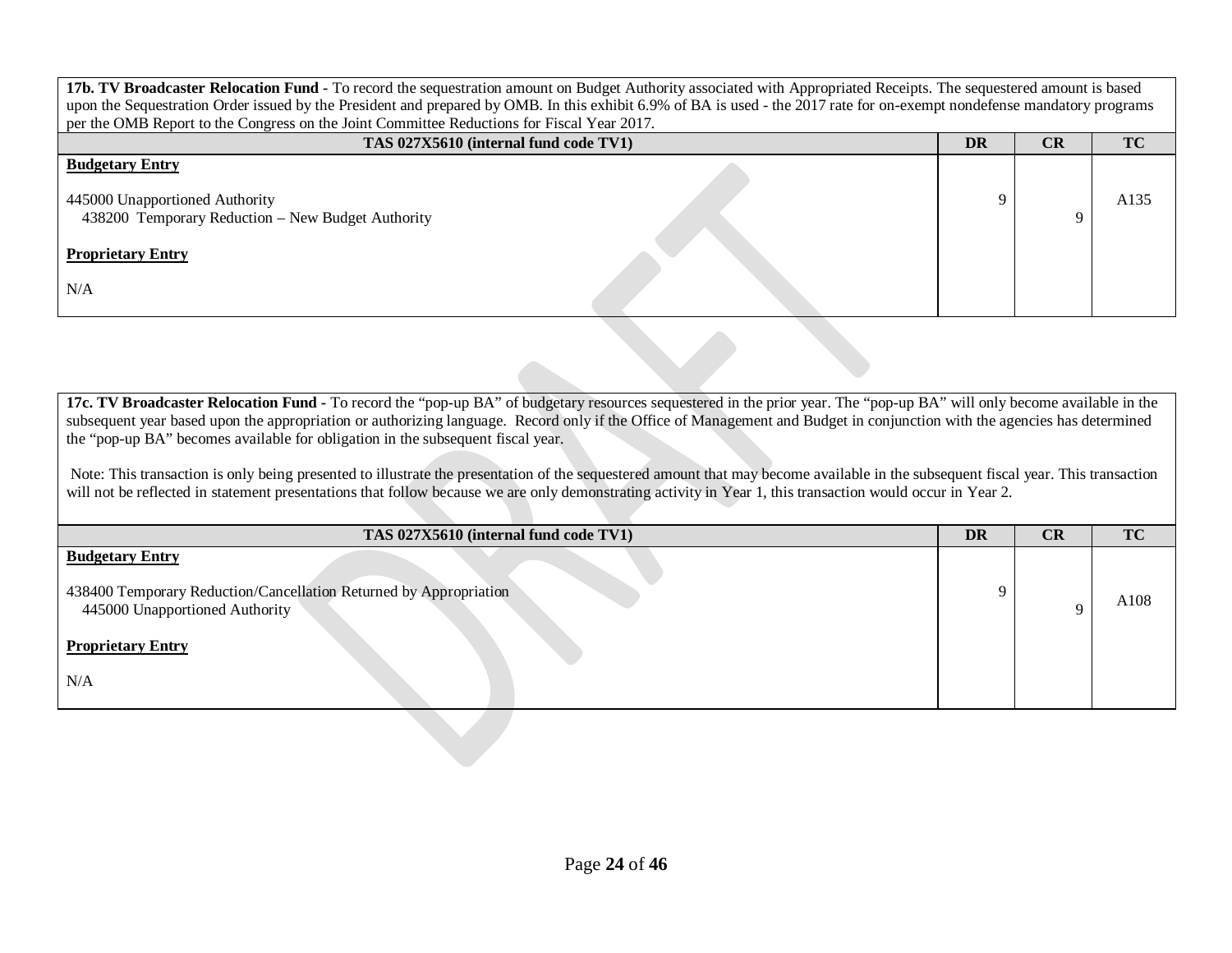| <b>18. TV Broadcaster Relocation Fund -</b> To record anticipated non-expenditure transfers for redemption of debt.                                                                              |           |     |           |  |  |  |  |  |  |  |
|--------------------------------------------------------------------------------------------------------------------------------------------------------------------------------------------------|-----------|-----|-----------|--|--|--|--|--|--|--|
| TAS 027X5610 (internal fund code TV1)                                                                                                                                                            | <b>DR</b> | CR  | <b>TC</b> |  |  |  |  |  |  |  |
| <b>Budgetary Entry</b><br>445000 Unapportioned Authority<br>404700 Anticipated Transfer to the General Fund of the U.S. Government – Current – Year Authority<br><b>Proprietary Entry</b><br>N/A | 116       | 116 | A142      |  |  |  |  |  |  |  |

| 19. TV Broadcaster Relocation Fund - To record actual (partial) repayment of debt borrowed in Transaction 14. The repayment occurs after earning revenue from granted<br>licenses in Transaction 5. This is accomplished using SF 1151: Non-Expenditure Transfer. The Middle Class Tax Relief and Job Creation Act of 2012 (Public Law 112-<br>96) states that no interest will be charged for debt from the Fiscal Service. |           |     |             |  |  |
|------------------------------------------------------------------------------------------------------------------------------------------------------------------------------------------------------------------------------------------------------------------------------------------------------------------------------------------------------------------------------------------------------------------------------|-----------|-----|-------------|--|--|
| TAS 027X5610 (internal fund code TV1)                                                                                                                                                                                                                                                                                                                                                                                        | <b>DR</b> | CR  | TC          |  |  |
| <b>Budgetary Entry</b><br>404700 Anticipated Transfer to the General Fund of the U.S Government – Current-Year Authority<br>414600 Actual Repayments of Debt, Current – Authority                                                                                                                                                                                                                                            | 116       | 116 | <b>B120</b> |  |  |
| <b>Proprietary Entry</b><br>251000 (N) Principal Payable to the Bureau of the Fiscal Service<br>101000 (G) Fund Balance With Treasury                                                                                                                                                                                                                                                                                        | 116       | 116 | <b>B120</b> |  |  |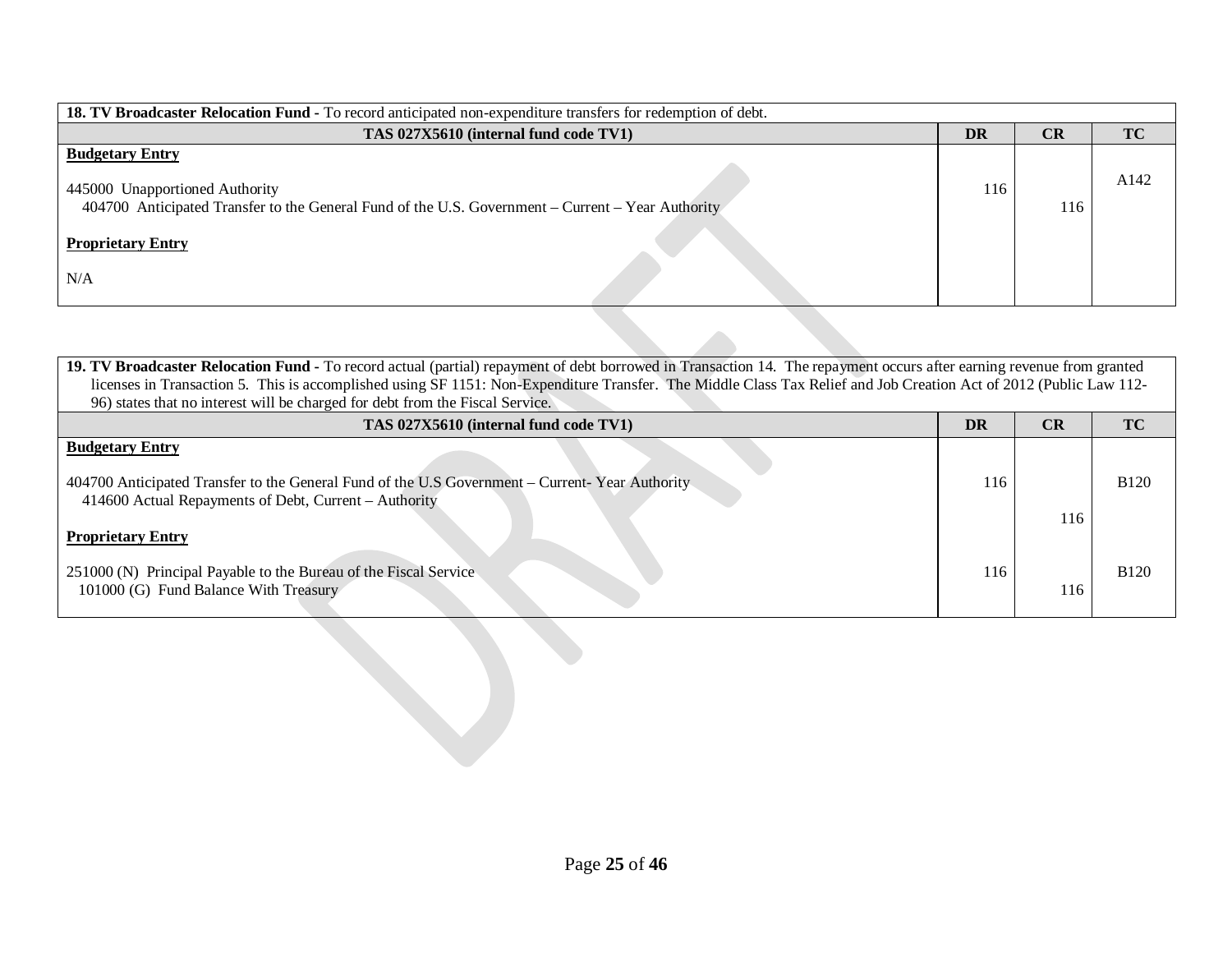<span id="page-25-0"></span>

| 20a. Forward/Standard Auctions (Transfers to Other Federal Agencies)- To record the transfer of earned auction revenue from the deposit fund to outside federal           |    |    |           |  |  |  |  |  |  |
|---------------------------------------------------------------------------------------------------------------------------------------------------------------------------|----|----|-----------|--|--|--|--|--|--|
| agencies' Receipt Accounts other than Treasury (i.e., Public Safety Trust Fund and Spectrum Relocation Fund) as required by Public Law. The budgetary entry must be       |    |    |           |  |  |  |  |  |  |
| made by the receiving agency since the funds transferred are their budgetary resources and not the FCC's.                                                                 |    |    |           |  |  |  |  |  |  |
| TAS 027X6725 (internal fund code AUC)                                                                                                                                     | DR | CR | <b>TC</b> |  |  |  |  |  |  |
| <b>Budgetary Entry</b>                                                                                                                                                    |    |    |           |  |  |  |  |  |  |
| N/A                                                                                                                                                                       |    |    |           |  |  |  |  |  |  |
| <b>Proprietary Entry</b>                                                                                                                                                  |    |    |           |  |  |  |  |  |  |
| 599800 (F) Custodial Collections Transferred Out to a Treasury Account Symbol Other Than the General Fund of the U.S. Government<br>101000 (G) Fund Balance With Treasury | 50 | 50 | A210      |  |  |  |  |  |  |
| 298000 (G) Custodial Liability<br>599000 (G) Collections for Others – Statement of Custodial Activity                                                                     | 50 | 50 | C142R     |  |  |  |  |  |  |
|                                                                                                                                                                           |    |    |           |  |  |  |  |  |  |

| 20b. Forward/Standard Auctions (Transfers To The General Fund)- To record the transfer of residual earned auction revenue from the deposit fund to the general fund<br>receipt account as required under 47 U.S.C. § 309. The Expenditure Transfer is processed using FMS 224. |                 |    |       |                                                                                                                       |    |           |                  |  |  |  |  |  |
|--------------------------------------------------------------------------------------------------------------------------------------------------------------------------------------------------------------------------------------------------------------------------------|-----------------|----|-------|-----------------------------------------------------------------------------------------------------------------------|----|-----------|------------------|--|--|--|--|--|
| TAS 027X6725 (internal fund code AUC)                                                                                                                                                                                                                                          | <b>DR</b>       | CR | TC    | TAS 0272474 (internal fund code 012)                                                                                  | CR | <b>TC</b> |                  |  |  |  |  |  |
| <b>Budgetary Entry</b>                                                                                                                                                                                                                                                         |                 |    |       | <b>Budgetary Entry</b>                                                                                                |    |           |                  |  |  |  |  |  |
| N/A                                                                                                                                                                                                                                                                            |                 |    |       | N/A                                                                                                                   |    |           |                  |  |  |  |  |  |
| <b>Proprietary Entry</b>                                                                                                                                                                                                                                                       |                 |    |       | <b>Proprietary Entry</b>                                                                                              |    |           |                  |  |  |  |  |  |
| 577600 (F) Nonbudgetary Financing Sources<br><b>Transferred Out</b><br>101000 (G) Fund Balance With Treasury                                                                                                                                                                   | 15 <sup>5</sup> | 15 | E509  | 101000 (G) Fund Balance With Treasury<br>577500 (F) Nonbudgetary Financing Sources<br>Transferred In                  | 15 | 15        | C <sub>155</sub> |  |  |  |  |  |
| 298000 (G) Custodial Liability<br>599000 (G) Collections for Others – Statement<br>of Custodial Activity                                                                                                                                                                       | 15              | 15 | C142R | 599000 (G) <sup>2</sup> Collections for Others – Statement<br>of Custodial Activity<br>298000 (G) Custodial Liability | 15 | 15        | C <sub>142</sub> |  |  |  |  |  |

<sup>&</sup>lt;sup>2</sup> Treasury General Fund would report USSGL Accounts 198000/571000 to offset this transaction.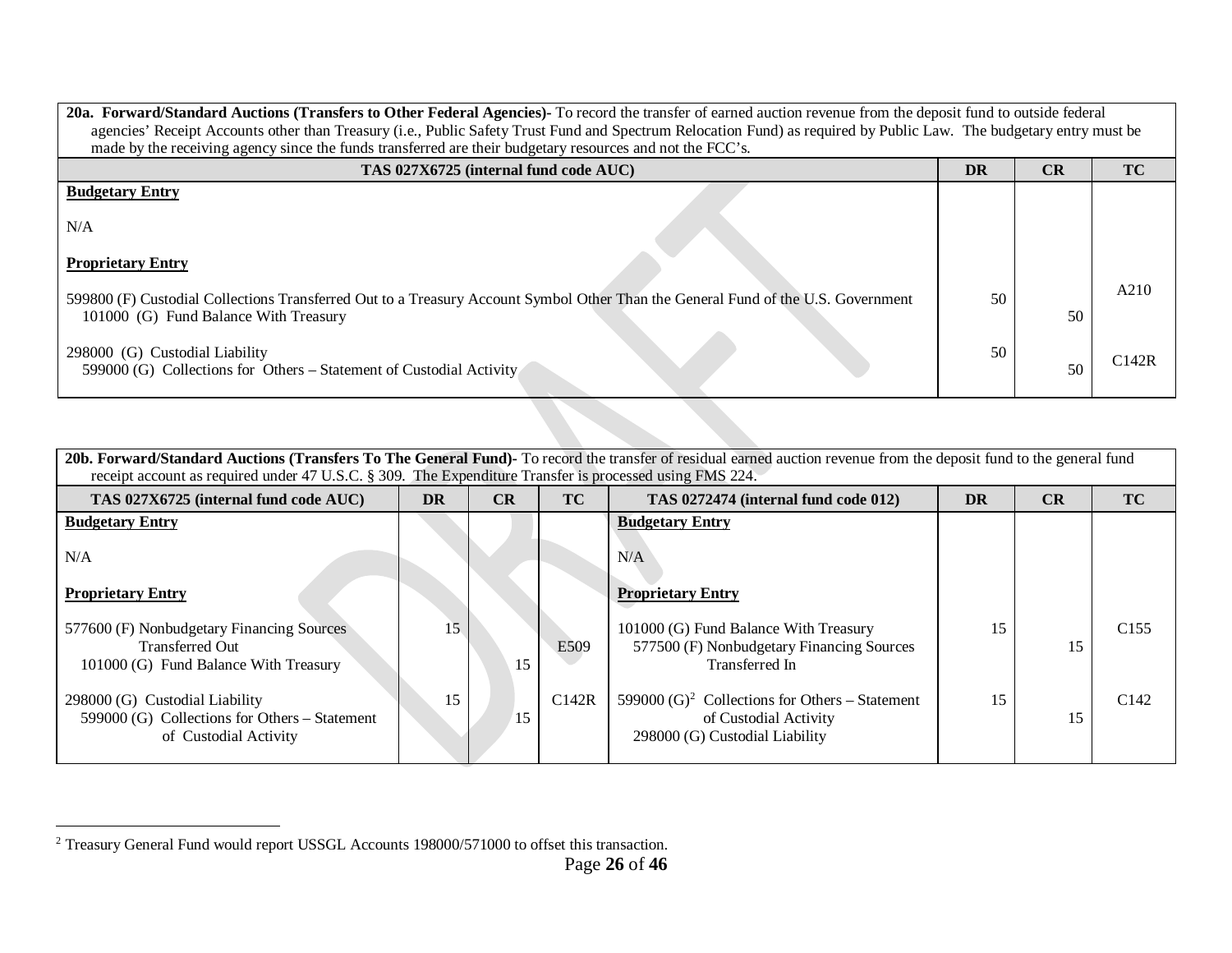| 21. Refunds From Internal Fund Code AUC – To record refunds to bidders after the funds have been moved into Treasury. This includes any Upfront Payments to non-     |    |           |              |  |  |  |  |  |  |
|----------------------------------------------------------------------------------------------------------------------------------------------------------------------|----|-----------|--------------|--|--|--|--|--|--|
| winning bidders that were not refunded within 45 days of the close of the auction from TAS 027X6725 (internal fund code TDA) and to winning bidders who did not have |    |           |              |  |  |  |  |  |  |
| their licenses granted for unforeseen circumstances. Note: This is not part of the summary of illustrative transactions in the beginning of this document.           |    |           |              |  |  |  |  |  |  |
| TAS 027X6725 (internal fund code AUC)                                                                                                                                | DR | <b>CR</b> | TC           |  |  |  |  |  |  |
| <b>Budgetary Entry</b>                                                                                                                                               |    |           |              |  |  |  |  |  |  |
| N/A                                                                                                                                                                  |    |           |              |  |  |  |  |  |  |
| <b>Proprietary Entry</b>                                                                                                                                             |    |           |              |  |  |  |  |  |  |
| 232000 (N) Other Deferred Revenue<br>101000 (G) Fund Balance with Treasury                                                                                           | 10 | 10        | <b>B602R</b> |  |  |  |  |  |  |

| <b>Pre-Closing Trial Balances</b>                            |              |              |          |               |              |               |              |               |                     |               |
|--------------------------------------------------------------|--------------|--------------|----------|---------------|--------------|---------------|--------------|---------------|---------------------|---------------|
| <b>USSGL Account</b>                                         |              | 027X6725     | 027X5610 |               | 027X0100     |               | 0272474      |               | <b>Consolidated</b> |               |
|                                                              | <b>Debit</b> | Credit       | Debit    | <b>Credit</b> | <b>Debit</b> | <b>Credit</b> | <b>Debit</b> | <b>Credit</b> | <b>Debit</b>        | <b>Credit</b> |
|                                                              |              |              |          |               |              |               |              |               |                     |               |
| <b>Budgetary</b>                                             |              |              |          |               |              |               |              |               |                     |               |
| 411400 Appropriated Receipts Derived from Available Trust or |              |              | 125      |               |              |               |              |               | 125                 |               |
| Special Fund Receipts                                        |              |              |          |               |              |               |              |               |                     |               |
| 414100 Current - Year Borrowing Authority Realized           |              |              | 1000     |               |              |               |              |               | 1000                |               |
| 414500 Borrowing Authority Converted to Cash                 |              |              |          | 300           |              |               |              |               |                     | 300           |
| 414600 Actual Repayments of Debt, Current Year - Authority   |              |              |          | 116           |              |               |              |               |                     | 116           |
| 414800 Resources Realized From Borrowing Authority           |              |              | 300      |               |              |               |              |               | 300                 |               |
| 421000 Anticipated Reimbursements and Other Income           |              |              |          |               |              |               |              |               |                     |               |
| 425200 Reimbursements and Other Income Earned - Collected    |              | s.           |          |               | 100          |               |              |               | 100                 |               |
| 438200 Temporary Reduction - New Budget Authority            |              |              |          | 78            |              |               |              |               |                     | 78            |
| 445000 Unapportioned Authority                               |              |              |          |               |              | 100           |              |               |                     | 100           |
| 451000 Apportionments                                        |              |              |          |               |              |               |              |               |                     |               |
| 461000 Allotments - Realized Resources                       |              |              |          |               |              |               |              |               |                     |               |
| 480100 Undelivered Orders - Obligations, Unpaid              |              |              |          | 631           |              |               |              |               |                     | 631           |
| 490100 Delivered Orders - Obligations, Unpaid                |              |              |          |               |              |               |              |               |                     |               |
| 490200 Delivered Orders - Obligations, Paid                  |              |              |          | 300           |              |               |              |               |                     | 300           |
| <b>Total Budgetary</b>                                       |              | $\mathbf{0}$ | 1425     | 1425          | 100          | <b>100</b>    | $\mathbf{0}$ | $\mathbf{0}$  | 1525                | 1525          |
|                                                              |              |              |          |               |              |               |              |               |                     |               |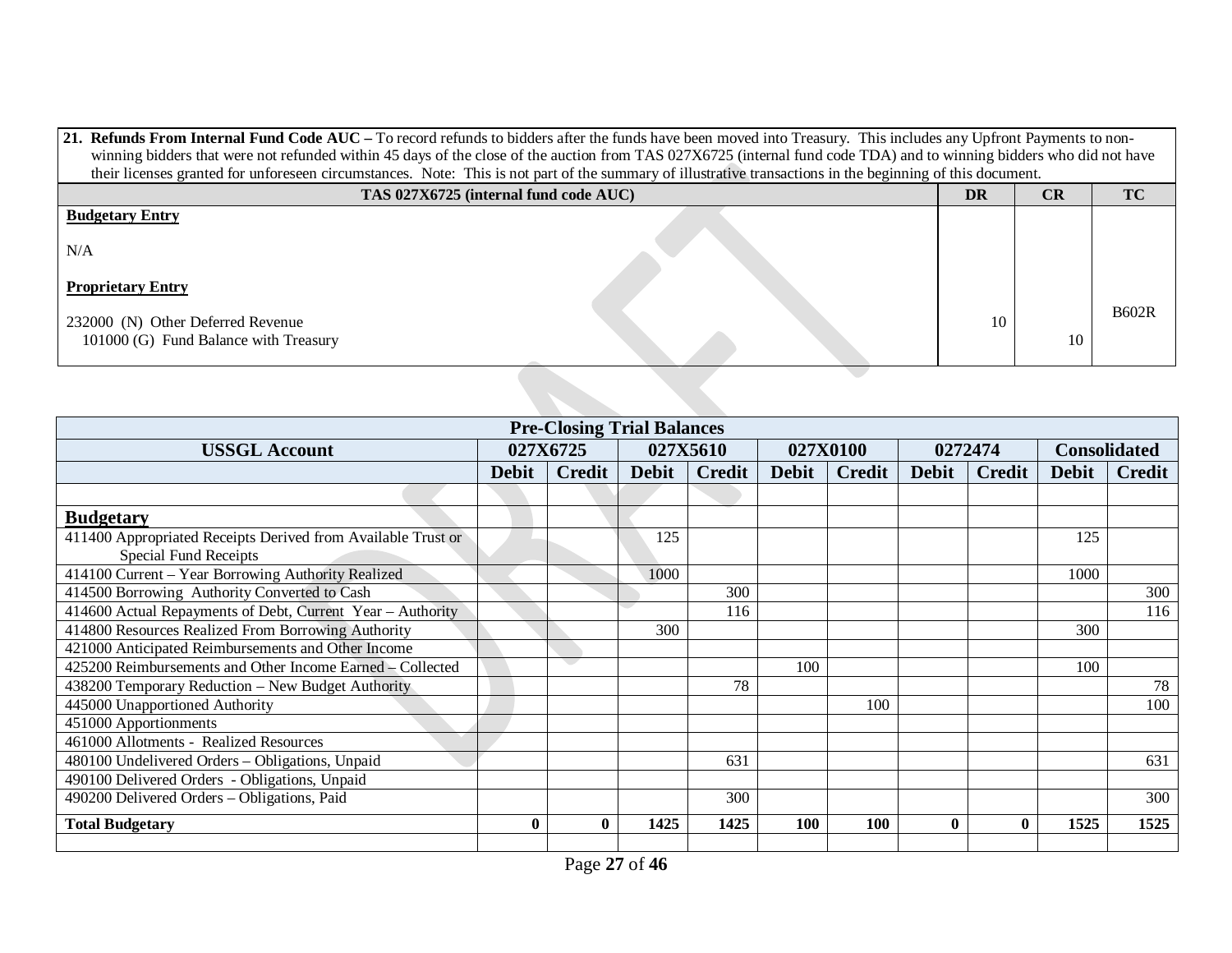| <b>Pre-Closing Trial Balances</b>                                |              |               |              |               |              |               |              |               |                     |                  |
|------------------------------------------------------------------|--------------|---------------|--------------|---------------|--------------|---------------|--------------|---------------|---------------------|------------------|
| <b>USSGL Account</b>                                             |              | 027X6725      | 027X5610     |               | 027X0100     |               | 0272474      |               | <b>Consolidated</b> |                  |
|                                                                  | <b>Debit</b> | <b>Credit</b> | <b>Debit</b> | <b>Credit</b> | <b>Debit</b> | <b>Credit</b> | <b>Debit</b> | <b>Credit</b> | <b>Debit</b>        | <b>Credit</b>    |
| <b>Proprietary:</b>                                              |              |               |              |               |              |               |              |               |                     |                  |
|                                                                  |              |               |              |               |              |               |              |               |                     |                  |
| 101000 (G) Fund Balance With Treasury                            | 5050         |               | 9            |               | 100          |               | 15           |               | 5174                |                  |
| 131000 (N) Accounts Receivable                                   |              |               |              |               |              |               |              |               |                     |                  |
| 211000 (F) Accounts Payable                                      |              |               |              |               |              |               |              |               |                     |                  |
| 211000 (G) Accounts Payable                                      |              |               |              |               |              |               |              |               |                     |                  |
| 211000 (N) Accounts Payable                                      |              |               |              |               |              |               |              |               |                     |                  |
| 232000 (N) Other Deferred Revenue                                |              | 5040          |              |               |              |               |              |               |                     | 5040             |
| 240000 (N) (TDA) Liability for Nonfiduciary Deposit Funds        |              |               |              |               |              |               |              |               |                     |                  |
| and Undeposited Collections                                      |              |               |              |               |              |               |              |               |                     |                  |
| 251000 (N) Principal Payable to the Bureau of the Fiscal Service |              |               |              | 184           |              |               |              |               |                     | 184              |
| 298000 (G) Custodial Liability                                   |              | 10            |              |               |              |               |              | 15            |                     | 25               |
| 577500 (F) Nonbudgetary Financing Sources Transferred In         |              |               |              |               |              |               |              | 15            |                     | $\overline{15}$  |
| 577600 (F) Nonbudgetary Financing Sources Transferred Out        | 15           |               |              |               |              |               |              |               | 15                  |                  |
| 590000 (F) Other Revenue                                         |              |               |              |               |              | 100           |              |               |                     | 100              |
| 590000 (N) Other Revenue                                         |              | 500           |              |               |              |               |              |               |                     | $\overline{500}$ |
| 599000 (G) Collections for Others - Statement of Custodial       | 10           |               |              |               |              |               |              |               | 10                  |                  |
| Activity                                                         |              |               |              |               |              |               |              |               |                     |                  |
| 599000 (G) Collections for Others - Statement of Custodial       |              |               |              |               |              |               | 15           |               | 15                  |                  |
| Activity                                                         |              |               |              |               |              |               |              |               |                     |                  |
| 599100 (N) Accrued Collections for Others - Statement of         |              |               |              |               |              |               |              |               |                     |                  |
| <b>Custodial Activity</b>                                        |              |               |              |               |              |               |              |               |                     |                  |
| 599700 (F) Financing Sources Transferred In From Custodial       |              |               |              | 125           |              |               |              |               |                     | 125              |
| <b>Statement Collections</b>                                     |              |               |              |               |              |               |              |               |                     |                  |
| 599800 (F) Custodial Collection Transferred Out to a Treasury    | 175          |               |              |               |              |               |              |               | 175                 |                  |
| Account Symbol Other Than the General Fund of                    |              |               |              |               |              |               |              |               |                     |                  |
| The U.S. Government                                              |              |               |              |               |              |               |              |               |                     |                  |
| 610000 (N) Operating Expenses/Program Costs                      |              |               | 300          |               |              |               |              |               | 300                 |                  |
| 679000 (F) Other Expenses Not Requiring Budgetary                | 100          |               |              |               |              |               |              |               | 100                 |                  |
| <b>Resources</b>                                                 |              |               |              |               |              |               |              |               |                     |                  |
| 679000 (N) Other Expenses Not Requiring Budgetary Resources      | 200          |               |              |               |              |               |              |               | 200                 |                  |
| <b>Total Proprietary</b>                                         | 5550         | 5550          | 309          | 309           | 100          | <b>100</b>    | 30           | 30            | 5980                | 5980             |
|                                                                  |              |               |              |               |              |               |              |               |                     |                  |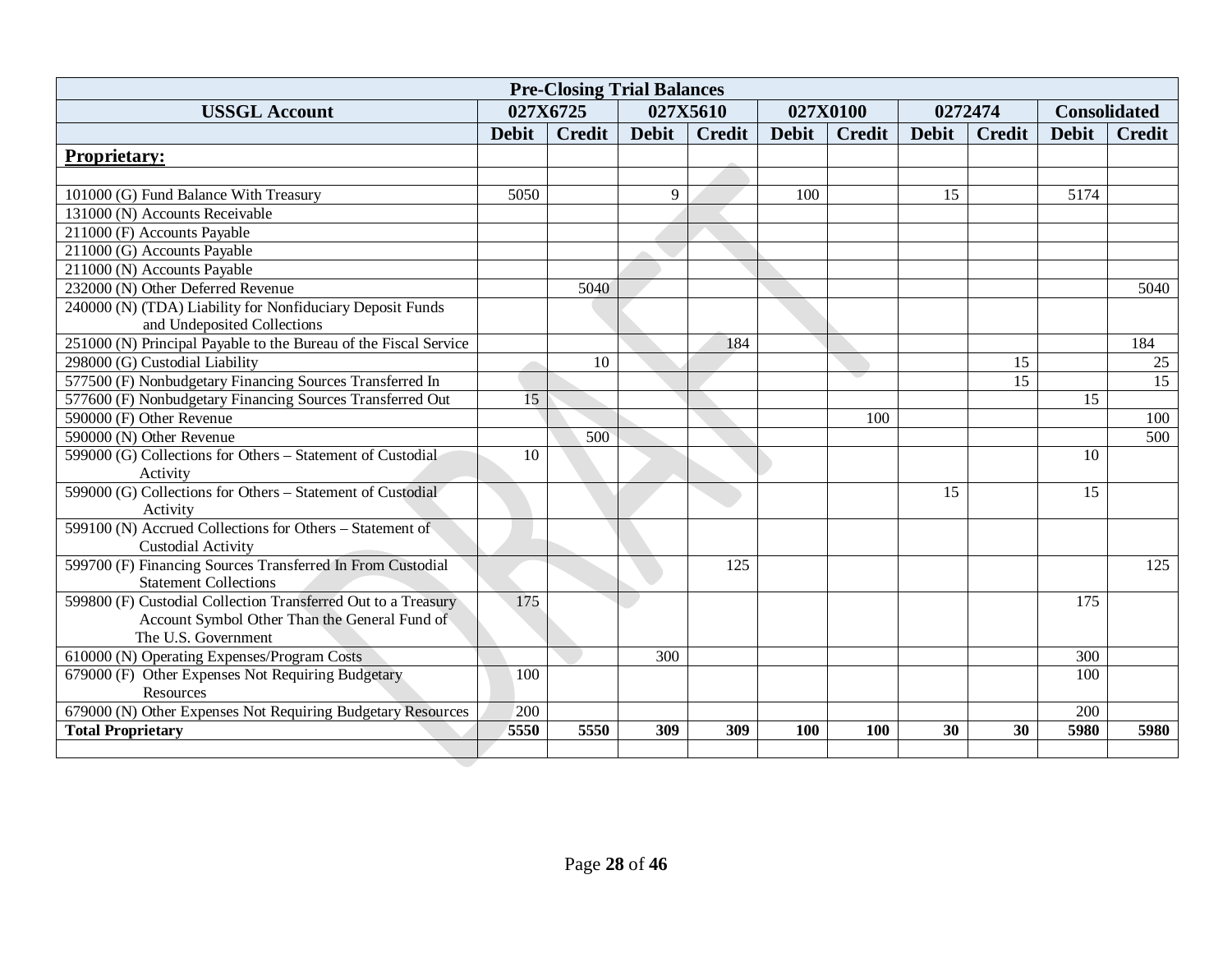# **Pre-Closing Transaction**

| 22. To record the closing of the General Fund Receipt accounts associated with fund balance at yearend. |    |    |           |      |  |  |  |  |  |  |  |
|---------------------------------------------------------------------------------------------------------|----|----|-----------|------|--|--|--|--|--|--|--|
|                                                                                                         | DR | CR | <b>TC</b> |      |  |  |  |  |  |  |  |
| <b>Budgetary Entry</b>                                                                                  |    |    |           |      |  |  |  |  |  |  |  |
| N/A                                                                                                     |    |    |           |      |  |  |  |  |  |  |  |
| <b>Proprietary Entry</b>                                                                                |    |    |           |      |  |  |  |  |  |  |  |
| 298000 (G) Custodial Liability<br>101000 (G) Fund Balance With Treasury                                 |    | 15 | 15        | F124 |  |  |  |  |  |  |  |
|                                                                                                         |    |    |           |      |  |  |  |  |  |  |  |

| <b>Pre-Closing Trial Balances -Adjusted</b>                  |              |          |       |          |              |               |              |               |                     |               |
|--------------------------------------------------------------|--------------|----------|-------|----------|--------------|---------------|--------------|---------------|---------------------|---------------|
| <b>USSGL Account</b>                                         |              | 027X6725 |       | 027X5610 | 027X0100     |               | 0272474      |               | <b>Consolidated</b> |               |
|                                                              | <b>Debit</b> | Credit   | Debit | Credit   | <b>Debit</b> | <b>Credit</b> | <b>Debit</b> | <b>Credit</b> | <b>Debit</b>        | <b>Credit</b> |
|                                                              |              |          |       |          |              |               |              |               |                     |               |
| <b>Budgetary</b>                                             |              |          |       |          |              |               |              |               |                     |               |
| 404700 Anticipated Transfers to the General Fund of the      |              |          |       |          |              |               |              |               |                     |               |
| U.S. Government - Current - Year Authority                   |              |          |       |          |              |               |              |               |                     |               |
| 411400 Appropriated Receipts Derived from Available Trust or |              |          | 125   |          |              |               |              |               | 125                 |               |
| Special Fund Receipts                                        |              |          |       |          |              |               |              |               |                     |               |
| 412000 Anticipated Indefinite Appropriations                 |              |          |       |          |              |               |              |               |                     |               |
| 414100 Current - Year Borrowing Authority Realized           |              |          | 1000  |          |              |               |              |               | 1000                |               |
| 414500 Borrowing Authority Converted to Cash                 |              |          |       | 300      |              |               |              |               |                     | 300           |
| 414600 Actual Repayments of Debt, Current Year - Authority   |              |          |       | 116      |              |               |              |               |                     | 116           |
| 414800 Resources Realized From Borrowing Authority           |              |          | 300   |          |              |               |              |               | 300                 |               |
| 421000 Anticipated Reimbursements and Other Income           |              |          |       |          |              |               |              |               |                     |               |
| 425200 Reimbursements and Other Income Earned - Collected    |              |          |       |          | 100          |               |              |               | 100                 |               |
| 438200 Temporary Reduction - New Budget Authority            |              |          |       | 78       |              |               |              |               |                     | 78            |
| 445000 Unapportioned Authority                               |              |          |       |          |              | 100           |              |               |                     | 100           |
| 451000 Apportionments                                        |              |          |       |          |              |               |              |               |                     |               |
| 461000 Allotments - Realized Resources                       |              |          |       |          |              |               |              |               |                     |               |
| 480100 Undelivered Orders - Obligations, Unpaid              |              |          |       | 631      |              |               |              |               |                     | 631           |
| 490100 Delivered Orders - Obligations, Unpaid                |              |          |       |          |              |               |              |               |                     |               |
| 490200 Delivered Orders - Obligations, Paid                  |              |          |       | 300      |              |               |              |               |                     | 300           |
| <b>Total Budgetary</b>                                       | $\bf{0}$     |          | 1425  | 1425     | 100          | 100           | $\mathbf{0}$ | 0             | 1525                | 1525          |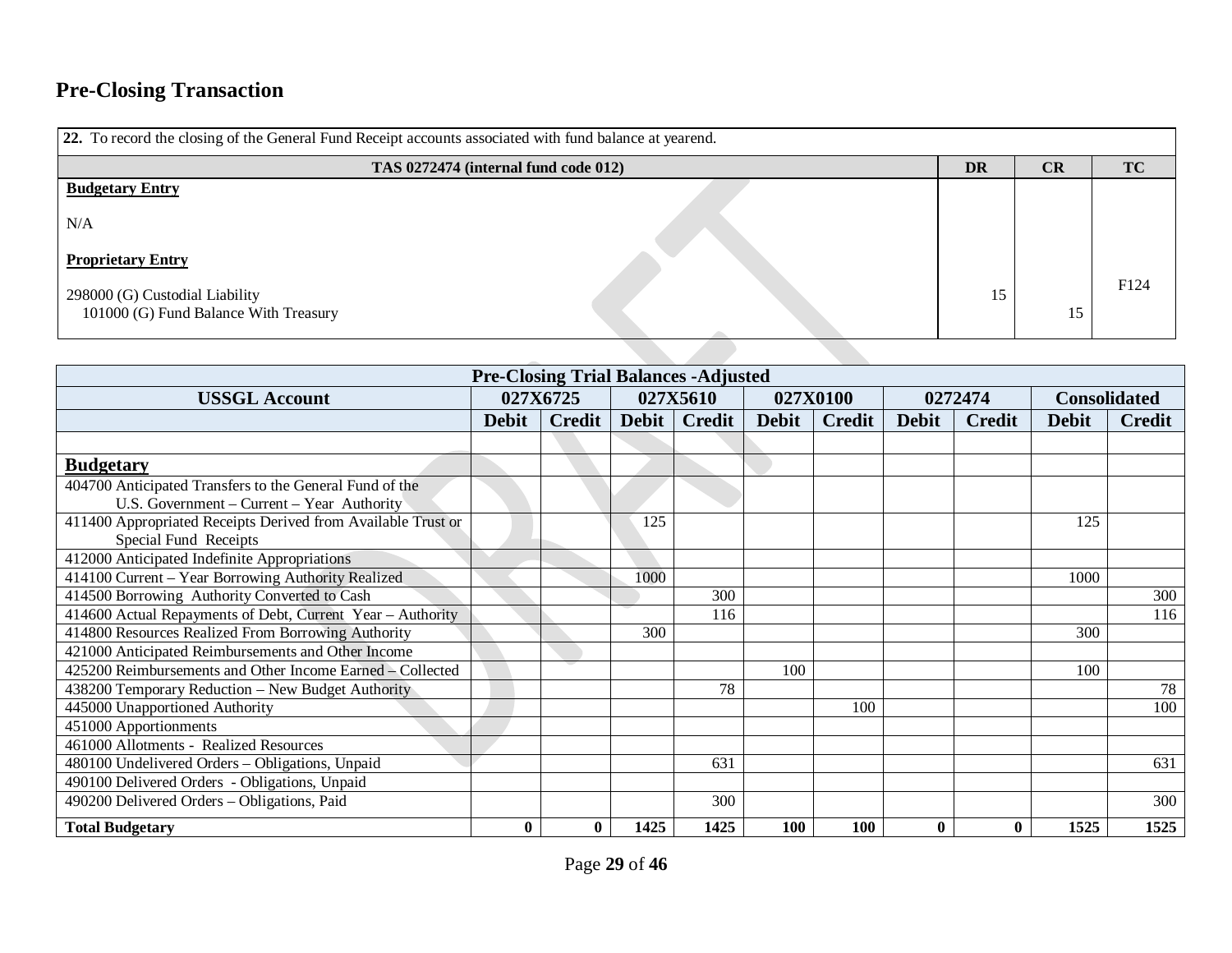| <b>Pre-Closing Trial Balances -Adjusted</b>                    |                  |                 |       |               |              |                     |              |                 |                     |                 |
|----------------------------------------------------------------|------------------|-----------------|-------|---------------|--------------|---------------------|--------------|-----------------|---------------------|-----------------|
| <b>USSGL Account</b>                                           |                  | 027X6725        |       | 027X5610      |              | 027X0100<br>0272474 |              |                 | <b>Consolidated</b> |                 |
|                                                                | <b>Debit</b>     | <b>Credit</b>   | Debit | <b>Credit</b> | <b>Debit</b> | <b>Credit</b>       | <b>Debit</b> | <b>Credit</b>   | <b>Debit</b>        | <b>Credit</b>   |
|                                                                |                  |                 |       |               |              |                     |              |                 |                     |                 |
| <b>Proprietary:</b>                                            |                  |                 |       |               |              |                     |              |                 |                     |                 |
|                                                                |                  |                 |       |               |              |                     |              |                 |                     |                 |
| 101000 (G) Fund Balance With Treasury                          | 5050             |                 | 9     |               | 100          |                     | $\Omega$     |                 | 5159                |                 |
| 131000 (N) Accounts Receivable                                 |                  |                 |       |               |              |                     |              |                 |                     |                 |
| 211000 (F) Accounts Payable                                    |                  |                 |       |               |              |                     |              |                 |                     |                 |
| 211000 (G) Accounts Payable                                    |                  |                 |       |               |              |                     |              |                 |                     |                 |
| 211000 (N) Accounts Payable                                    |                  |                 |       |               |              |                     |              |                 |                     |                 |
| 232000 (N) Other Deferred Revenue                              |                  | 5040            |       |               |              |                     |              |                 |                     | 5040            |
| 240000 (N) (TDA) Liability for Nonfiduciary Deposit Fund       |                  |                 |       |               |              |                     |              |                 |                     |                 |
| and Undeposited                                                |                  |                 |       |               |              |                     |              |                 |                     |                 |
| Collections                                                    |                  |                 |       |               |              |                     |              |                 |                     |                 |
| 251000 (N) Principal Payable to the Bureau of the Fiscal       |                  |                 |       | 184           |              |                     |              |                 |                     | 184             |
| Service                                                        |                  |                 |       |               |              |                     |              |                 |                     |                 |
| 298000 (G) Custodial Liability                                 |                  | $\overline{10}$ |       |               |              |                     |              | $\Omega$        |                     | 10              |
| 577500 (F) Nonbudgetary Financing Sources Transferred In       |                  |                 |       |               |              |                     |              | $\overline{15}$ |                     | $\overline{15}$ |
| 577600 (F) Nonbudgetary Financing Sources Transferred Out      | $\overline{15}$  |                 |       |               |              |                     |              |                 | 15                  |                 |
| 590000 (F) Other Revenue                                       |                  |                 |       |               |              | 100                 |              |                 |                     | 100             |
| 590000 (N) Other Revenue                                       |                  | 500             |       |               |              |                     |              |                 |                     | 500             |
| 599000 (G) Collections for Others - Statement of Custodial     | 10               |                 |       |               |              |                     |              |                 | 10                  |                 |
| Activity                                                       |                  |                 |       |               |              |                     |              |                 |                     |                 |
| 599000 (G) Collections for Others - Statement of Custodial     |                  |                 |       |               |              |                     | 15           |                 | 15                  |                 |
| Activity                                                       |                  |                 |       |               |              |                     |              |                 |                     |                 |
| 599100 (N) Accrued Collections for Others - Statement of       |                  |                 |       |               |              |                     |              |                 |                     |                 |
| <b>Custodial Activity</b>                                      |                  |                 |       |               |              |                     |              |                 |                     |                 |
| 599700 (F)Financing Sources Transferred In From Custodial      |                  |                 |       | 125           |              |                     |              |                 |                     | 125             |
| <b>Statement Collections</b>                                   |                  |                 |       |               |              |                     |              |                 |                     |                 |
| 599800 (F) Custodial Collection Transferred Out to a Treasury  | $\overline{175}$ |                 |       |               |              |                     |              |                 | 175                 |                 |
| Account Symbol Other Than the General Fund of                  |                  |                 |       |               |              |                     |              |                 |                     |                 |
| the U.S. Government                                            |                  |                 |       |               |              |                     |              |                 |                     |                 |
| 610000 (N) Operating Expenses/Program Costs                    |                  |                 | 300   |               |              |                     |              |                 | 300                 |                 |
| 679000 (F) Other Expenses Not Requiring Budgetary              | 100              |                 |       |               |              |                     |              |                 | 100                 |                 |
| Resources<br>679000 (N) Other Expenses Not Requiring Budgetary | 200              |                 |       |               |              |                     |              |                 | 200                 |                 |
| Resources                                                      |                  |                 |       |               |              |                     |              |                 |                     |                 |
| <b>Total Proprietary</b>                                       | 5550             | 5550            | 309   | 309           | 100          | 100                 | 15           | 15              | 5974                | 5974            |
|                                                                |                  |                 |       |               |              |                     |              |                 |                     |                 |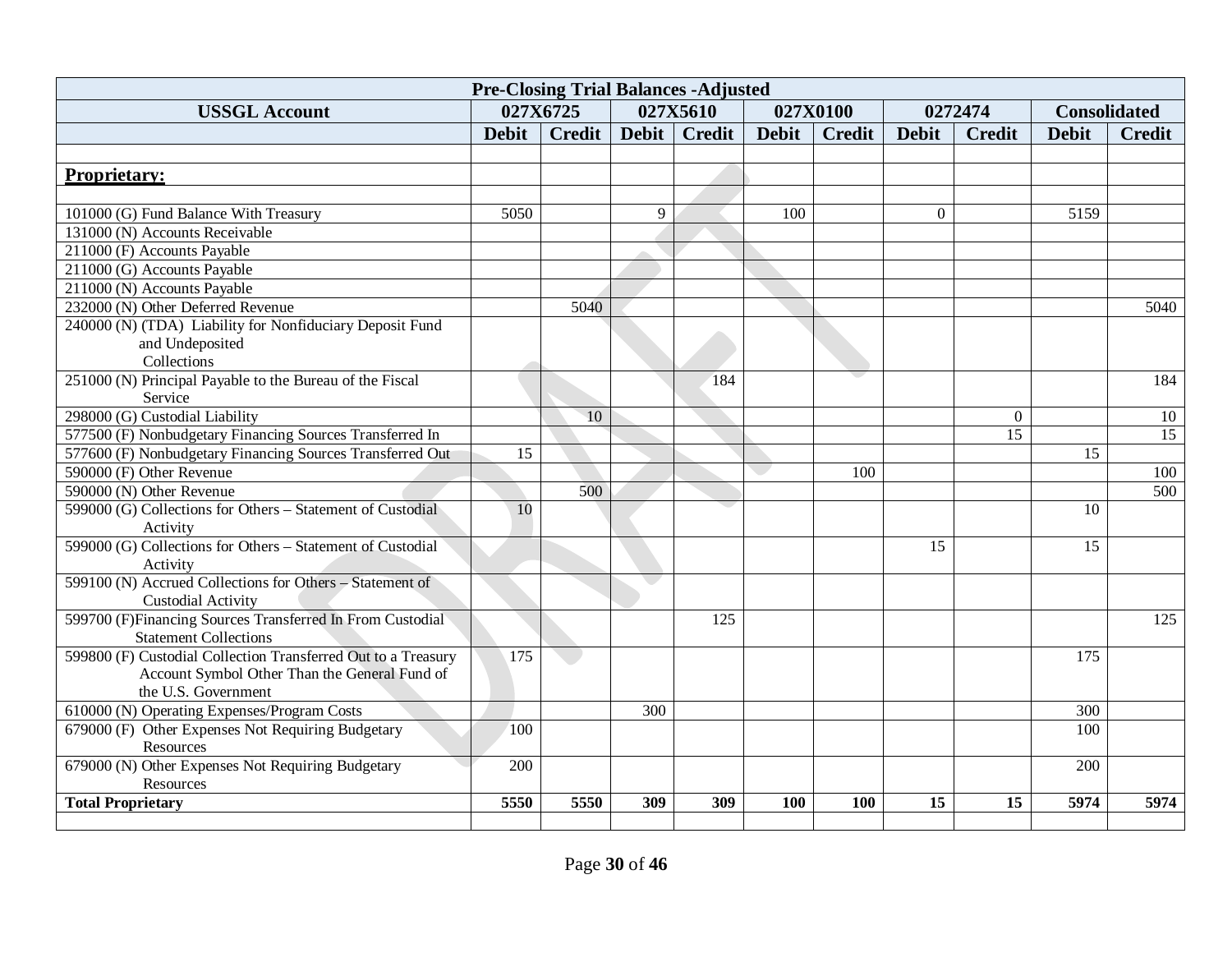# **Closing Transactions**

| TAS 027X6725 (internal fund code AUC)                                                                                                                                                                                                                                                                                                | <b>DR</b> | CR                      | <b>TC</b> |
|--------------------------------------------------------------------------------------------------------------------------------------------------------------------------------------------------------------------------------------------------------------------------------------------------------------------------------------|-----------|-------------------------|-----------|
| <b>Budgetary Entry</b>                                                                                                                                                                                                                                                                                                               |           |                         |           |
| N/A                                                                                                                                                                                                                                                                                                                                  |           |                         |           |
| <b>Proprietary Entry</b>                                                                                                                                                                                                                                                                                                             |           |                         |           |
| 590000 (N) Other Revenue<br>577600 (F) Nonbudgetary Financing Sources Transferred Out                                                                                                                                                                                                                                                | 500       | 15                      |           |
| 599000 (G) Collections for Others - Statement of Custodial Activity<br>599800 (F) Custodial Collection Transferred Out to a Treasury Account Symbol Other Than the General Fund of the U.S. Government<br>679000 (F) Other Expenses Not Requiring Budgetary Resources<br>679000 (N) Other Expenses Not Requiring Budgetary Resources |           | 10<br>175<br>100<br>200 | F336      |
|                                                                                                                                                                                                                                                                                                                                      |           |                         |           |

| 24. To record the closing of revenue, expense, and other financing source accounts to cumulative results of operations. |     |           |           |  |  |  |  |  |
|-------------------------------------------------------------------------------------------------------------------------|-----|-----------|-----------|--|--|--|--|--|
| TAS 027X5610 (internal fund code TV1)                                                                                   | DR  | <b>CR</b> | <b>TC</b> |  |  |  |  |  |
| <b>Budgetary Entry</b>                                                                                                  |     |           |           |  |  |  |  |  |
| N/A                                                                                                                     |     |           |           |  |  |  |  |  |
| <b>Proprietary Entry</b>                                                                                                |     |           |           |  |  |  |  |  |
| 331000 Cumulative Results of Operations                                                                                 | 175 |           |           |  |  |  |  |  |
| 599700 (F) Financing Sources Transferred In From Custodial Statement Collections                                        | 125 |           | F336      |  |  |  |  |  |
| 610000 (N) Operating Expenses/ Program Costs                                                                            |     | 300       |           |  |  |  |  |  |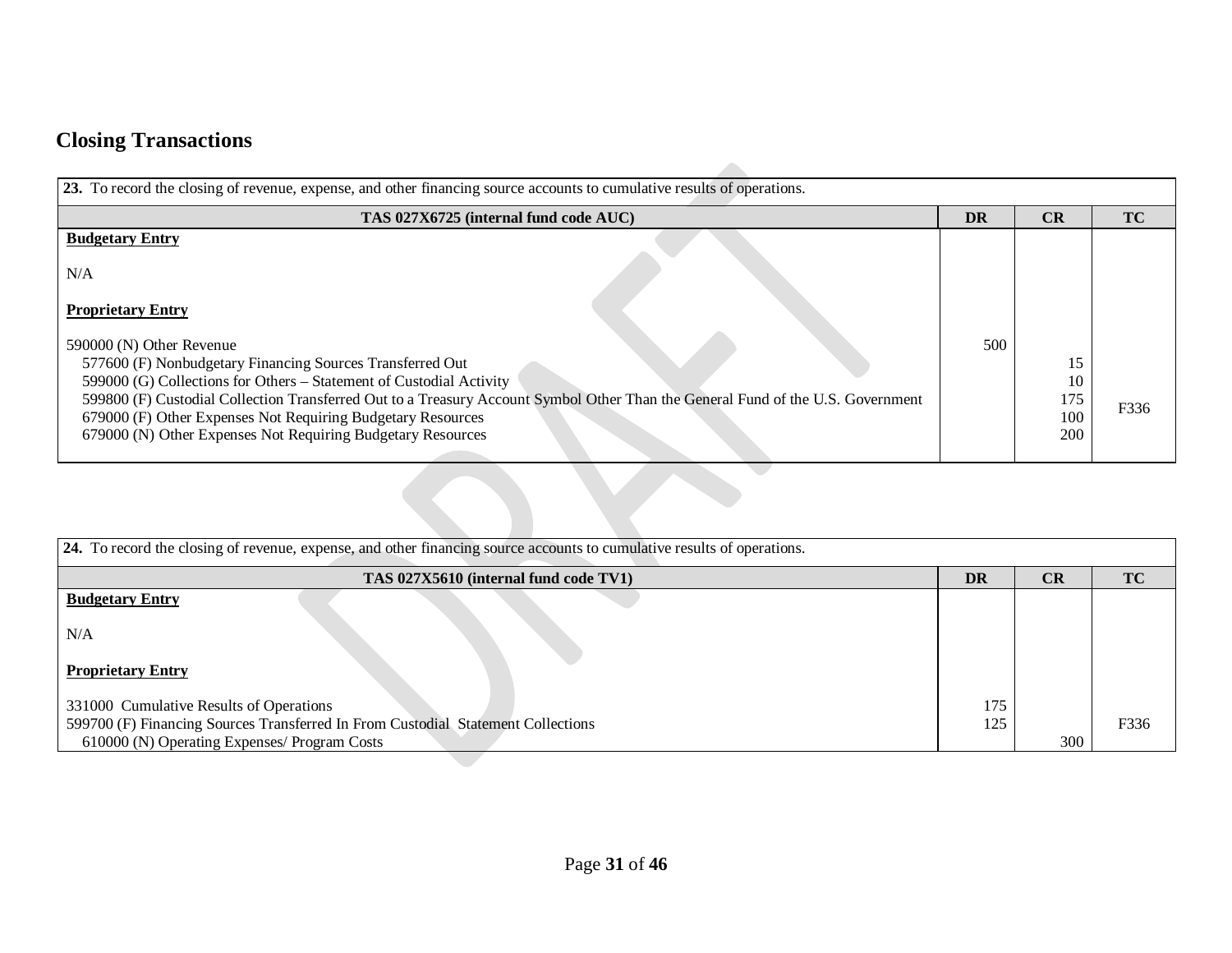| 25. To record the closing of fiscal-year borrowing authority.                                                                                                                                                 |            |      |      |  |  |  |  |  |
|---------------------------------------------------------------------------------------------------------------------------------------------------------------------------------------------------------------|------------|------|------|--|--|--|--|--|
| TAS 027X5610 (internal fund code TV1)                                                                                                                                                                         | <b>DR</b>  | CR   | TC   |  |  |  |  |  |
| <b>Budgetary Entry</b><br>414500 Borrowing Authority Converted to Cash<br>414900 Borrowing Authority Carried Forward<br>414100 Current - Year Borrowing Authority Realized<br><b>Proprietary Entry</b><br>N/A | 300<br>700 | 1000 | F306 |  |  |  |  |  |
|                                                                                                                                                                                                               |            |      |      |  |  |  |  |  |

| 26. To record the consolidation of actual net-funded resources and reductions for withdrawn funds. |           |     |      |  |  |  |  |  |
|----------------------------------------------------------------------------------------------------|-----------|-----|------|--|--|--|--|--|
| TAS 027X5610 (internal fund code TV1)                                                              | <b>DR</b> | CR  | TC   |  |  |  |  |  |
| <b>Budgetary Entry</b>                                                                             |           |     |      |  |  |  |  |  |
| 420100 Total Actual Resources - Collected                                                          | 309       |     |      |  |  |  |  |  |
| 414600 Actual Repayments of Debt, Current Year - Authority                                         | 116       |     | F302 |  |  |  |  |  |
| 411400 Appropriated Receipts Derived from Available Trust or Special Fund Receipts                 |           | 125 |      |  |  |  |  |  |
| 414800 Resources Realized From Borrowing Authority                                                 |           | 300 |      |  |  |  |  |  |
| <b>Proprietary Entry</b><br>N/A                                                                    |           |     |      |  |  |  |  |  |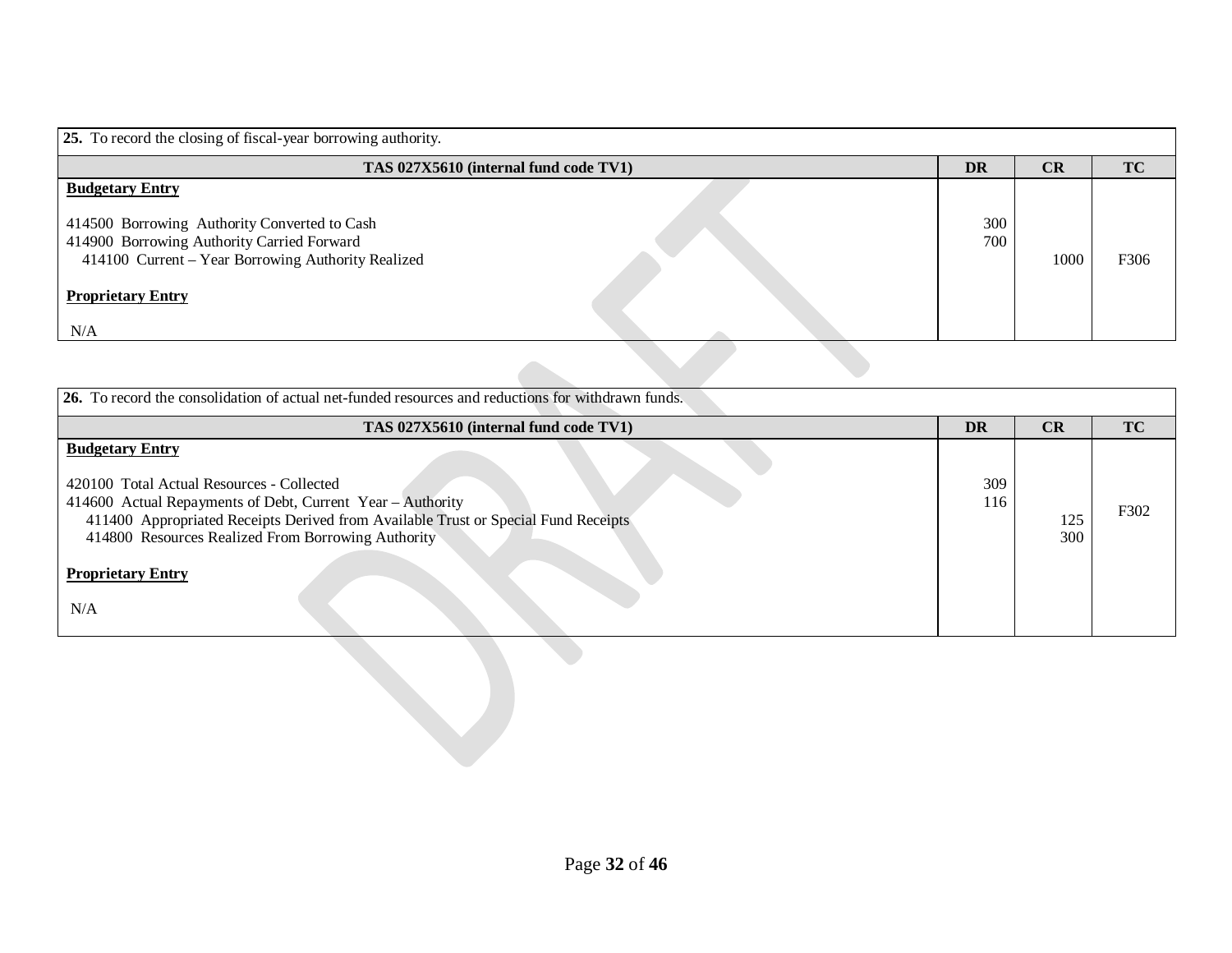| <b>27.</b> To reclassify a temporary reduction/cancellation at yearend.                                                                                                             |    |    |           |
|-------------------------------------------------------------------------------------------------------------------------------------------------------------------------------------|----|----|-----------|
| TAS 027X5610 (internal fund code TV1)                                                                                                                                               | DR | CR | <b>TC</b> |
| <b>Budgetary Entry</b><br>438200 Temporary Reduction - New Budget Authority<br>438400 Temporary Reduction/Cancellation Returned by Appropriation<br><b>Proprietary Entry</b><br>N/A | 78 | 78 | F360      |
|                                                                                                                                                                                     |    |    |           |

| <b>28.</b> To record the closing of paid delivered orders to total actual resources.                               |           |     |      |
|--------------------------------------------------------------------------------------------------------------------|-----------|-----|------|
| TAS 027X5610 (internal fund code TV1)                                                                              | <b>DR</b> | CR  | TC   |
| <b>Budgetary Entry</b><br>490200 Delivered Orders - Obligations, Paid<br>420100 Total Actual Resources - Collected | 300       | 300 | F314 |
| <b>Proprietary Entry</b><br>N/A                                                                                    |           |     |      |
|                                                                                                                    |           |     |      |

| 29. To record the closing of revenue, expense, and other financing source accounts to cumulative results of operations.         |    |    |           |  |  |  |  |  |
|---------------------------------------------------------------------------------------------------------------------------------|----|----|-----------|--|--|--|--|--|
| TAS 0272474 (internal fund code 012)                                                                                            | DR | CR | <b>TC</b> |  |  |  |  |  |
| <b>Budgetary Entry</b>                                                                                                          |    |    |           |  |  |  |  |  |
| N/A                                                                                                                             |    |    |           |  |  |  |  |  |
| <b>Proprietary Entry</b>                                                                                                        |    |    |           |  |  |  |  |  |
| 577500 (F) Nonbudgetary Financing Sources Transferred In<br>599000 (G) Collections for Others – Statement of Custodial Activity | 15 |    | F336      |  |  |  |  |  |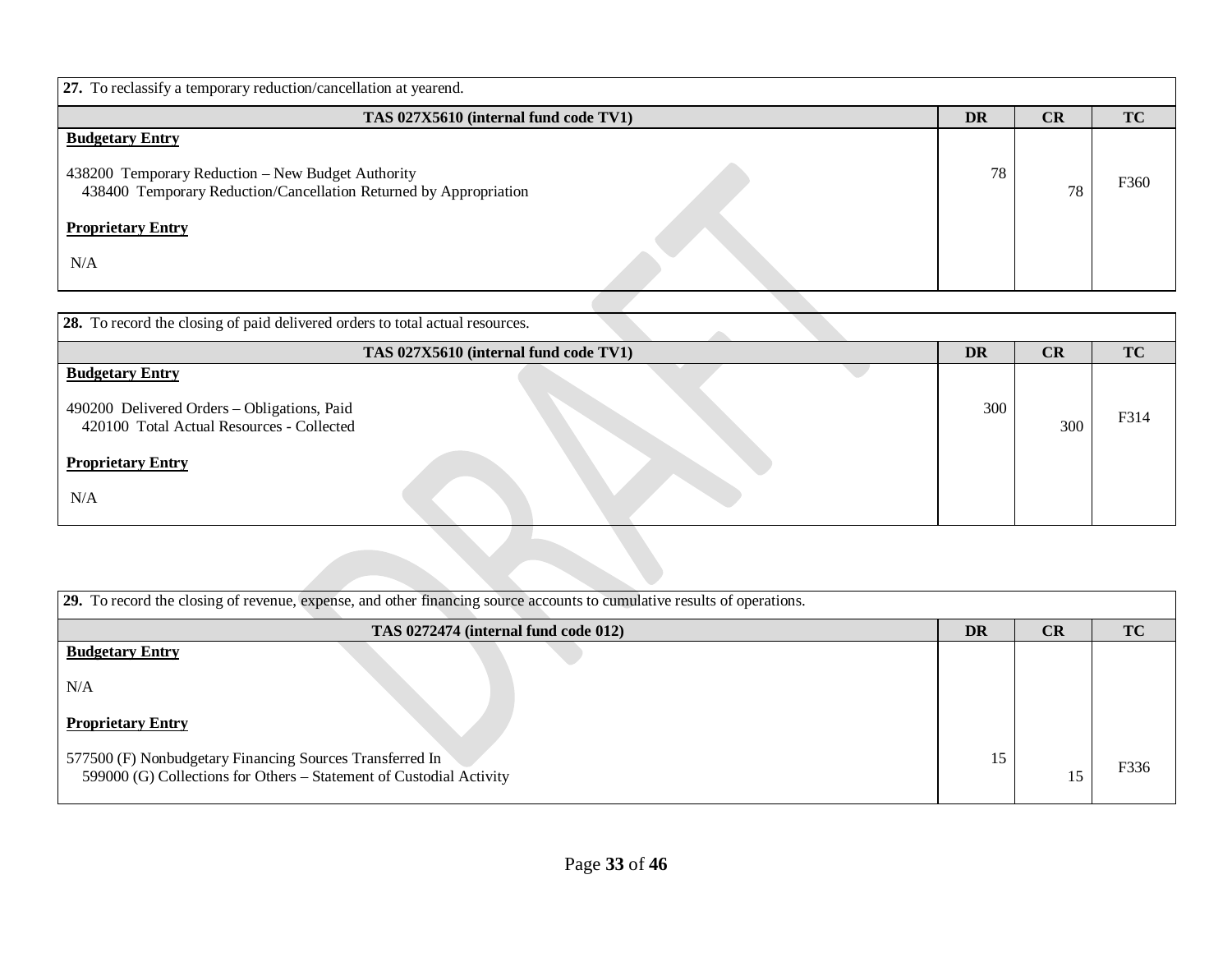| 30. To record the consolidation of actual net-funded resources and reductions for withdrawn funds.                               |           |     |           |  |  |  |  |  |
|----------------------------------------------------------------------------------------------------------------------------------|-----------|-----|-----------|--|--|--|--|--|
| TAS 027X0100 (internal fund code X54)                                                                                            | <b>DR</b> | CR  | <b>TC</b> |  |  |  |  |  |
| <b>Budgetary Entry</b><br>420100 Total Actual Resources - Collected<br>425200 Reimbursements and Other Income Earned – Collected | 100       | 100 | F302      |  |  |  |  |  |
| <b>Proprietary Entry</b><br>N/A                                                                                                  |           |     |           |  |  |  |  |  |

| 31. To record the closing of revenue, expense, and other financing source accounts to cumulative results of operations. |           |     |           |  |  |  |  |  |
|-------------------------------------------------------------------------------------------------------------------------|-----------|-----|-----------|--|--|--|--|--|
| TAS 027X0100 (internal fund code X54)                                                                                   | <b>DR</b> | CR  | <b>TC</b> |  |  |  |  |  |
| <b>Budgetary Entry</b>                                                                                                  |           |     |           |  |  |  |  |  |
| N/A                                                                                                                     |           |     |           |  |  |  |  |  |
| <b>Proprietary Entry</b>                                                                                                |           |     |           |  |  |  |  |  |
| 590000 (F) Other Revenue<br>331000 Cumulative Results of Operations                                                     | 100       | 100 | F336      |  |  |  |  |  |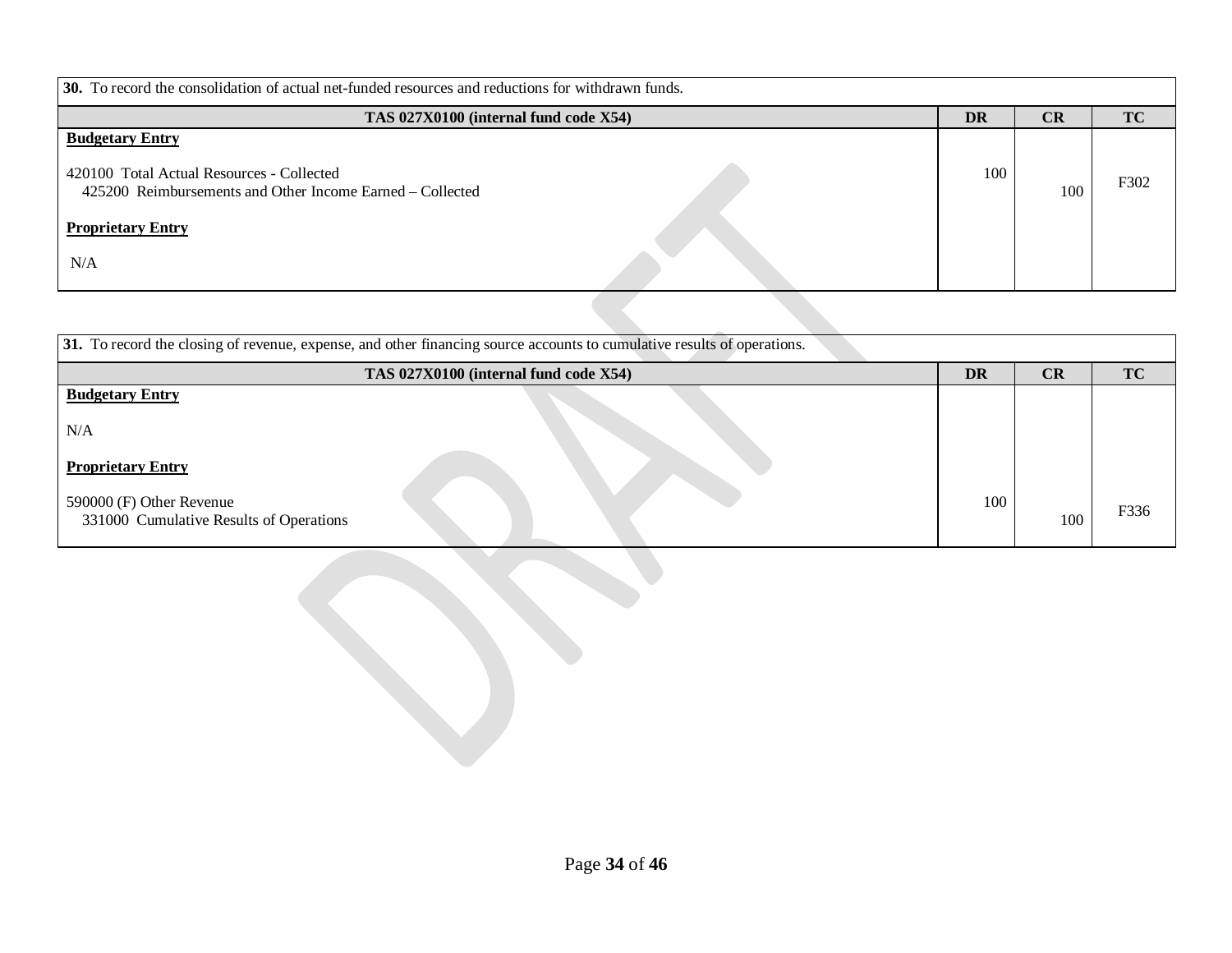| <b>Post Closing Trial Balance</b>                                                            |              |               |                |                  |              |               |              |               |              |                     |
|----------------------------------------------------------------------------------------------|--------------|---------------|----------------|------------------|--------------|---------------|--------------|---------------|--------------|---------------------|
| <b>USSGL Account</b>                                                                         |              | 027X6725      | 027X5610       |                  |              | 027X0100      |              | 0272474       |              | <b>Consolidated</b> |
|                                                                                              | <b>Debit</b> | <b>Credit</b> | <b>Debit</b>   | <b>Credit</b>    | <b>Debit</b> | <b>Credit</b> | <b>Debit</b> | <b>Credit</b> | <b>Debit</b> | <b>Credit</b>       |
|                                                                                              |              |               |                |                  |              |               |              |               |              |                     |
| <b>Budgetary</b>                                                                             |              |               |                |                  |              |               |              |               |              |                     |
| 404700 Anticipated Transfers to the General Fund of the                                      |              |               |                |                  |              |               |              |               |              |                     |
| U.S. Government - Current - Year Authority                                                   |              |               |                |                  |              |               |              |               |              |                     |
| 411400 Appropriated Receipts Derived from Available Trust or<br><b>Special Fund Receipts</b> |              |               | $\overline{0}$ |                  |              |               |              |               | $\Omega$     |                     |
| 412000 Anticipated Indefinite Appropriations                                                 |              |               |                |                  |              |               |              |               |              |                     |
| 414100 Current - Year Borrowing Authority Realized                                           |              |               | $\theta$       |                  |              |               |              |               | $\Omega$     |                     |
| 414500 Borrowing Authority Converted to Cash                                                 |              |               |                | $\Omega$         |              |               |              |               |              | $\Omega$            |
| 414600 Actual Repayments of Debt, Current Year - Authority                                   |              |               |                | $\overline{0}$   |              |               |              |               |              | $\overline{0}$      |
| 414800 Resources Realized From Borrowing Authority                                           |              |               | $\Omega$       |                  |              |               |              |               | $\Omega$     |                     |
| 414900 Borrowing Authority Carried Forward                                                   |              |               | 700            |                  |              |               |              |               | 700          |                     |
| 420100 Total Actual Resources - Collected                                                    |              |               | 9              |                  | 100          |               |              |               | 109          |                     |
| 421000 Anticipated Reimbursements and Other Income                                           |              |               |                |                  |              |               |              |               |              |                     |
| 425200 Reimbursements and Other Income Earned – Collected                                    |              |               |                |                  | $\Omega$     |               |              |               |              |                     |
| 438200 Temporary Reduction - New Budget Authority                                            |              |               |                | $\boldsymbol{0}$ |              |               |              |               |              |                     |
| 438400 Temporary Reduction/Cancellation Returned by                                          |              |               |                | 78               |              |               |              |               |              | 78                  |
| Appropriation                                                                                |              |               |                |                  |              |               |              |               |              |                     |
| 439700 Receipts and Appropriations Temporarily Precluded                                     |              |               |                |                  |              |               |              |               |              |                     |
| From Obligation                                                                              |              |               |                |                  |              |               |              |               |              |                     |
| 445000 Unapportioned Authority                                                               |              |               |                |                  |              | 100           |              |               |              | 100                 |
| 451000 Apportionments                                                                        |              |               |                |                  |              |               |              |               |              |                     |
| 461000 Allotments - Realized Resources                                                       |              |               |                |                  |              |               |              |               |              |                     |
| 480100 Undelivered Orders - Obligations, Unpaid                                              |              |               |                | 631              |              |               |              |               |              | 631                 |
| 490100 Delivered Orders - Obligations, Unpaid                                                |              |               |                |                  |              |               |              |               |              |                     |
| 490200 Delivered Orders - Obligations, Paid                                                  |              |               |                | $\Omega$         |              |               |              |               |              |                     |
| <b>Total Budgetary</b>                                                                       | $\bf{0}$     | $\bf{0}$      | 709            | 709              | 100          | 100           | $\bf{0}$     | $\bf{0}$      | 809          | 809                 |
|                                                                                              |              |               |                |                  |              |               |              |               |              |                     |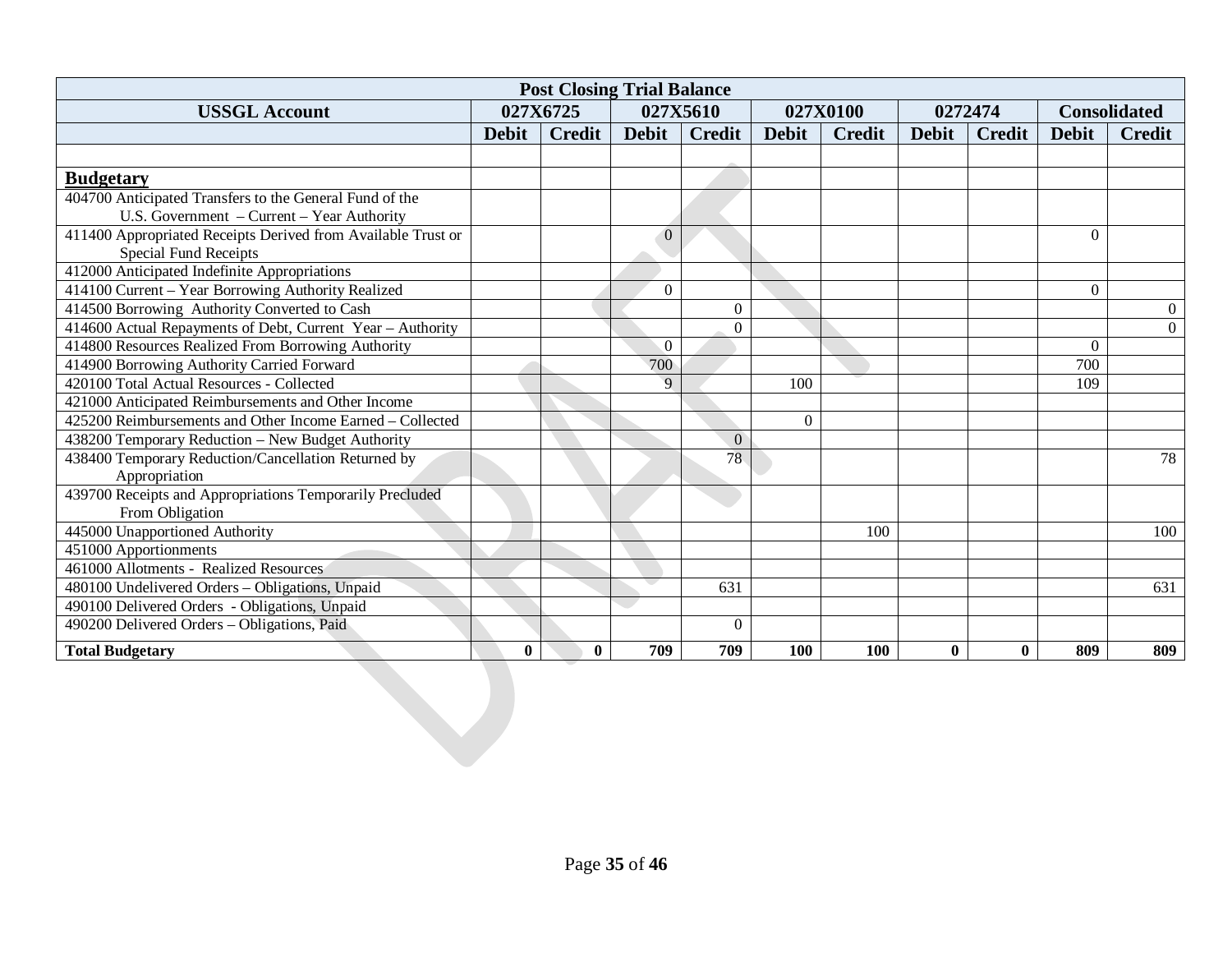| <b>Post Closing Trial Balance</b>                                                      |              |                |                  |               |              |               |              |               |                 |                     |
|----------------------------------------------------------------------------------------|--------------|----------------|------------------|---------------|--------------|---------------|--------------|---------------|-----------------|---------------------|
| <b>USSGL Account</b>                                                                   |              | 027X6725       |                  | 027X5610      |              | 027X0100      |              | 0272474       |                 | <b>Consolidated</b> |
|                                                                                        | <b>Debit</b> | <b>Credit</b>  | <b>Debit</b>     | <b>Credit</b> | <b>Debit</b> | <b>Credit</b> | <b>Debit</b> | <b>Credit</b> | <b>Debit</b>    | <b>Credit</b>       |
| <b>Proprietary:</b>                                                                    |              |                |                  |               |              |               |              |               |                 |                     |
|                                                                                        |              |                |                  |               |              |               |              |               |                 |                     |
| 101000 (G) Fund Balance With Treasury                                                  | 5050         |                | 9                |               | 100          |               |              |               | 5159            |                     |
| 131000 (N) Accounts Receivable                                                         |              |                |                  |               |              |               |              |               |                 |                     |
| 211000 (F) Accounts Payable                                                            |              |                |                  |               |              |               |              |               |                 |                     |
| 211000 (G) Accounts Payable                                                            |              |                |                  |               |              |               |              |               |                 |                     |
| 211000 (N) Accounts Payable                                                            |              |                |                  |               |              |               |              |               |                 |                     |
| 232000 (N) Other Deferred Revenue                                                      |              | 5040           |                  |               |              |               |              |               |                 | 5040                |
| 240000 (N) (TDA) Liability for Nonfiduciary Deposit Funds                              | $\Omega$     |                |                  |               |              |               |              |               | 100             |                     |
| and Undeposited Collections                                                            |              |                |                  |               |              |               |              |               |                 |                     |
| 251000 (N) Principal Payable to the Bureau of the Fiscal                               |              |                |                  | 184           |              |               |              |               |                 | 184                 |
| Service                                                                                |              |                |                  |               |              |               |              |               |                 |                     |
| 298000 (G) Custodial Liability                                                         |              | 10             | $\overline{175}$ |               |              |               |              |               | $\overline{75}$ | 10                  |
| 331000 Cumulative Results of Operations                                                |              |                |                  |               |              | 100           |              |               |                 |                     |
| 577500 (F) Nonbudgetary Financing Sources Transferred In                               | $\Omega$     |                |                  |               |              |               |              |               |                 | $\theta$            |
| 577600 (F) Nonbudgetary Financing Sources Transferred Out                              |              |                |                  |               |              | $\Omega$      |              |               |                 |                     |
| 590000 (F) Other Revenue                                                               |              |                |                  |               |              |               |              |               |                 |                     |
| 590000 (N) Other Revenue<br>599000 (G) Collections for Others - Statement of Custodial | $\Omega$     | $\overline{0}$ |                  |               |              |               |              |               |                 |                     |
| Activity                                                                               |              |                |                  |               |              |               |              |               |                 |                     |
| 599000 (G) Collections for Others - Statement of Custodial                             |              |                |                  |               |              |               |              |               | $\Omega$        |                     |
| Activity                                                                               |              |                |                  |               |              |               |              |               |                 |                     |
| 599100 (N) Accrued Collections for Others - Statement of                               |              |                |                  |               |              |               |              |               |                 |                     |
| <b>Custodial Activity</b>                                                              |              |                |                  |               |              |               |              |               |                 |                     |
| 599700 (F) Financing Sources Transferred In From Custodial                             |              |                |                  | $\Omega$      |              |               |              |               |                 |                     |
| <b>Statement Collections</b>                                                           |              |                |                  |               |              |               |              |               |                 |                     |
| 599800 (F) Custodial Collection Transferred Out to a Treasury                          | $\Omega$     |                |                  |               |              |               |              |               |                 |                     |
| Account Symbol Other Than the General Fund of                                          |              |                |                  |               |              |               |              |               |                 |                     |
| the U.S. Government                                                                    |              |                |                  |               |              |               |              |               |                 |                     |
| 610000 (N) Operating Expenses/Program Costs                                            |              |                | $\overline{0}$   |               |              |               |              |               |                 |                     |
| 679000 (F) Other Expenses Not Requiring Budgetary                                      |              |                |                  |               |              |               |              |               |                 |                     |
| Resources                                                                              |              |                |                  |               |              |               |              |               |                 |                     |
| 679000 (N) Other Expenses Not Requiring Budgetary                                      | $\Omega$     |                |                  |               |              |               |              |               |                 |                     |
| Resources                                                                              |              |                |                  |               |              |               |              |               |                 |                     |
| <b>Total Proprietary</b>                                                               | 5050         | 5050           | 184              | 184           | 100          | 100           | $\bf{0}$     | $\bf{0}$      | 5334            | 5334                |
|                                                                                        |              |                |                  |               |              |               |              |               |                 |                     |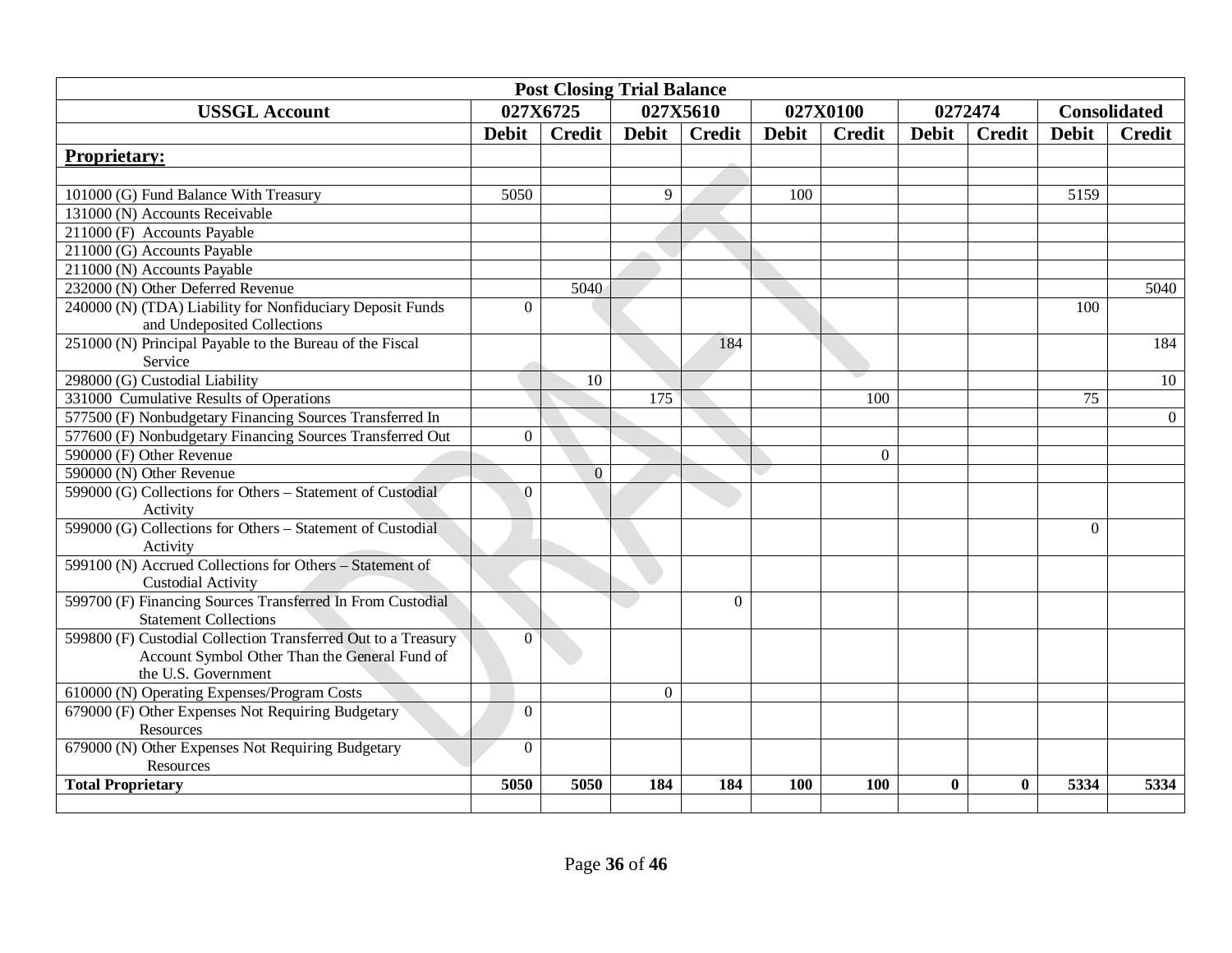| <b>BALANCE SHEET</b>                                                  |                     |
|-----------------------------------------------------------------------|---------------------|
|                                                                       | <b>Consolidated</b> |
| <b>Assets:</b>                                                        |                     |
| Intragovernmental                                                     |                     |
| 1 Fund Balance With Treasury (101000E)                                | 5,159               |
| Accounts Receivable (131000E)<br>$\overline{3}$                       |                     |
| Total Intragovernmental (calc.)<br>6                                  | 5,159               |
|                                                                       |                     |
|                                                                       |                     |
|                                                                       |                     |
|                                                                       |                     |
| 15 Total Assets (calc.)                                               | 5.159               |
| <b>Liabilities:</b>                                                   |                     |
| Intragovernmental                                                     |                     |
| 17 Accounts Payable (211000E)                                         |                     |
| 18 Debt (251000E)                                                     | 184                 |
| 19 Other (Notes 15, 16, and 17) (298000E)                             | 10                  |
| 20 Total Intragovernmental (calc.)                                    | 194                 |
|                                                                       |                     |
|                                                                       |                     |
|                                                                       |                     |
| 27 Other (232000E)                                                    | 5,040               |
| 28 Total Liabilities (calc.)                                          | 5.234               |
| <b>Net Position:</b>                                                  |                     |
| 32 Cumulative Results of Operations- Funds From Dedicated Collections | (175)               |
| 33 Cumulative Results of Operations - All Other Funds                 | 100                 |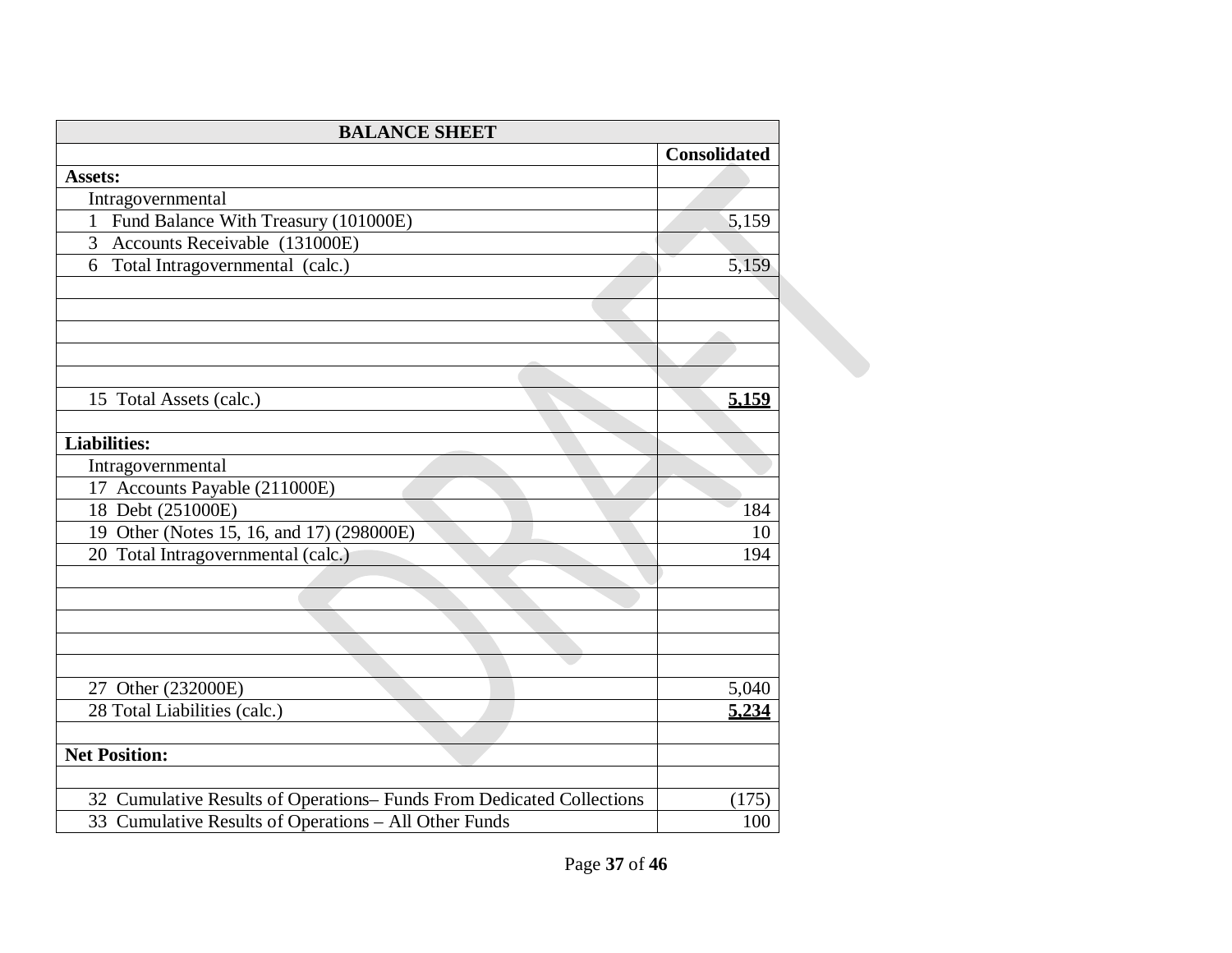| <b>BALANCE SHEET</b>                                            |                     |
|-----------------------------------------------------------------|---------------------|
|                                                                 | <b>Consolidated</b> |
| 34 Total Net Position– Funds From Dedicated Collections (calc.) |                     |
| 35 Total Net Position – All Other Funds (calc.)                 | 100                 |
| 36 Total Net Position (calc.)                                   | 75                  |
| 37 Total Liabilities and Net Position (calc.)                   |                     |

| <b>STATEMENT OF NET COST</b>                                 |                     |  |  |  |
|--------------------------------------------------------------|---------------------|--|--|--|
|                                                              | <b>Consolidated</b> |  |  |  |
| <b>Gross Program Costs:</b>                                  |                     |  |  |  |
| Program A:                                                   |                     |  |  |  |
| Gross costs (610000E)                                        | 300                 |  |  |  |
| 2 Less: earned revenue                                       |                     |  |  |  |
| 3 Net Program costs (calc. 1-2)                              | 300                 |  |  |  |
| 4 (Gains)/Loss on pension, or ORB or OPEB Assumption Changes |                     |  |  |  |
| 5 Net program costs including Assumption change: (calc. 3+4) | 300                 |  |  |  |
| 6 Costs not assigned to programs                             |                     |  |  |  |
| 7 Less: earned revenues not attributed to programs (590000E) | 100                 |  |  |  |
| 8 Net cost of operations (calc. 5+6-7)                       | 200                 |  |  |  |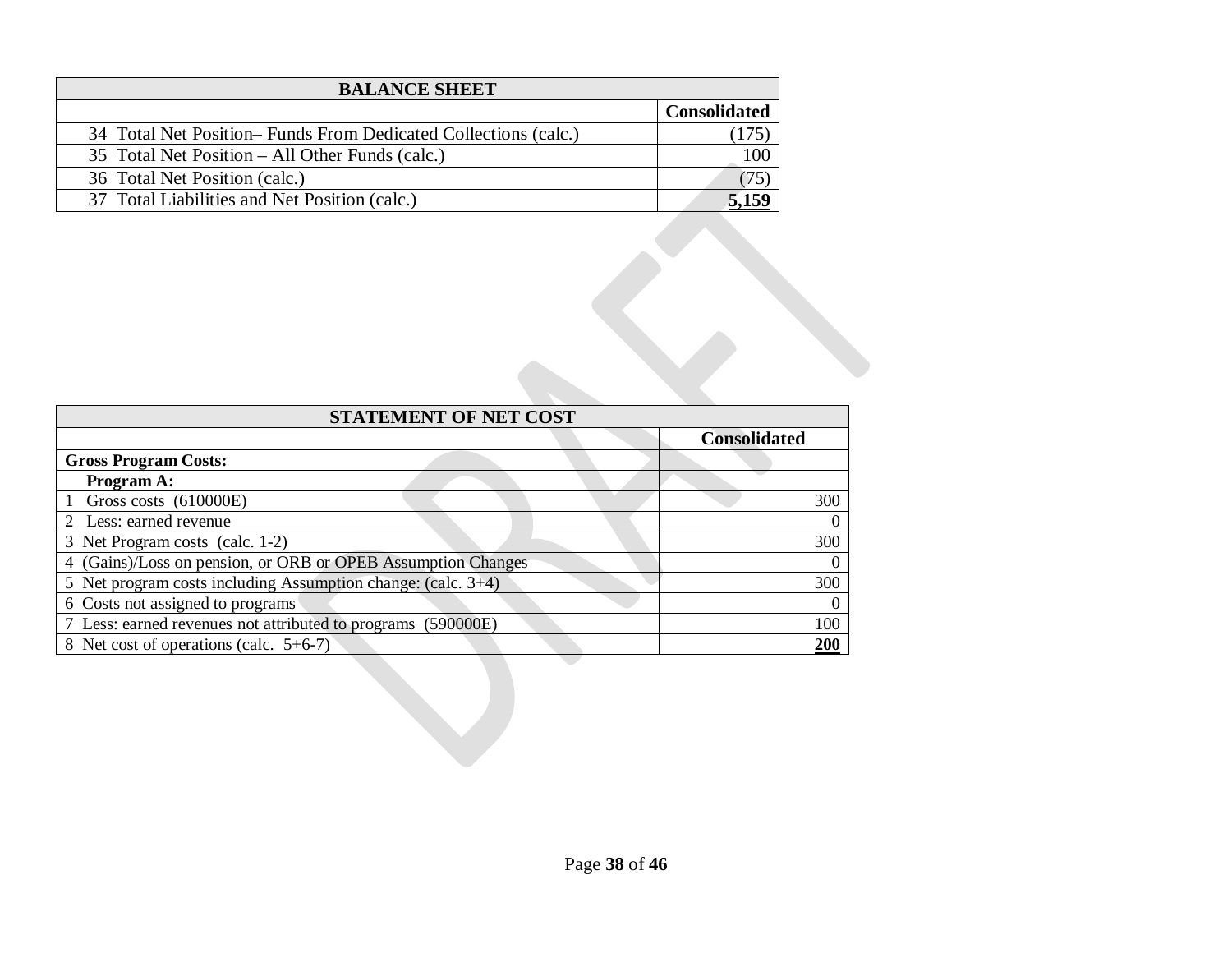| STATEMENT OF CHANGES IN NET POSITION                |                    |                  |                     |  |
|-----------------------------------------------------|--------------------|------------------|---------------------|--|
|                                                     | <b>Funds from</b>  | <b>All Other</b> | <b>Consolidated</b> |  |
|                                                     | <b>Dedicated</b>   | <b>Funds</b>     |                     |  |
|                                                     | <b>Collections</b> |                  |                     |  |
| <b>Unexpended Appropriations:</b>                   |                    |                  |                     |  |
| <b>Beginning Balances</b>                           |                    |                  | $\overline{0}$      |  |
| Adjustments $(+/-)$                                 |                    |                  |                     |  |
| Correction of Errors $(+/-)$<br>2 <sub>b</sub>      |                    |                  | $\mathbf{0}$        |  |
| Beginning Balances, as Adjusted (calc. 12b)<br>3    |                    |                  | $\overline{0}$      |  |
| <b>Cumulative Results from Operations:</b>          |                    |                  |                     |  |
| 15 Nonexchange revenue (599700)                     | 125                | 0                | 125                 |  |
| 23 Total Financing Sources (calc. sum 1322)         | 125                | 0                | 125                 |  |
| 24 Net Cost of Operations $(+/-)$                   | 300                | (100)            | 200                 |  |
| 25 Net Change (calc. 23-24)                         | (175)              | 100              | (75)                |  |
| 26 Cumulative Results of Operations (calc $12+25$ ) | (175)              | 100              | (75)                |  |
| 27 Net Position (calc 9+26)                         | (175)              | 100              | (75)                |  |

| STATEMENT OF CUSTODIAL ACTIVITY                  |                     |  |  |  |
|--------------------------------------------------|---------------------|--|--|--|
|                                                  | <b>Consolidated</b> |  |  |  |
| <b>Total Custodial Revenue:</b>                  |                     |  |  |  |
| <b>Sources of Cash Collections:</b>              |                     |  |  |  |
| Individual Income and FICA//SECA Taxes (580100E) |                     |  |  |  |
| 2<br>Corporate Income Taxes (580200E).           |                     |  |  |  |
| 3<br>Excise Taxes (580400E)                      |                     |  |  |  |
| Estate and Gift Taxes (580500E)<br>4             |                     |  |  |  |
| Federal Unemployment Taxes (580300E)<br>5        |                     |  |  |  |
| Custom Duties (580600E)<br>6                     |                     |  |  |  |
| Miscellaneous (590000E)                          | 500                 |  |  |  |
| 8<br>Total Cash Collections (calc. 17)           | 500                 |  |  |  |
| 9<br>Accrual Adjustments $(+/-)$                 | $\theta$            |  |  |  |
| 10 Total Custodial Revenue (calc 89)             | 500                 |  |  |  |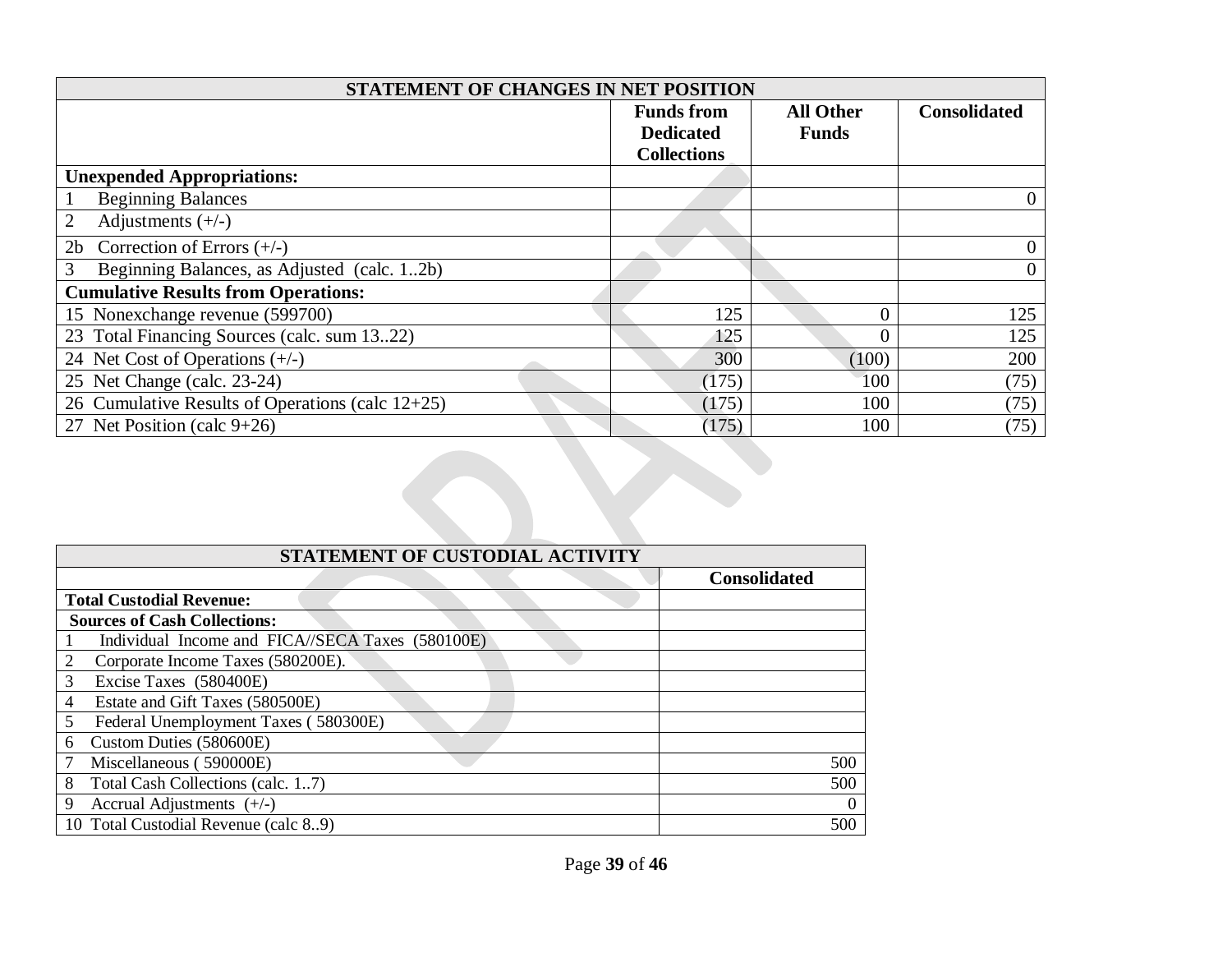| STATEMENT OF CUSTODIAL ACTIVITY                                                  |                     |
|----------------------------------------------------------------------------------|---------------------|
|                                                                                  | <b>Consolidated</b> |
|                                                                                  |                     |
| Disposition of Collections:                                                      |                     |
|                                                                                  |                     |
| 11 Transferred to Others (by Recipient) (599000E(G), 599800E)                    | 190                 |
| 12 (Increase)/Decrease in Amounts yet to be Transferred (+/-) (298000E, 298000B) | (10)                |
| "Optional Method"                                                                |                     |
| 13 Refunds and Other Payments (679000E)                                          | 300                 |
| 14 Retained by the reporting Entity (calc. 10-11-12-13)                          |                     |
| "Optional Method" (calc. $10-11+12-13$ )                                         |                     |
| 15 Total Disposition of Collections (calc. 11+12+13+14)                          | 500                 |
| "Optional Method" (calc. $11-12+13+14$ )                                         |                     |
| 16 Net Custodial Activity (calc. 10-15)                                          |                     |

|      | STATEMENT OF BUDGETARY RESOURCES                                  |                     |  |  |  |
|------|-------------------------------------------------------------------|---------------------|--|--|--|
|      |                                                                   | <b>Consolidated</b> |  |  |  |
|      | <b>Budgetary resources</b>                                        |                     |  |  |  |
| Line |                                                                   |                     |  |  |  |
| No.  | <b>Mandatory:</b>                                                 |                     |  |  |  |
| 1000 | Unobligated balance brought forward, Oct 1                        |                     |  |  |  |
| 1290 | Appropriations (discretionary and mandatory) (411400E, 414600E)   | 0                   |  |  |  |
| 1490 | Borrowing authority (discretionary and mandatory) (414100E,       |                     |  |  |  |
|      | 438200E, 414600E)                                                 | 931                 |  |  |  |
| 1890 | Spending authority from offsetting collections (discretionary and |                     |  |  |  |
|      | mandatory) (425200E)                                              | <b>100</b>          |  |  |  |
| 1910 | Total budgetary resources                                         | 1031                |  |  |  |
|      |                                                                   |                     |  |  |  |
|      | <b>Status of budgetary resources</b>                              |                     |  |  |  |
|      | Unobligated balance, end of year:                                 |                     |  |  |  |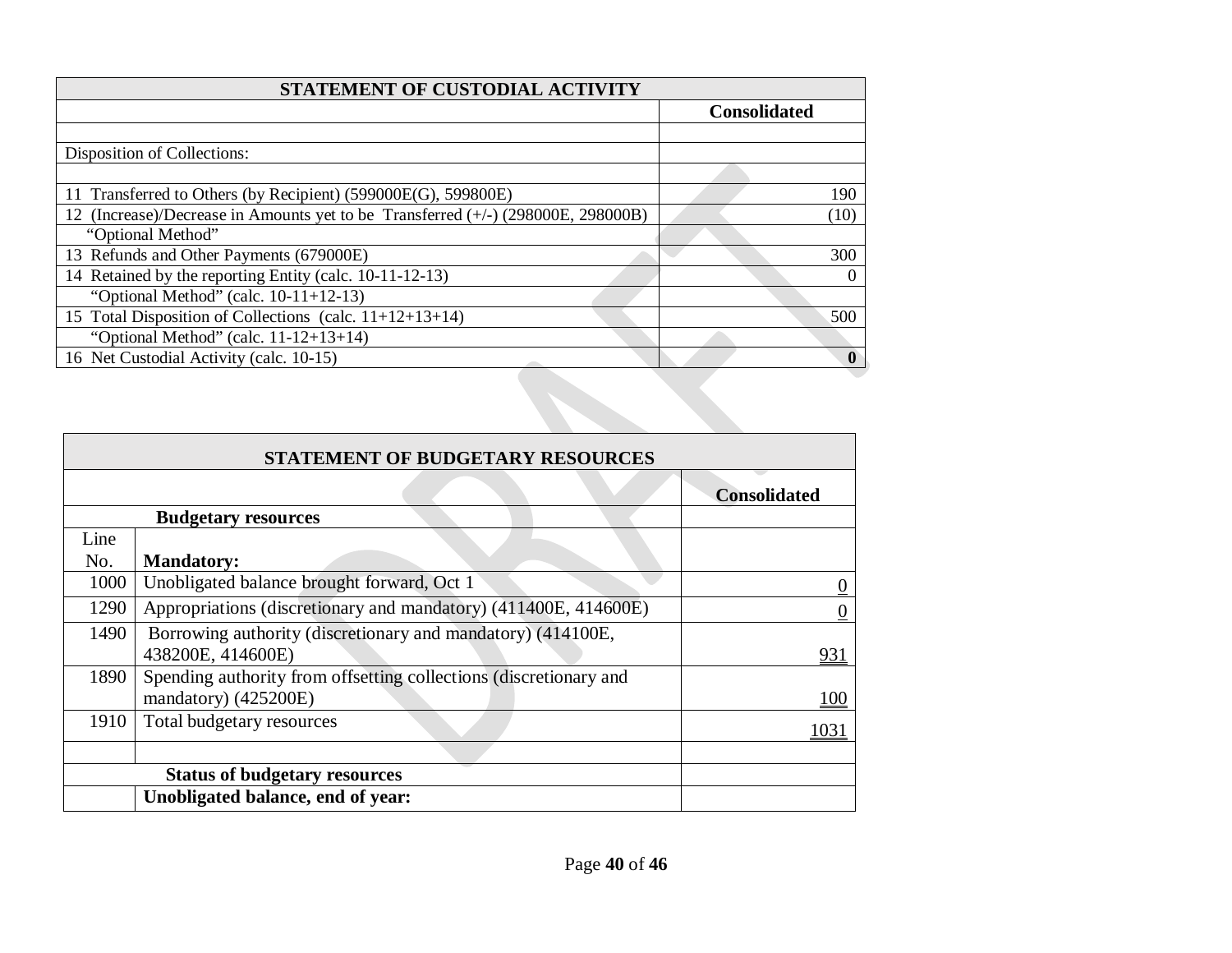| <b>STATEMENT OF BUDGETARY RESOURCES</b> |                                                                                    |                     |  |  |
|-----------------------------------------|------------------------------------------------------------------------------------|---------------------|--|--|
|                                         |                                                                                    | <b>Consolidated</b> |  |  |
| 2190                                    | New obligations and upward adjustments (total) (Note 31) (480100E,<br>490200E)     | 931                 |  |  |
| 2404                                    | Unapportioned (445000E)                                                            | 100                 |  |  |
| 2412                                    | Unexpired unobligated balance, end of year (Sum of SBR Lines)<br>2204, 2304, 2404) | 100                 |  |  |
| 2490                                    | Total unobligated balance, end of year (Sum of SBR Lines 2412 and<br>2413)         | 100                 |  |  |
| 2500                                    | Total budgetary resources (Sum of SBR Lines 2190 and 2490)                         | 1031                |  |  |
|                                         |                                                                                    |                     |  |  |
|                                         | Outlays, net:                                                                      |                     |  |  |
| 4190                                    | Outlays, net (total) (discretionary and mandatory) (490200E and<br>425200E)        | 200                 |  |  |

 $\Box$ 

| SF 133: REPORT ON BUDGET EXECUTION AND BUDGETARY RESOURCES & SCHEDULE P BUDGET PROGRAM<br>AND FINANCING SCHEDULE |                                                              |               |                     |  |
|------------------------------------------------------------------------------------------------------------------|--------------------------------------------------------------|---------------|---------------------|--|
|                                                                                                                  |                                                              |               | <b>Consolidated</b> |  |
|                                                                                                                  |                                                              | <b>SF 133</b> | <b>Schedule P</b>   |  |
|                                                                                                                  | <b>BUDGETARY RESOURCES</b>                                   |               |                     |  |
| Line No.                                                                                                         |                                                              |               |                     |  |
|                                                                                                                  | <b>All Accounts:</b>                                         |               |                     |  |
| 0900                                                                                                             | Total new obligations, unexpired accounts (480100E, 490200E) |               | 931                 |  |
|                                                                                                                  |                                                              |               |                     |  |
|                                                                                                                  | <b>Budget authority:</b>                                     |               |                     |  |
|                                                                                                                  | <b>Appropriations:</b>                                       |               |                     |  |
|                                                                                                                  | <b>Mandatory:</b>                                            |               |                     |  |

J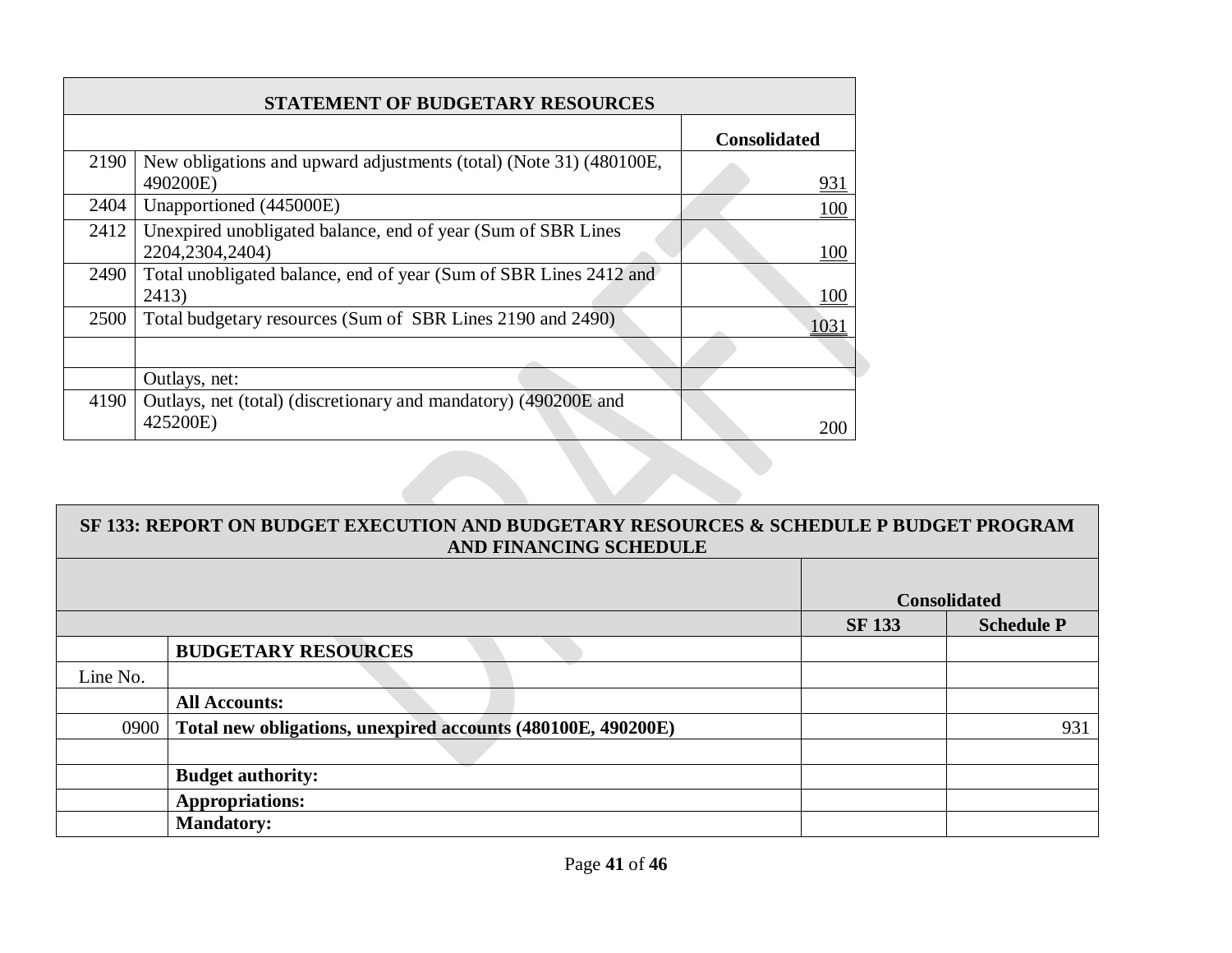|      | SF 133: REPORT ON BUDGET EXECUTION AND BUDGETARY RESOURCES & SCHEDULE P BUDGET PROGRAM<br><b>AND FINANCING SCHEDULE</b> |                     |                   |
|------|-------------------------------------------------------------------------------------------------------------------------|---------------------|-------------------|
|      |                                                                                                                         |                     |                   |
|      |                                                                                                                         | <b>Consolidated</b> |                   |
|      |                                                                                                                         | <b>SF133</b>        | <b>Schedule P</b> |
| 1201 | Appropriation (special or trust fund) (411400 E)                                                                        | 125                 | 125               |
| 1232 | Appropriations and/or unobligated balance of appropriations temporarily reduced<br>$(-)$ (438200E)                      | (9)                 | (9)               |
| 1236 | Appropriations applied to repay debt (-) (414600E)                                                                      | (116)               | (116)             |
| 1260 | Appropriation, mandatory (total) (calc.)                                                                                | $\theta$            | $\Omega$          |
|      |                                                                                                                         |                     |                   |
|      | Borrowing Authority:                                                                                                    |                     |                   |
|      | Mandatory:                                                                                                              |                     |                   |
| 1400 | Borrowing authority (414100E)                                                                                           | 1000                | 1000              |
| 1421 | Borrowing authority temporarily reduced (-) 438200                                                                      | (69)                | (69)              |
| 1440 | Borrowing authority, mandatory (total)                                                                                  | 931                 | 931               |
|      |                                                                                                                         |                     |                   |
|      | Spending authority from offsetting collections:                                                                         |                     |                   |
|      | <b>Mandatory:</b>                                                                                                       |                     |                   |
| 1800 | Collected (425200E)                                                                                                     | 100                 | 100               |
| 1850 | Spending authority from offsetting collections, mandatory (total)                                                       | 100                 | 100               |
|      |                                                                                                                         |                     |                   |
| 1900 | Budget authority (total)                                                                                                | 1031                | 1031              |
| 1910 | Total budgetary resources                                                                                               | 1031                | 1031              |
| 1930 | Total budgetary resources available                                                                                     | 1031                | 1031              |
|      |                                                                                                                         |                     |                   |
|      | Memorandum (non-add) entries:                                                                                           |                     |                   |
|      | <b>All Accounts:</b>                                                                                                    |                     |                   |
| 1940 | Unobligated balance expiring (-)                                                                                        |                     | $\theta$          |
| 1941 | Unexpired unobligated balance, end of year (445000E)                                                                    |                     | 100               |

 $\Box$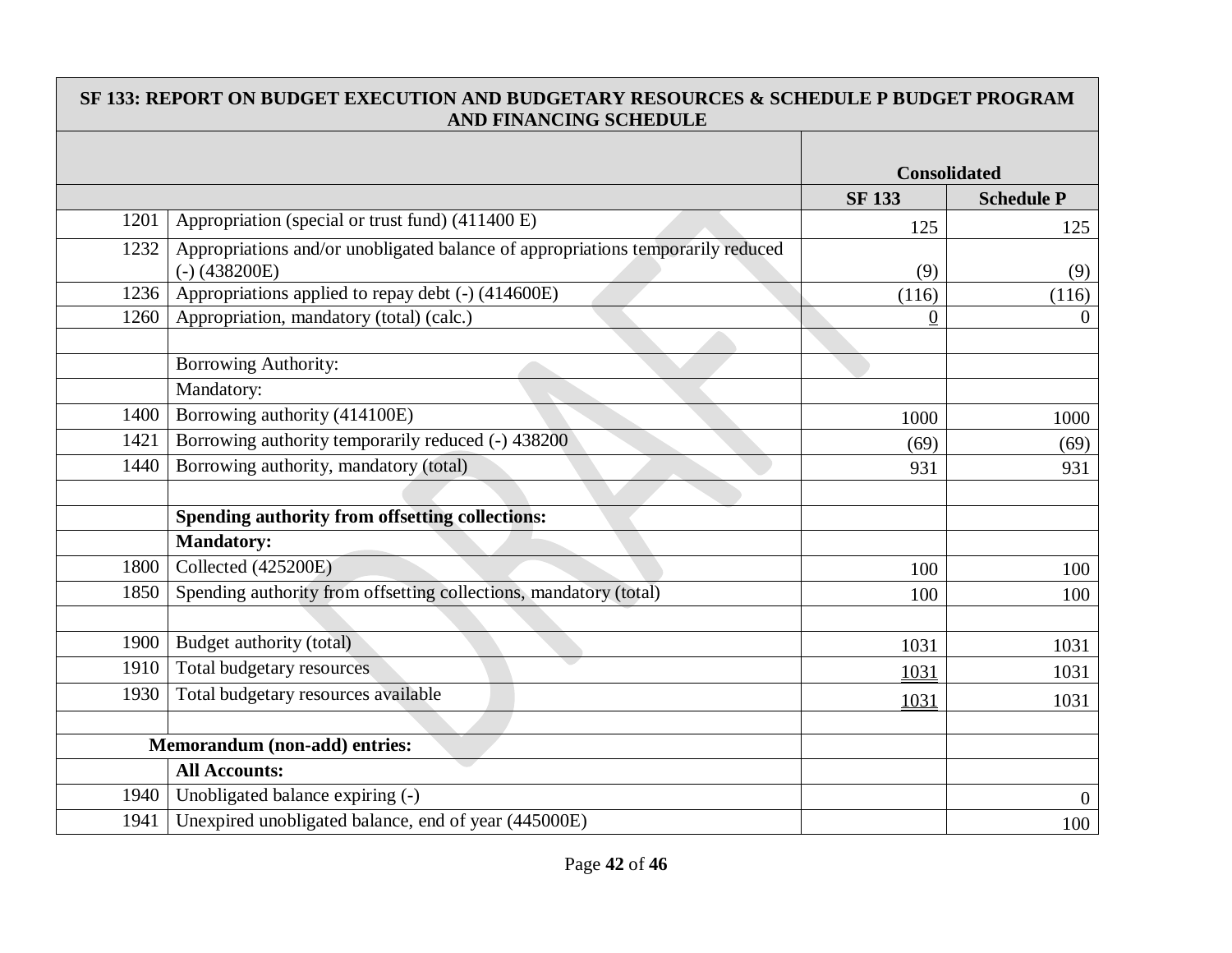|      | SF 133: REPORT ON BUDGET EXECUTION AND BUDGETARY RESOURCES & SCHEDULE P BUDGET PROGRAM<br>AND FINANCING SCHEDULE |                     |                   |
|------|------------------------------------------------------------------------------------------------------------------|---------------------|-------------------|
|      |                                                                                                                  | <b>Consolidated</b> |                   |
|      |                                                                                                                  | <b>SF 133</b>       | <b>Schedule P</b> |
|      |                                                                                                                  |                     |                   |
|      | <b>STATUS OF BUDGETARY RESOURCES</b>                                                                             |                     |                   |
|      | New obligations and upward adjustments:                                                                          |                     |                   |
| 2001 | Category A (by quarter) (480100E, 490200E)                                                                       | 931                 |                   |
| 2004 | Direct obligations (total) (calc.)                                                                               | 931                 |                   |
| 2403 | Other (445000E)                                                                                                  | 100                 |                   |
| 2412 | Unexpired unobligated balance: end of year (calc.)                                                               | 100                 |                   |
| 2490 | Unobligated balance, end of year (calc.)                                                                         | 100                 |                   |
| 2500 | Total budgetary resources (calc.)                                                                                | 1031                |                   |
|      |                                                                                                                  |                     |                   |
|      | <b>BUDGET AUTHORITY AND OUTLAYS, NET</b>                                                                         |                     |                   |
|      | <b>Mandatory:</b>                                                                                                |                     |                   |
|      | Gross budget authority and outlays:                                                                              |                     |                   |
| 4100 | Outlays from new mandatory authority (490200E)                                                                   | 300                 | 300               |
| 4110 | Outlays, gross (total)                                                                                           | 300                 | 300               |
|      |                                                                                                                  |                     |                   |
|      | Offsets against gross budget authority and outlays:                                                              |                     |                   |
|      | <b>Offsetting collections (collected) from:</b>                                                                  |                     |                   |
| 4120 | Federal sources (-) (425200E)                                                                                    | (100)               | (100)             |
| 4130 | Offsets against gross budget authority and outlays (total) (-)                                                   | (100)               | (100)             |
| 4160 | Budget authority, net (mandatory)                                                                                | (100)               | (100)             |
| 4170 | Outlays, net (mandatory)                                                                                         | 200                 | 200               |
| 4190 | Outlays, net (total)                                                                                             | 200                 | 200               |

Г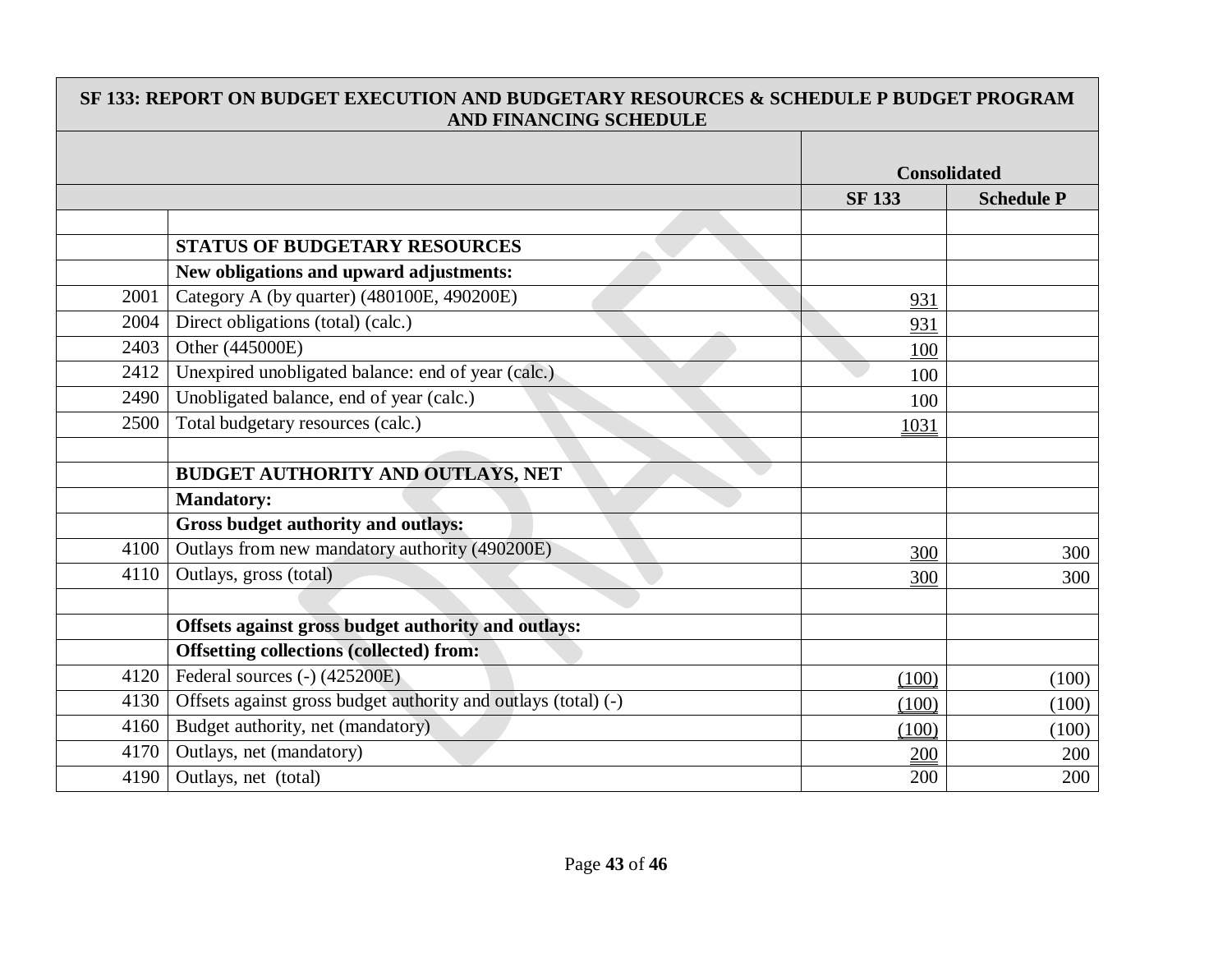| <b>RECLASSIFIED BALANCE SHEET</b>                                                                   |                     |  |  |
|-----------------------------------------------------------------------------------------------------|---------------------|--|--|
|                                                                                                     | <b>Consolidated</b> |  |  |
| 1 Assets                                                                                            |                     |  |  |
|                                                                                                     |                     |  |  |
| 3 Federal                                                                                           |                     |  |  |
| 3.1 Fund balance with Treasury (RC 40) /1 (101000E)                                                 | 5,159               |  |  |
| 3.3 Accounts receivable (RC 22) /1                                                                  |                     |  |  |
| 3.14 Total federal assets (calc. 3.13.13)                                                           | 5,159               |  |  |
| Total assets (calc. $2.9+3.14$ )<br>4                                                               | 5,159               |  |  |
| <b>5 Liabilities:</b>                                                                               |                     |  |  |
| <b>6 Non-federal</b>                                                                                |                     |  |  |
| Other liabilities (232000E)<br>6.9                                                                  | 5,040               |  |  |
| 6.10 Total non-federal liabilities (calc. 6.16.9)                                                   | 5,040               |  |  |
| <b>7 Federal</b>                                                                                    |                     |  |  |
| 7.6 Loans payable (RC 17)/1                                                                         | 184                 |  |  |
| 7.10 Liability to the General Fund for custodial and other non-entity assets (RC 46)/1<br>(298000E) | 10                  |  |  |
| 7.15 Total federal liabilities (calc. 7.17.14)                                                      | 194                 |  |  |
| 8<br>Total liabilities (calc. $6.10 + 7.15$ )                                                       | 5,234               |  |  |
| 9 Net position:                                                                                     |                     |  |  |
| Net position - funds from dedicated collections<br>9.1                                              | (75)                |  |  |
| Net position – funds other than from dedicated collections<br>9.2                                   |                     |  |  |
| Total net position (calc. $9.1+9.2$ )<br>10                                                         | (75)                |  |  |
| Total liabilities and net position (calc. $8+10$ )<br>11                                            | 5,159               |  |  |

| <b>RECLASSIFIED STATEMENT OF NET COST</b> |                                              |                     |  |  |
|-------------------------------------------|----------------------------------------------|---------------------|--|--|
|                                           |                                              | <b>Consolidated</b> |  |  |
|                                           | Gross cost                                   |                     |  |  |
|                                           | Non-federal gross cost $(610000E + 679000E)$ | 500                 |  |  |
|                                           | Total non-federal gross cost (calc 25)       | 500                 |  |  |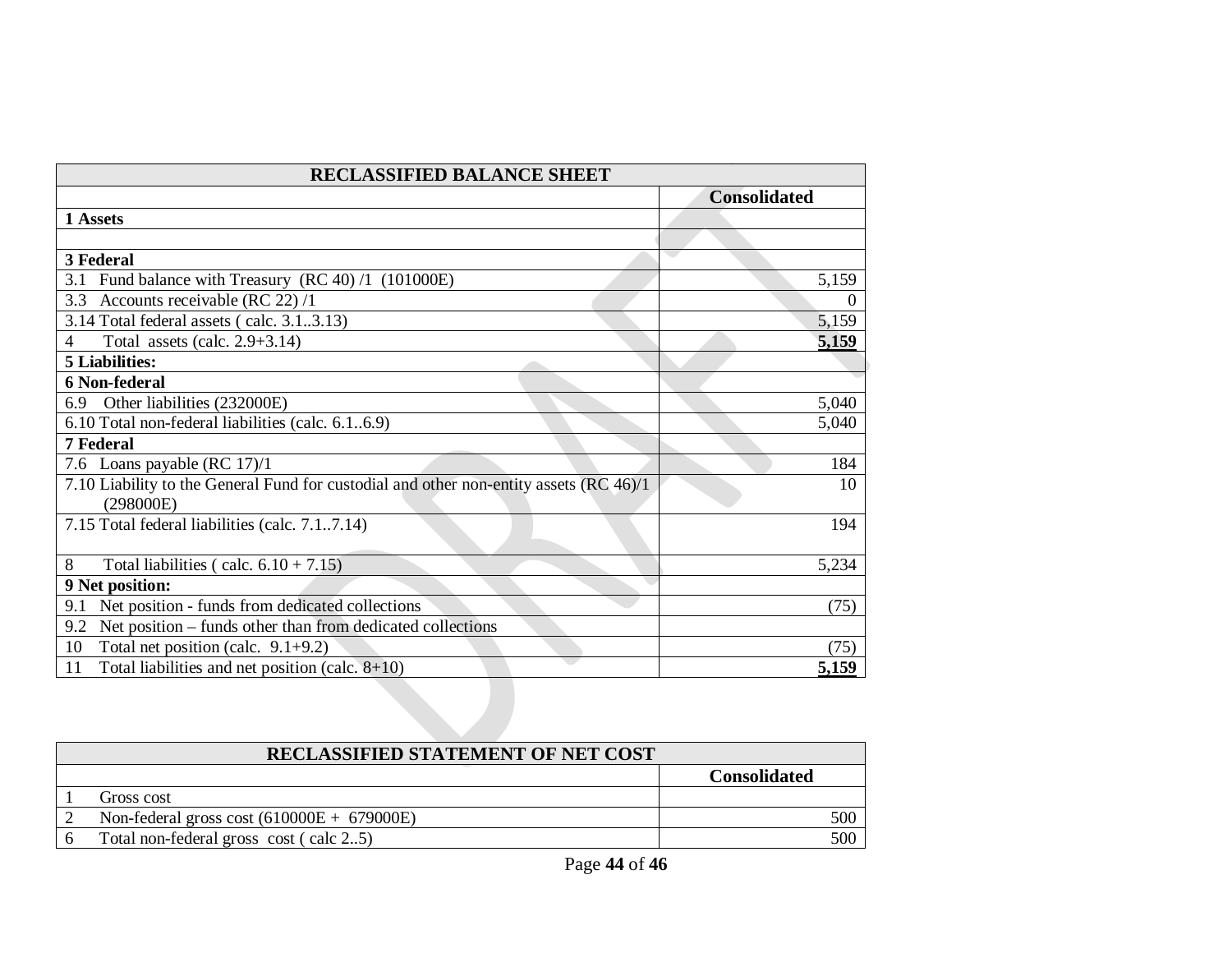<span id="page-44-0"></span>

| <b>RECLASSIFIED STATEMENT OF NET COST</b>              |                     |  |  |  |
|--------------------------------------------------------|---------------------|--|--|--|
|                                                        | <b>Consolidated</b> |  |  |  |
| Federal gross cost                                     |                     |  |  |  |
| Buy/sell cost (RC 24)/2 (679000E)<br>7.3               | 100                 |  |  |  |
| Total federal gross cost (calc. 7.17.8)<br>8           | 100                 |  |  |  |
| Department total gross cost (calc. $6+8$ )<br>9        | 600                 |  |  |  |
| Earned revenue<br>10                                   |                     |  |  |  |
| Non-federal earned revenue                             | $\Omega$            |  |  |  |
| Federal earned revenue<br>12                           | $\theta$            |  |  |  |
| 12.2 Buy/sell revenue (exchange) (RC 24)/2 (590000E)   | 100                 |  |  |  |
| Total federal earned revenue (calc. 12.1.12.10)<br>13  | 100                 |  |  |  |
| Department total earned revenue (calc. $11+13$ )<br>14 | 100                 |  |  |  |
| Net cost of operations (calc. 14-9)<br>15              | 500                 |  |  |  |

|     | RECLASSIFIED STATEMENT OF OPERATIONS AND CHANGES IN NET POSITION         |                     |  |
|-----|--------------------------------------------------------------------------|---------------------|--|
|     |                                                                          | <b>Consolidated</b> |  |
|     | Net position, beginning of period                                        |                     |  |
| 4   | Net position, beginning of period - adjusted (calculated)                |                     |  |
|     | Non-federal non-exchange revenue:                                        |                     |  |
| 5.8 | Miscellaneous earned revenues/2 (590000 $E^3$ )                          | (500)               |  |
| 5.9 | Total non-federal non-exchange revenue (calc. 5.15.8)                    | (500)               |  |
| 6   | Federal non-exchange revenue:                                            |                     |  |
| 6.5 | Collections Transferred to a TAS Other Than the General Fund of the U.S. |                     |  |
|     | Government (RC 15) (599800)                                              |                     |  |

<sup>&</sup>lt;sup>3</sup> USSGL account 590000 must also be reported with an Exchange/Non-Exchange Attribute Domain Value of "E" to include the Spectrum Auction proceeds in the Reclassified Statement of Operations and Changes in Net Position as prescribed in Paragraph 278 of FASAB SFFAS 7: Accounting for Revenue and Other Financing Sources and Concepts for Reconciling Budgetary and Financial Accounting.